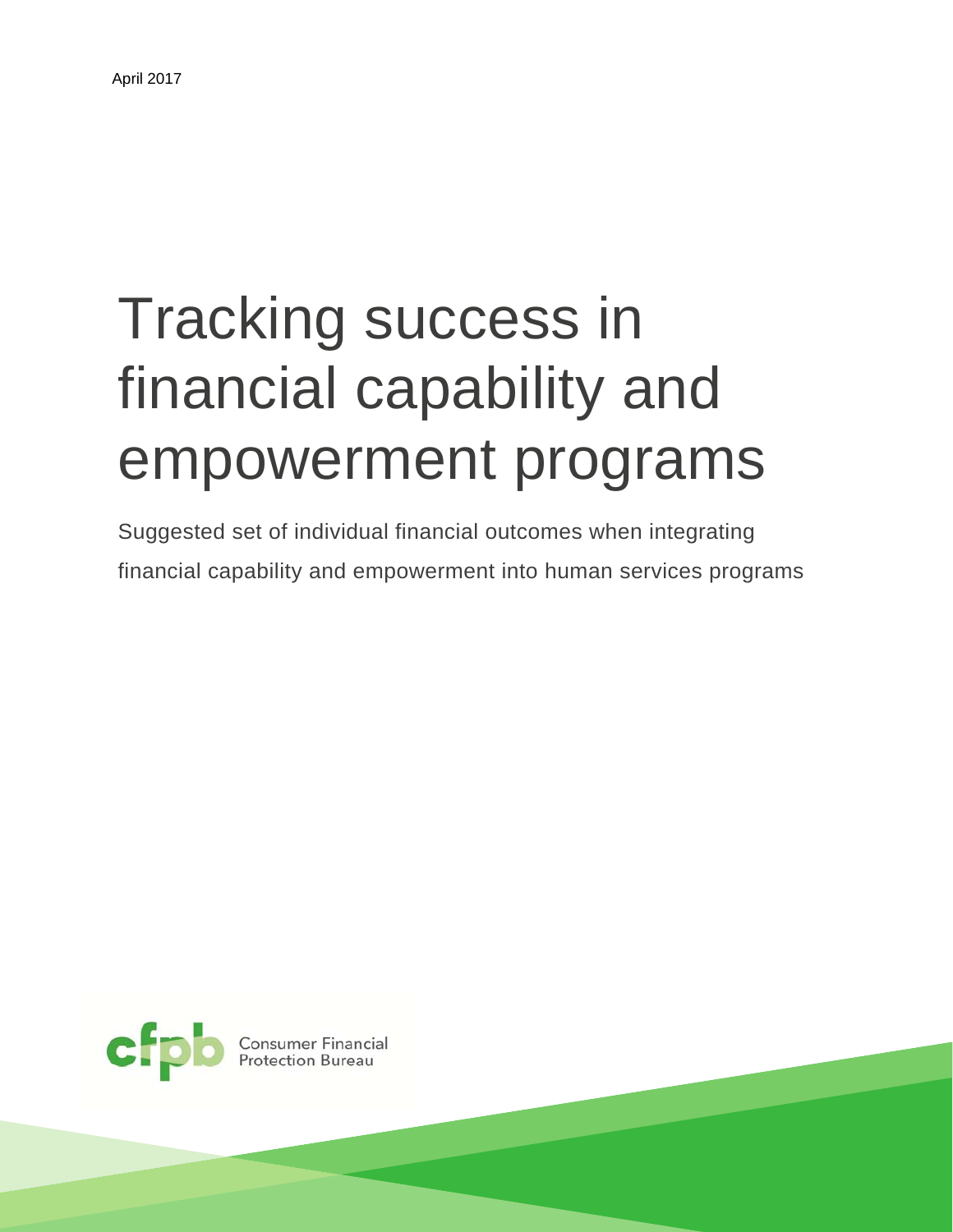# About the Consumer Financial Protection Bureau

The Consumer Financial Protection Bureau (CFPB) is a federal government agency created to protect consumers in the wake of the 2008 financial crisis. We aim to make consumer financial markets work for consumers, responsible providers, and the economy as a whole. We protect consumers from unfair, deceptive, or abusive practices and take action against companies that break the law. We arm people with the information, steps, and tools they need to make smart financial decisions.

In a market that works, the prices, risks, and terms of the deal are clear upfront, so consumers can understand their options and comparison shop. All companies play by the same consumer protection rules and compete fairly on providing quality and service. To achieve this vision, the CFPB works to:

- Empower: We create tools, answer common questions, and provide tips that help consumers navigate their financial choices and shop for the deal that works best for them.
- Enforce: We take action against predatory companies and practices that violate the law, and we have already returned billions of dollars to harmed consumers.
- Educate: We encourage financial education and capability from childhood through retirement, publish research, and educate financial companies about their responsibilities.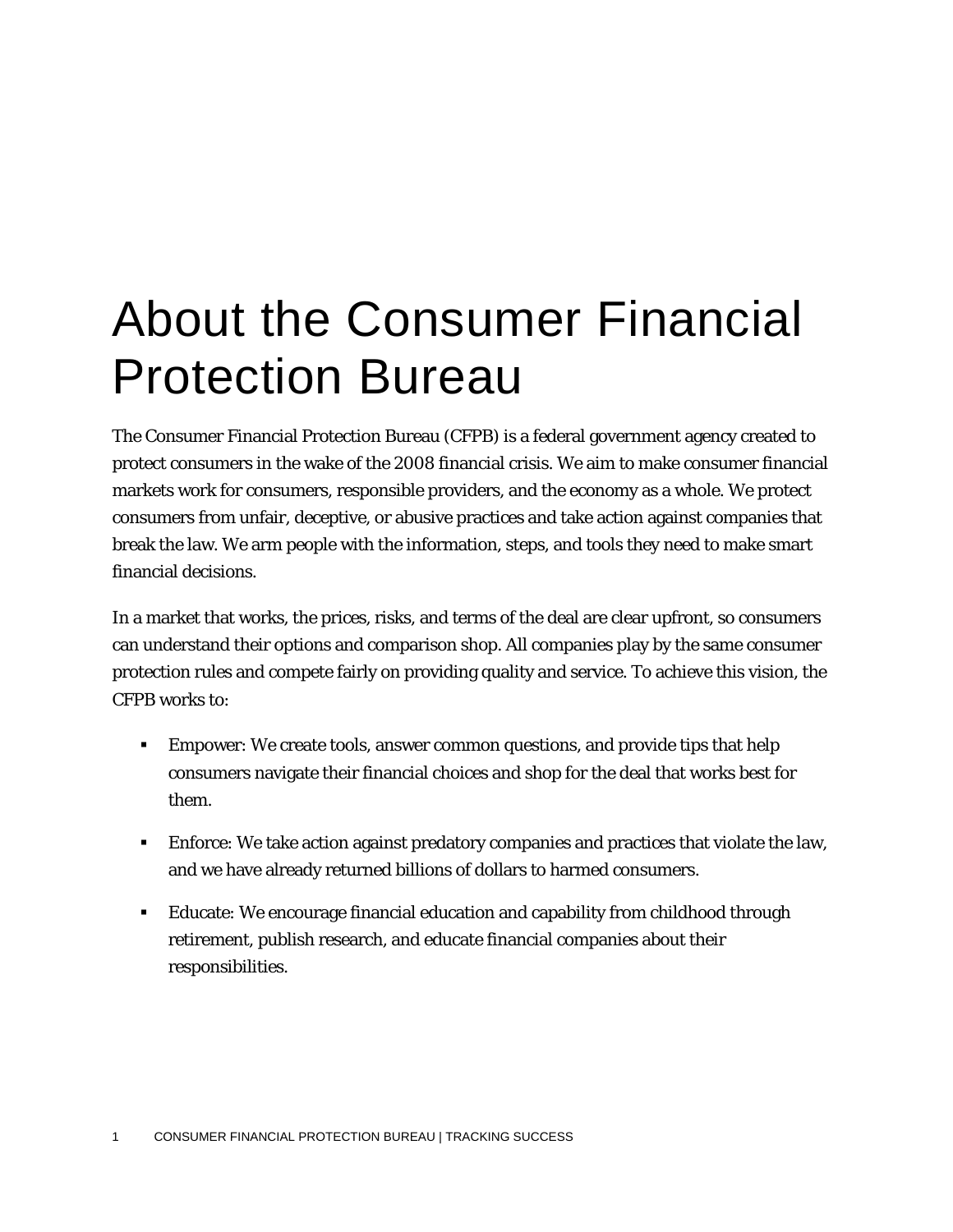# Table of contents

| 2.             |     |                                                   |  |
|----------------|-----|---------------------------------------------------|--|
| 3.             |     |                                                   |  |
|                | 3.1 |                                                   |  |
|                | 3.2 | Developing an outcome classification framework 15 |  |
|                | 3.3 |                                                   |  |
|                |     |                                                   |  |
| 4 <sub>1</sub> |     |                                                   |  |
|                | 4.1 |                                                   |  |
|                | 4.2 |                                                   |  |
| 5.             |     |                                                   |  |
|                |     |                                                   |  |
|                |     |                                                   |  |
|                |     |                                                   |  |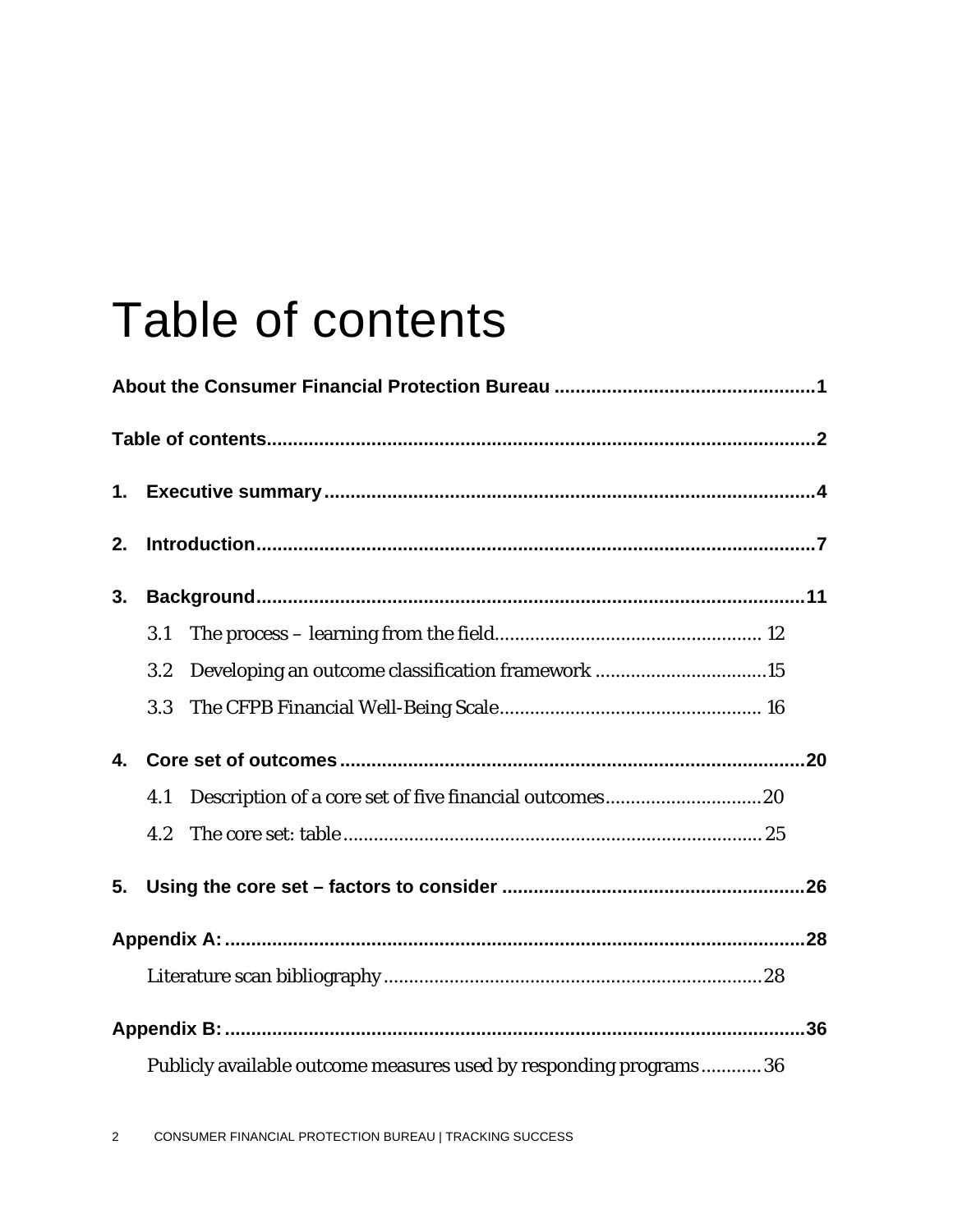| Larger group of outcomes and criteria used to identify the core set40    |  |
|--------------------------------------------------------------------------|--|
|                                                                          |  |
| CFPB financial well-being scale questionnaires and scoring worksheets 43 |  |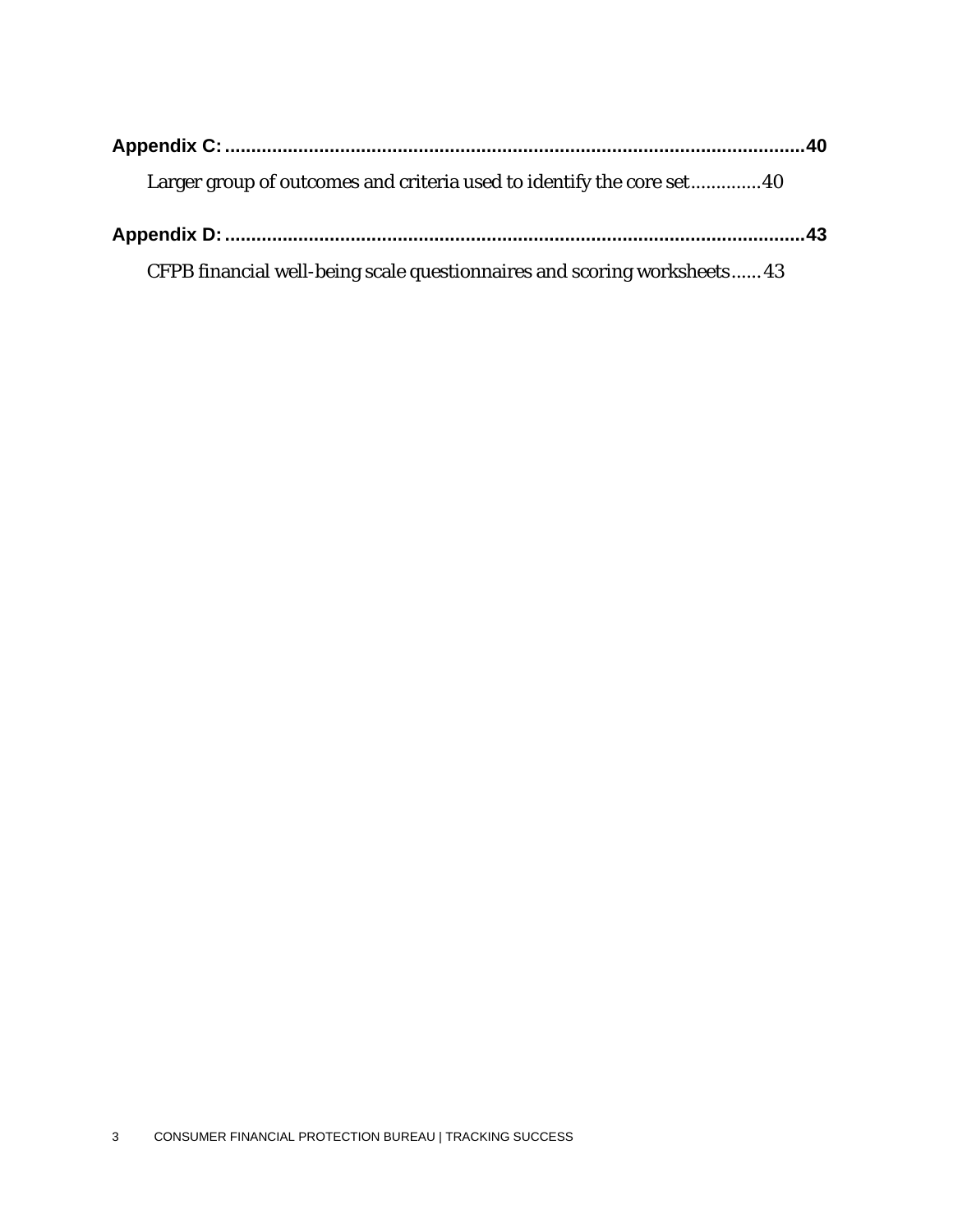# 1. Executive summary

The Consumer Financial Protection Bureau's (CFPB) is a federal government agency created to protect consumers in the wake of the 2008 financial crisis. The CFPB's Office of Financial Empowerment focuses on serving lower-income and economically vulnerable consumers by providing tools and resources to help these consumers, directly and by helping the organizations that serve them, to work towards and meet their life goals.

Financial empowerment is a strategy to help consumers achieve and use financial capability to actively and effectively navigate their financial lives. Financial empowerment programs often focus on building the financial capability of lower-income and economically vulnerable consumers as a path towards financial well-being. Ultimately, the goal for these and all consumers is improved financial well-being.

A key approach utilized by both the CFPB Office of Financial Empowerment (Office) and the broader field of financial empowerment is the integration of financial empowerment tools and concepts, including financial education and capability, into existing human services programs. This includes approaches such as financial counseling or coaching. Practitioners and evaluators of myriad and diverse financial capability and empowerment programs expressed to the Office a desire to help encourage consistency across these programs for demonstrating success. A common framework and language for demonstrating success of integrating financial empowerment and capability as an element of other human services programs would help achieve this goal. To assist the field in creating some commonality in outcomes to measure across a variety of different programs, the CFPB has identified a core set of five categories of financial outcomes that could be broadly relevant across different types of financial capability and empowerment strategies.

The core set of recommended financial outcomes is designed to:

Help inform and guide service delivery organizations and those who design, fund, or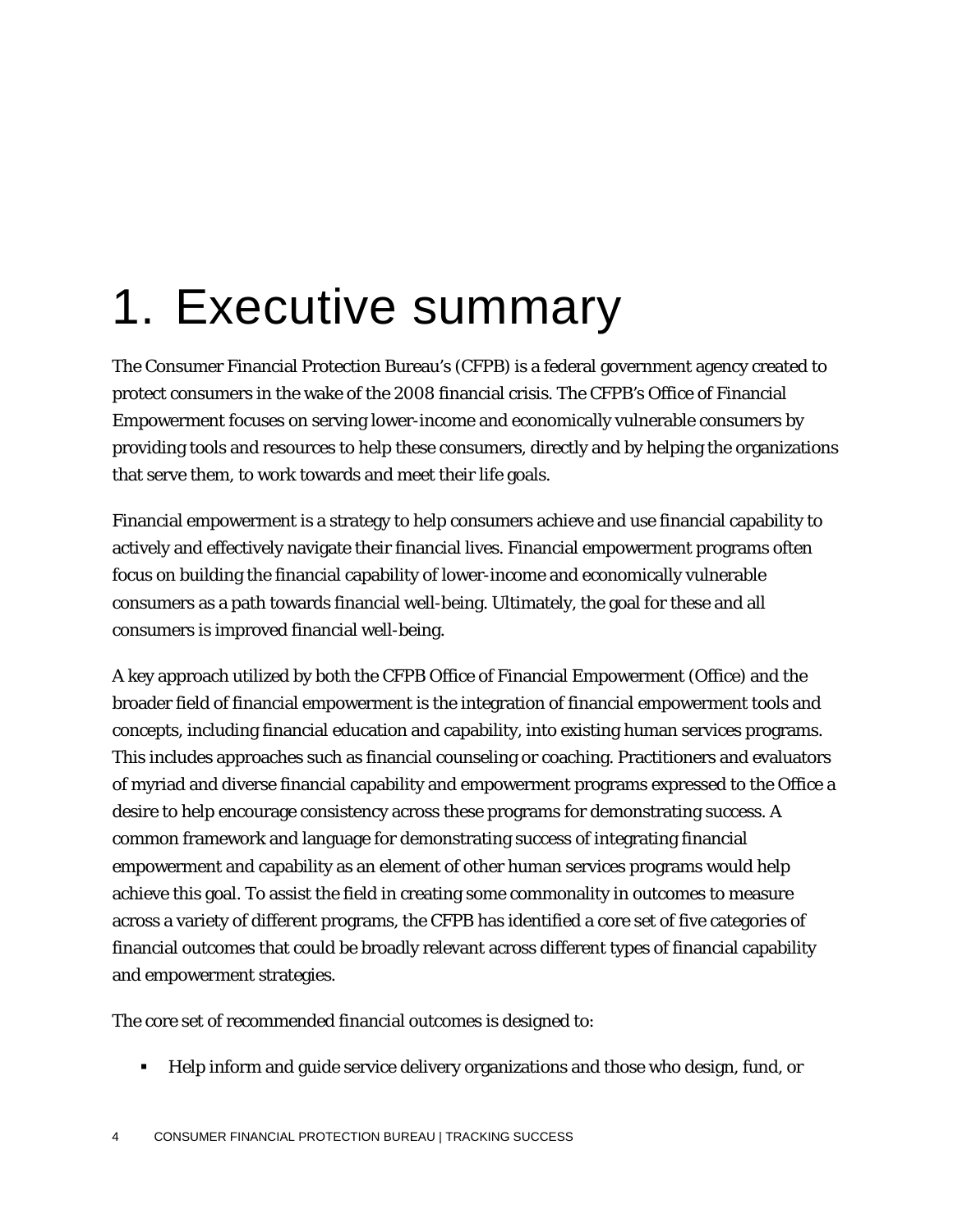evaluate service programs in assessing or documenting the value of integrating financial capability and empowerment into the delivery of human services programs;

- Provide a suggested core set of outcomes for the field;
- Augment, not displace, current programmatic outcomes; and
- Accommodate a broad range of different program types.

The CFPB conducted a review of research on financial capability and empowerment outcomes; reviewed outcomes used by organizations and agencies providing financial capability and empowerment; and received input from experts. The following are the five outcomes the CFPB identified as the core set. "Outcomes" refers to categories from which organizations can choose or develop specific indicators or measures that are feasible and relevant to collect in their program. Programs can choose to identify outcome *measures* from all or a few of the five categories of outcomes. Programs should determine the outcome *measures* within the categories that are appropriate to the needs of the specific program.

As shown in the table below, the five core financial capability and empowerment outcomes we ultimately identified are 1) planning and goals, 2) savings, 3) bill payment, 4) credit profile, and 5) financial well-being. Financial well-being is included in the core set because it is the ultimate goal of financial empowerment, capability and education efforts. We provide a specific measure for this core outcome - the CFPB Financial Well-Being Scale. This is an outcome measure based on a consumer-derived definition of financial well-being that encompasses concepts of financial security and freedom of choice, now and for the future.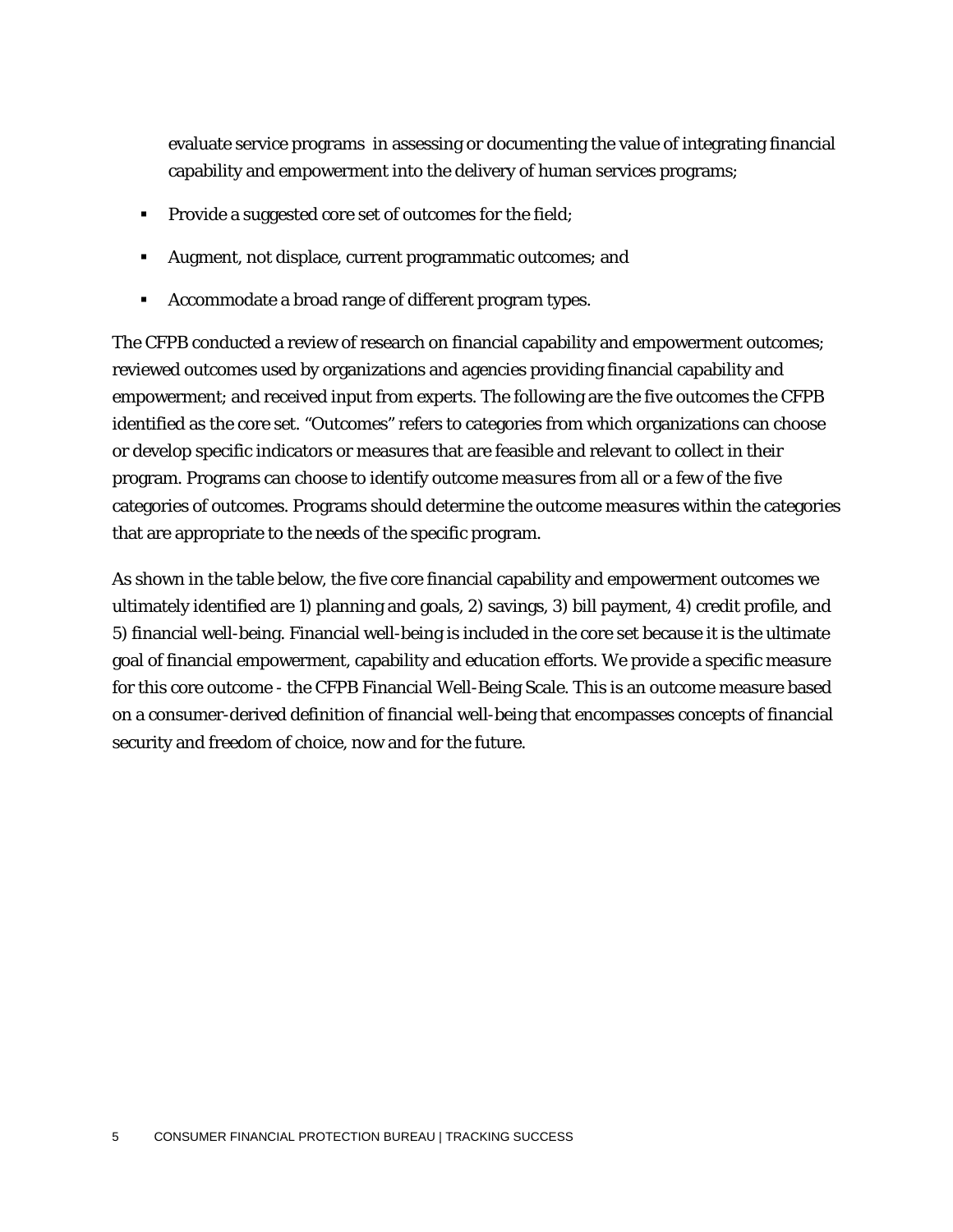### **TABLE 1:** CORE SET OF FINANCIAL OUTCOMES

|                                   | <b>Core One</b><br><b>Planning</b><br>and goals | <b>Core Two</b><br><b>Savings</b>                     | <b>Core Three</b><br><b>Bill payment</b>              | <b>Core Four</b><br><b>Credit profile</b>                                                     | <b>Core Five</b><br><b>Financial well-</b><br>being                              |
|-----------------------------------|-------------------------------------------------|-------------------------------------------------------|-------------------------------------------------------|-----------------------------------------------------------------------------------------------|----------------------------------------------------------------------------------|
| <b>Description</b>                | Setting up a<br>plan or goal                    | Having<br>savings or<br>habit                         | Improvement<br>in bill paying                         | Improvement in<br>credit profile; thin file<br>/no score to<br>demonstrated credit<br>history | Individual's<br>sense of<br>financial<br>security and<br>freedom of<br>choice    |
| Examples of<br>indicators<br>(not | Plan in place<br>Goal in place<br>Plan          | Regularity of<br>savings<br>Automaticity<br>of saving | On-time bill<br>payment<br>Fewer late<br>fees         | Fewer late<br>payments/Number<br>of delinquent<br>payments                                    | <b>CFPB Financial</b><br>Well-Being<br>Scale<br>10 item<br>(standard)<br>version |
| exclusive<br>list)                | execution<br>Goal<br>achieved                   | Setting up a<br>rainy day or<br>emergency<br>fund     | How person<br>prioritizes if<br>insufficient<br>funds | Increase in credit<br>score or credit<br>quality tier                                         | or<br>5 item<br>(abbreviated)<br>version                                         |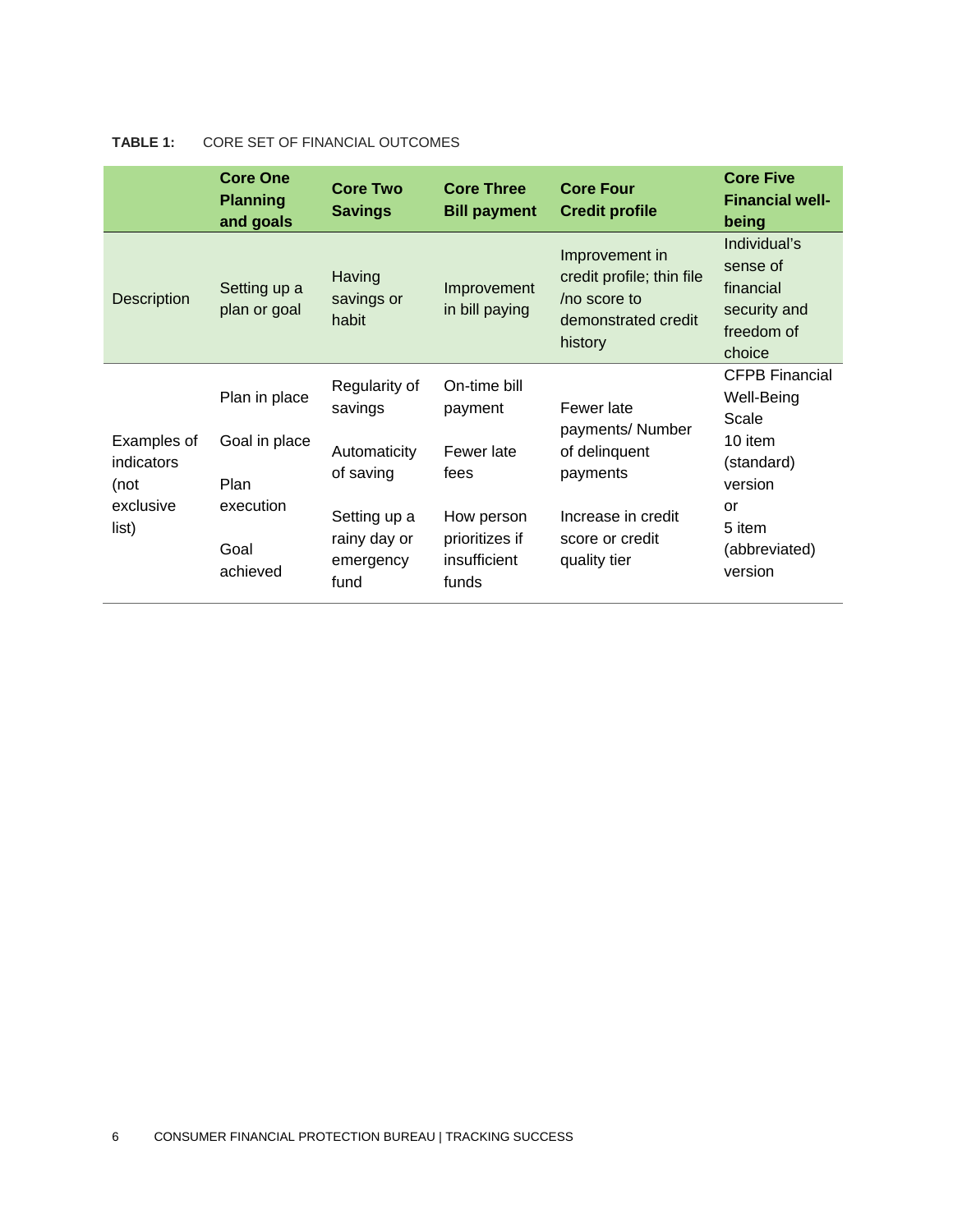# 2. Introduction

The Consumer Financial Protection Bureau (CFPB) has as part of its mission to empower consumers to take more control over their financial lives. The CFPB's Office of Financial Empowerment (Office) focuses on serving lower income and economically vulnerable consumers by providing tools and resources to help these consumers, directly and through the organizations that serve them, work towards and meet their life goals. Financial empowerment is achieving and using financial capability to actively and effectively navigate a financial life.

A key approach utilized by both the Office of Financial Empowerment and the broader field of financial empowerment is the integration of financial capability and empowerment tools and concepts, including financial counseling and coaching, into existing human services programs. The CFPB Office of Financial Empowerment collaborates with entities delivering human services to reach economically vulnerable consumers in a scalable and effective way. Human service delivery systems offer many potential "touchpoints" -- times and places where frontline workers can help the people they serve develop or strengthen financial decision-making skills and habits, including about how to choose and use financial services to help them meet their financial and life goals.

As programs integrate financial empowerment into the delivery of other services, practitioners, funders, and policymakers are interested in strengthening the field and documenting the value of the various efforts and approaches. Integrating financial empowerment strategies into existing programs is more likely to be undertaken and be sustainable if service providers find an approach that can *help them achieve and demonstrate positive client financial outcomes alongside other program objectives.*

Financial empowerment programs often focus on building the financial capability of lowerincome and economically vulnerable consumers as a path towards financial well-being. Financial capability is the capacity, based on knowledge, skills, and access, to manage financial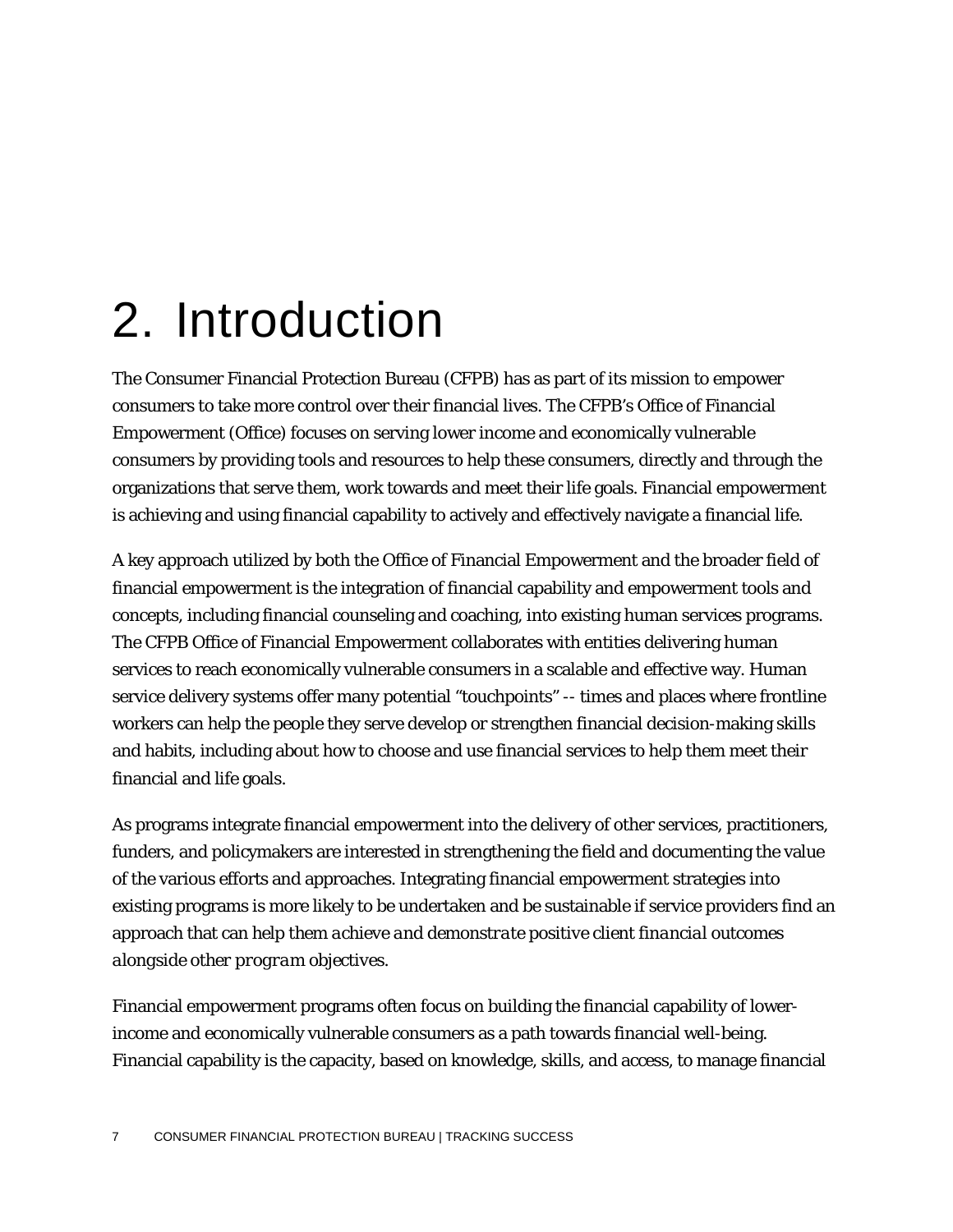resources effectively.1 A growing consensus is emerging that the ultimate measure of success for financial capability and empowerment efforts, as well as financial education, should be improved individual financial well-being.2

In order to provide practitioners and researchers with a standard, reliable, and broadly available way to measure individual financial well-being, the CFPB led a rigorous research effort to develop a consumer-driven definition of financial well-being, and then developed a set of questions–a "scale"–to measure financial well-being. Due to the process used to develop the CFPB's Financial Well-Being Scale, a major benefit to using the scale as a measure to evaluate financial well-being is its abilty to provide "apples-to-apples" comparisons of individual financial well-being across consumers using different types of programs, as well as over time.

There is wide agreement among those working in the financial empowerment field that it is important to have measurable and meaningful outcomes and impact metrics to demonstrate and measure client progress. However, apart from the ultimate measure of financial well-being, there has been a lack of consensus about what individual outcomes or groups of outcomes best define success. Organizations use a broad range of indicators and measures. Nonetheless, the experience organizations have in identifying and using various measures, combined with research that validates some of these measures, is helpful to inform a standard set of outcomes that programs could adopt independently or as part of a broader set of program outcomes.

The goal of this report is to assist the field in suggesting and encouraging some commonality in outcomes to measure across a variety of different types of programs. The CFPB has identified a

 $\overline{a}$ 

<sup>1</sup> *Charter of the President's Advisory Council on Financial Capability*, U.S. Department of the Treasury (2010) at 1 *available at* https://www.treasury.gov/resource-center/financialeducation/Documents/PACFC%202010%20Amended%20Charter.pdf

<sup>&</sup>lt;sup>2</sup> The CFPB's research-based definition of financial well-being is "a state of being wherein a person can fully meet current and ongoing financial obligations, can feel secure in their financial future, and is able to make choices that allow enjoyment of life." *Financial Well-Being: The Goal of Financial Education*, Consumer Financial Protection Bureau (January 2015) at 18 *available at* http://www.consumerfinance.gov/data-research/researchreports/financial-well-being/ For more information and resources about the CFPB's work on financial education, see https://www.consumerfinance.gov/adult-financial-education/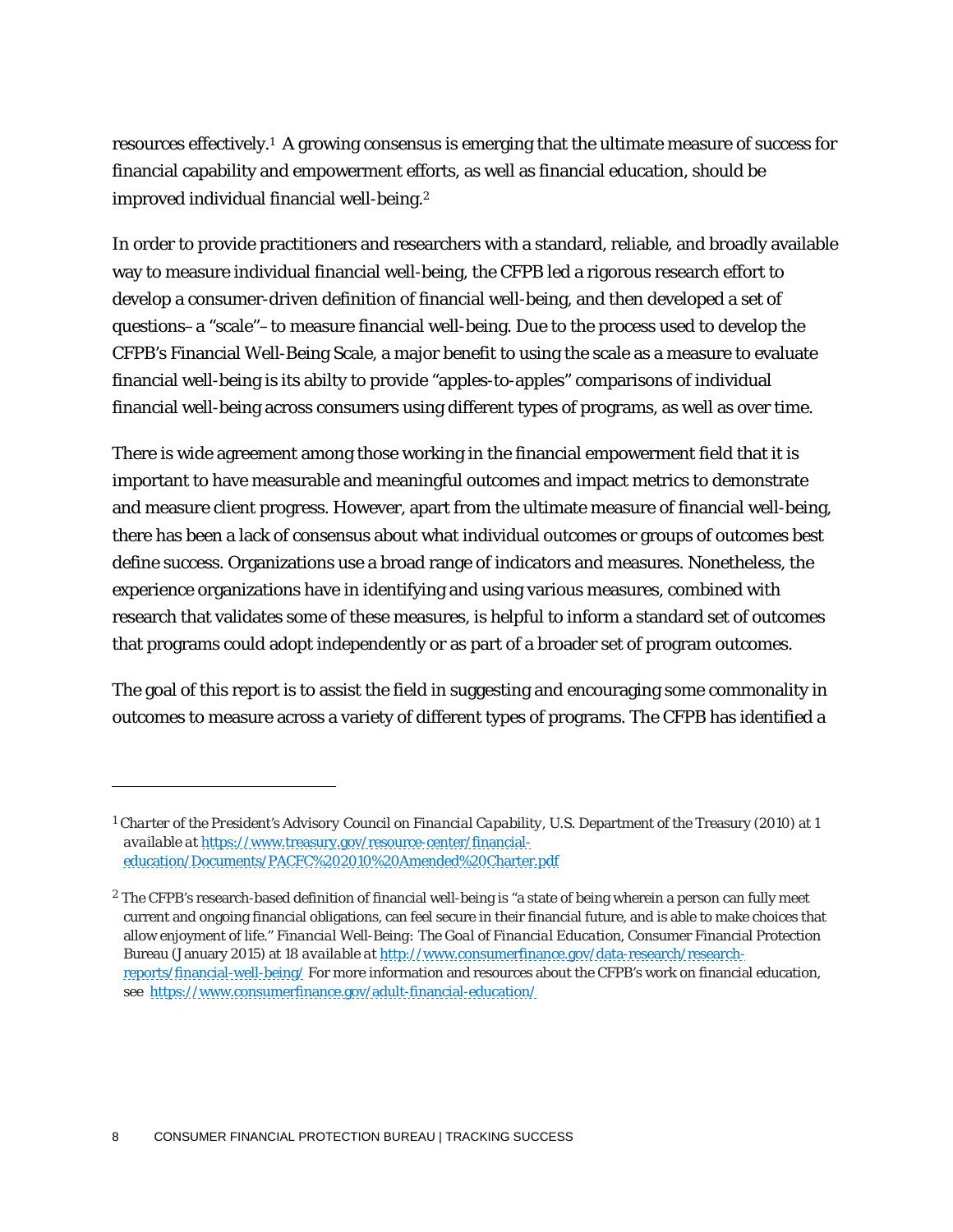core set of financial outcomes categories that could be broadly relevant across different types of financial empowerment strategies. The CFPB recognizes that programs determine their own strategies for integrating financial empowerment, and identify which specific outcome measures are needed to assess and track success. A full standardization of measures, data collection processes, and requirements might be ideal from the perspective of measuring collective impact. However, it was clear from the feedback we received from practitioners, evaluators, and other experts that there are too many different kinds of programs with varying levels of resources, information collection capabilities, and capacity to recommend full standardization down to the measurement level. So, instead, we offer categories of outcomes to measure that could be widely used across program type.

This small, core set of financial outcomes is designed to supplement, not displace, other outcomes a program may be tracking that are relevant to its specific program and service goals. Many programs may already use some or similar outcomes included in the core set of outcomes recommended for use in this report. Because many programs share an overall goal of increased financial well-being for people served, the CFPB also included financial well-being in this core set.

The core set of recommended financial outcomes is designed to:

- Help inform and guide service delivery organizations and those who design, fund, or evaluate service programs as they assess or document the value of integrating financial empowerment into the delivery of human services programs;
- **Provide a suggested core set of common outcomes to measure for the financial** empowerment field;
- Augment, not displace, current programmatic outcomes and accommodate a broad range of different program types; and
- **Help provide consistency across programs by creating a common framework and** language for demonstrating success for the provision of financial empowerment services as an element of other human services programs.

"Outcomes" as used here refers to categories from which organizations could choose specific indicators or measures that are feasible and relevant to collect in their program. These "outcomes" are not meant to serve as specific measures, but rather to provide a framework of categories to assist with creating a common language around measuring and demonstrating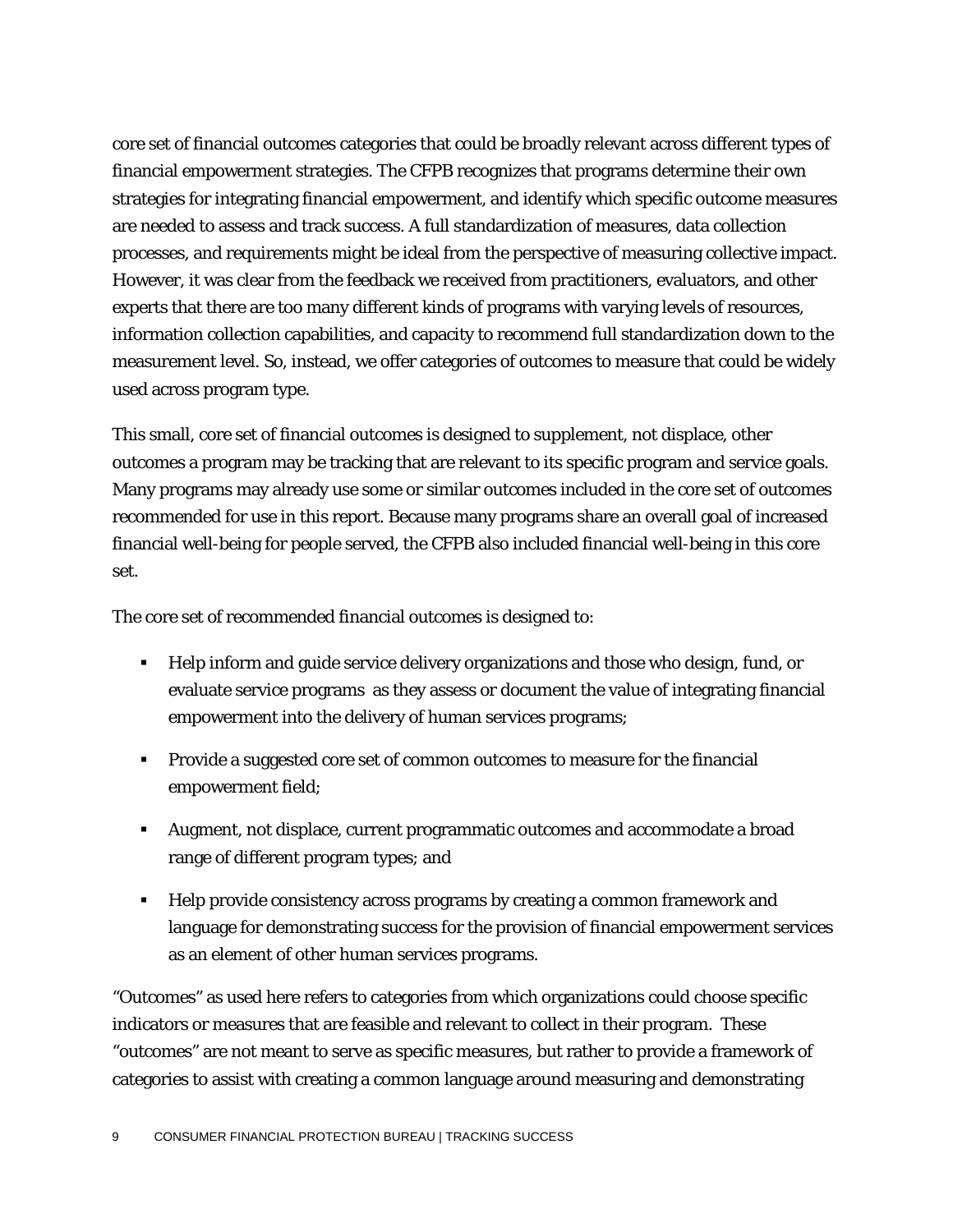success for empowerment programs. For example, a "credit profile" outcome category may include "accessing a credit report for the first time" as a specific outcome measure for a client of a program.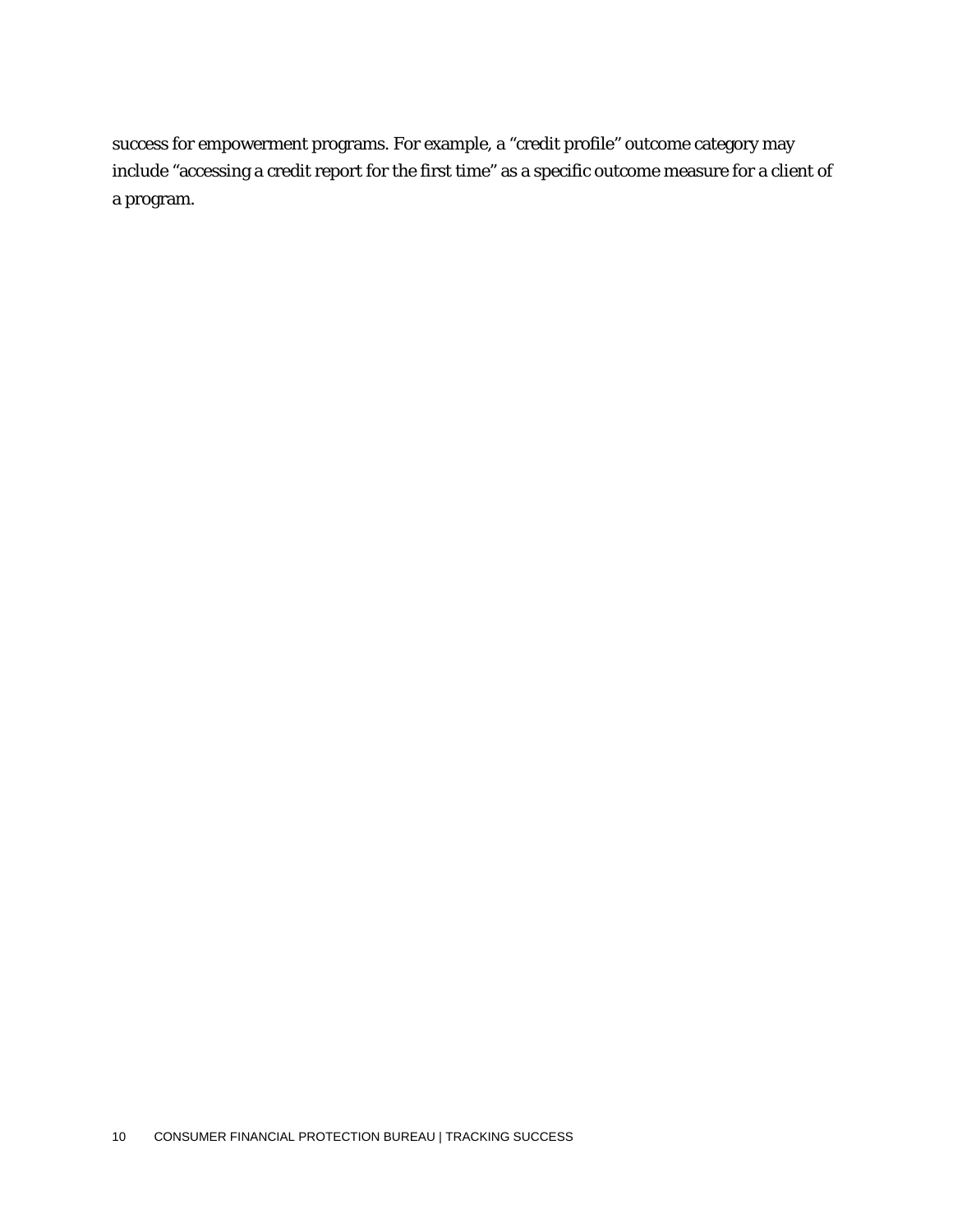# 3. Background

 $\overline{a}$ 

The CFPB's Office of Financial Empowerment began to identify common outcomes as a need in the financial empowerment field with its first convening in November of 2012. The convening invited input from financial empowerment practitioners and researchers. The convening helped inform the Office's work to improve the financial well-being of lower-income and economically vulnerable consumers.3 Participants suggested that the CFPB could play a role by facilitating a discussion among various organizations working in financial empowerment about developing a standard set of financial outcome measures that would augment measures currently used by financial empowerment programs.

The following provides a description of the process we used to develop and inform the framework for the core set and identifying the specific outcomes to include in the core set. This set of outcomes is designed for programs that serve adults.4 For more information and resources related to the CFPB's work on financial education, including on the topic of financial well-being, please visit https://www.consumerfinance.gov/adult-financial-education/. For more information about CFPB's services to human service programs, see www.consumerfinance.gov/your-money-your-goals.

<sup>3</sup> See *Empowering low income and economically vulnerable consumers: Report on a national convening,* Consumer Financial Protection Bureau (November 2013) *available at* http://files.consumerfinance.gov/f/201311\_cfpb\_report\_empowering-economically-vulnerable-consumers.pdf

<sup>4</sup> For more information and resources from the CFPB on financial literacy and youth, see http://www.consumerfinance.gov/educational-resources/youth-financial-education/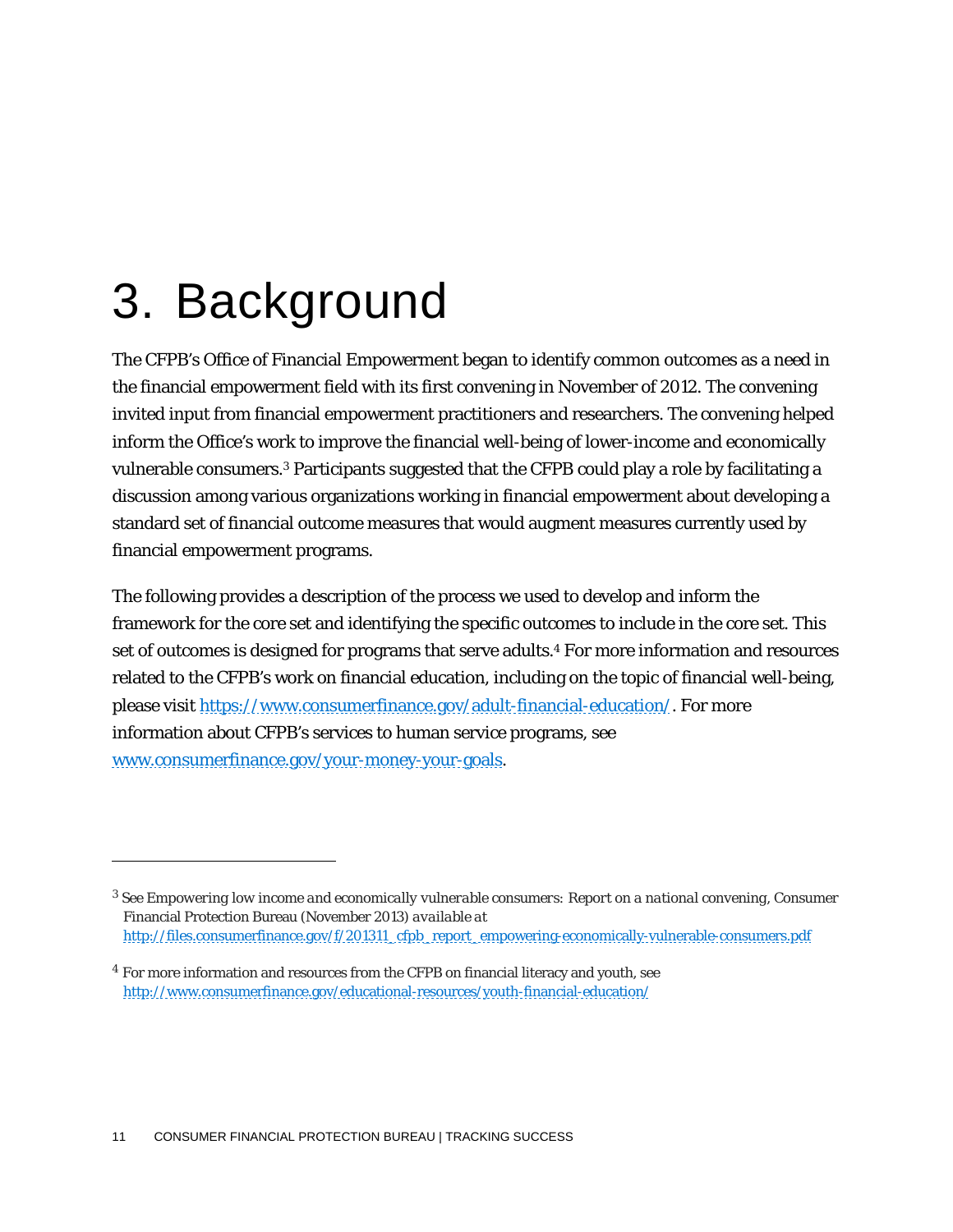## 3.1 The process – learning from the field

### Literature review: outcomes assessed in program evaluations

As a first step, we conducted a literature review (see Appendix A) to provide a snapshot of published evaluation studies on financial capability programs through 2014. The review highlighted eight studies that include a discussion of individual and household level financial outcomes that practitioners use to assess program impacts and effectiveness. The review also identified indicators or metrics being fielded or tested to measure outcomes, noting those that program providers consider to be valid and reliable tools for gauging program impacts.

### Key takeaways

The review of the studies and evaluations found that:

- Many programs measure outcomes related to increasing savings, creating and adhering to a household budget, reducing unsecured debt, paying bills on time, and improving credit scores;
- Other outcomes included in more than one study of program outcomes are: opening a mainstream bank or credit union account, establishing or improving credit, setting up an automatic savings deposit arrangement or individual development account (IDA), acquiring and protecting assets, and articulating and taking concrete steps toward a financial goal; and
- Some program evaluations have also looked at other outcomes, such as confidence in managing finances and attaining a financial goal; attitudes toward savings, spending, and debt; and attitudes toward high-quality financial services.

### Program scan: outcomes tracked by programs

Different organizations providing financial capability and empowerment programs use various frameworks or categorizations for tracking their outcomes. To help describe the various financial outcome measures currently collected, we gathered information about measures from approximately 50 programs, including federal agencies and non-profits that serve low-income populations. Based on this information, we developed a framework to illustrate a potential approach to categorizing and classifying a set of financial outcome measures that could be used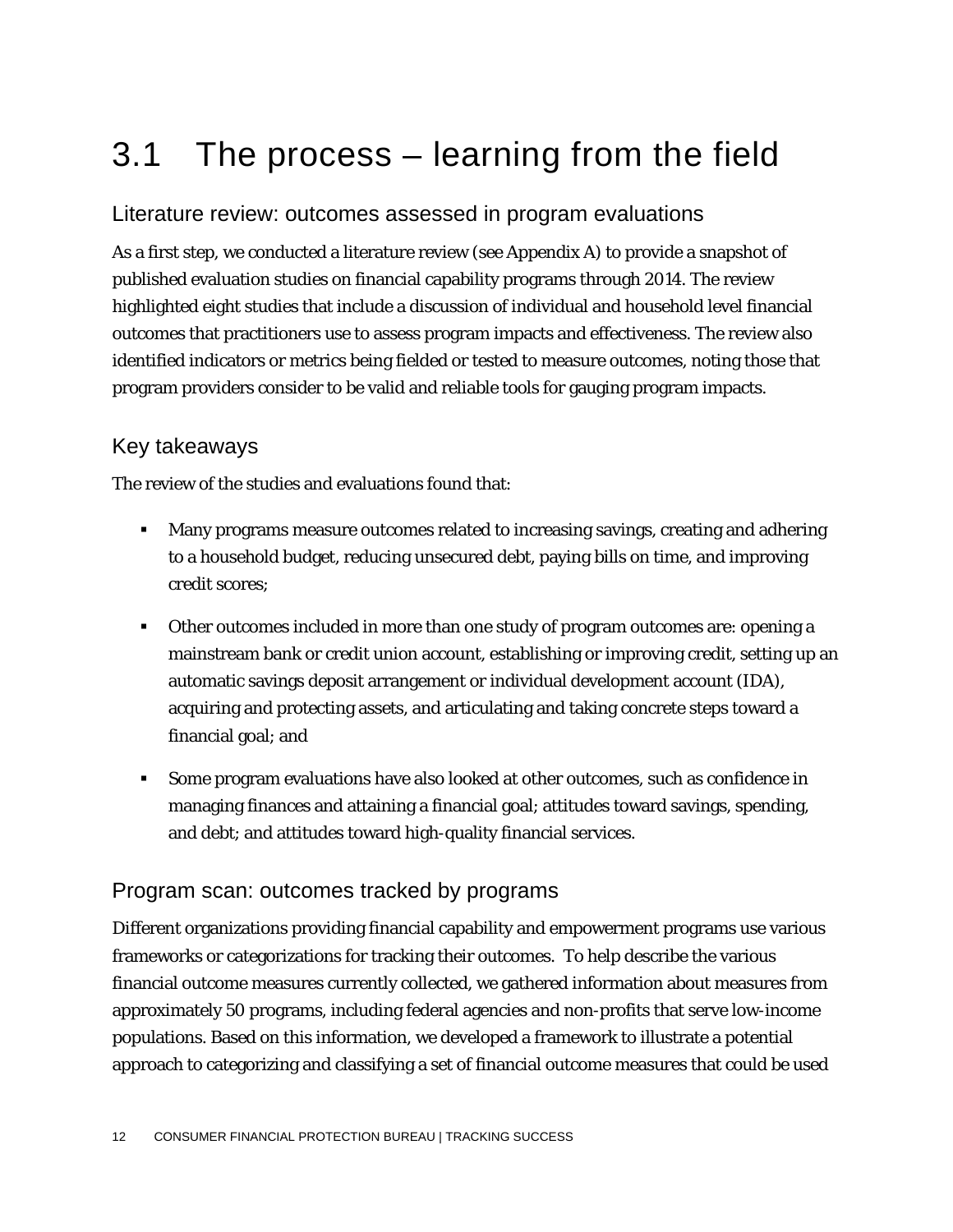across a variety of program types.

 $\overline{a}$ 

The chart below compares in the aggregate public and non-profit sector measures collected.<sup>5</sup> While the scan included only a selection of programs, the private non-profit sector organizations that responded indicated that they emphasize financial behavior measures over other types of financial outcomes, e.g., balance sheet measures. Public programs, on the other hand, tracked employment and other demographic measures. This is not surprising, given that the focus of many public programs is on income and employment. For the full set of measures found in the scan, please see Appendix B.

<sup>5</sup> The CFPB identified various public and private programs that serve low-income and economically vulnerable consumers. The CFPB reviewed public program outcomes and asked various private programs for publicly available information about their outcomes. Then the CFPB conducted a search for the types of programs, used knowledge of programs from internal experience and expertise, and developed the framework per discussion *infra* pp. 15-16 based on the responses and the literature scan.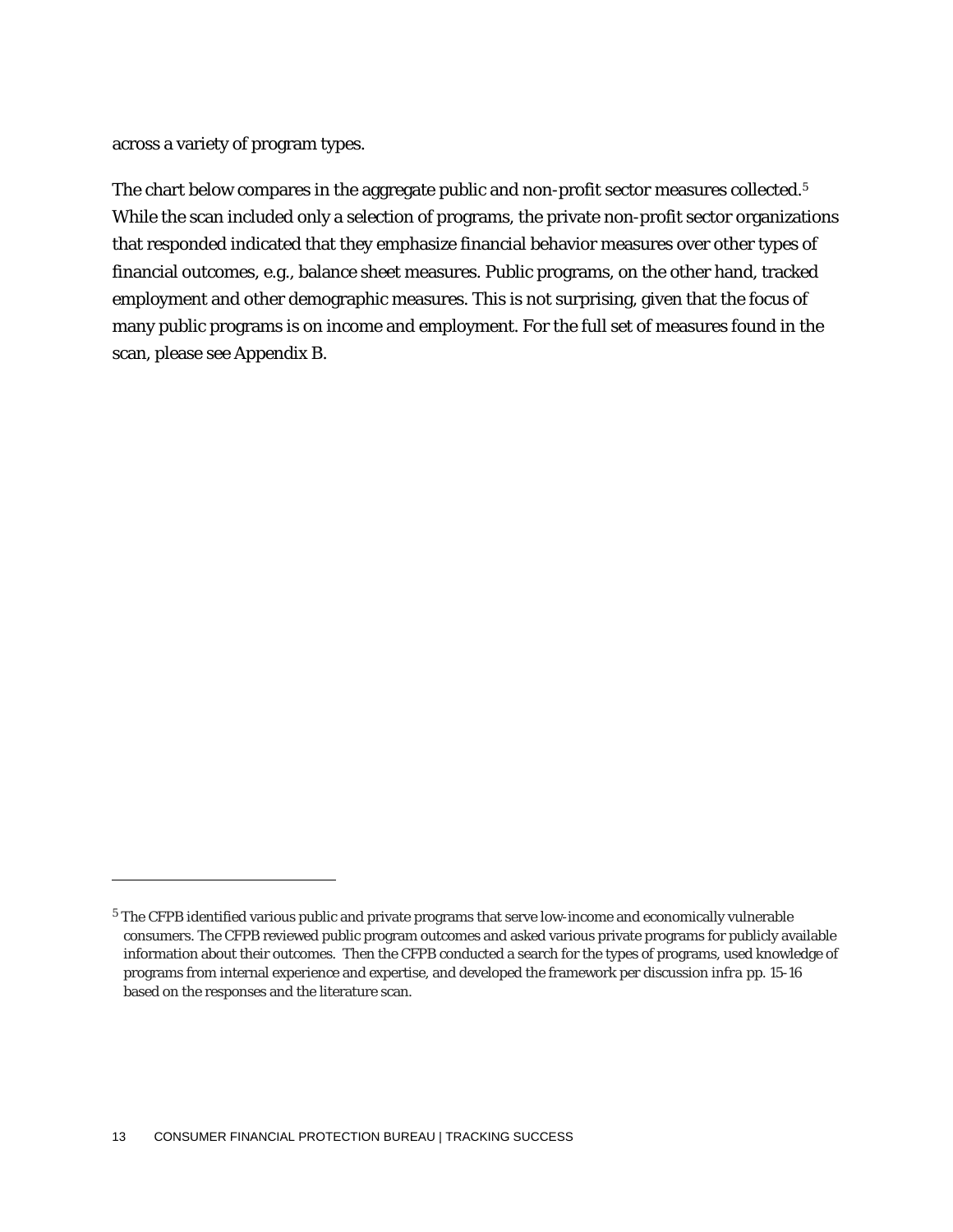

**FIGURE 1:** FREQUENCY OF MEASURES BY ORGANIZATION TYPE

### Financial Outcome Measures Forum

As a next step, the CFPB hosted a forum in January 2015 to seek input from a group of 100 individuals from government, academia, research, and the nonprofit sector involved in direct services and evaluation work. The specific objectives of the Forum included developing a group of outcome measures from which to select a core set of outcomes that the CFPB would recommend that the programs, funders, and researchers prioritize for use across different types of programs.

Based on the input from participants of the Forum and further discussions with other practitioners and experts, we developed a list of outcomes and criteria to apply to the listed outcomes to narrow the list to a subgroup from which we could subsequently identify a core set. We then invited Forum participants to provide input on the list of outcomes by applying a set of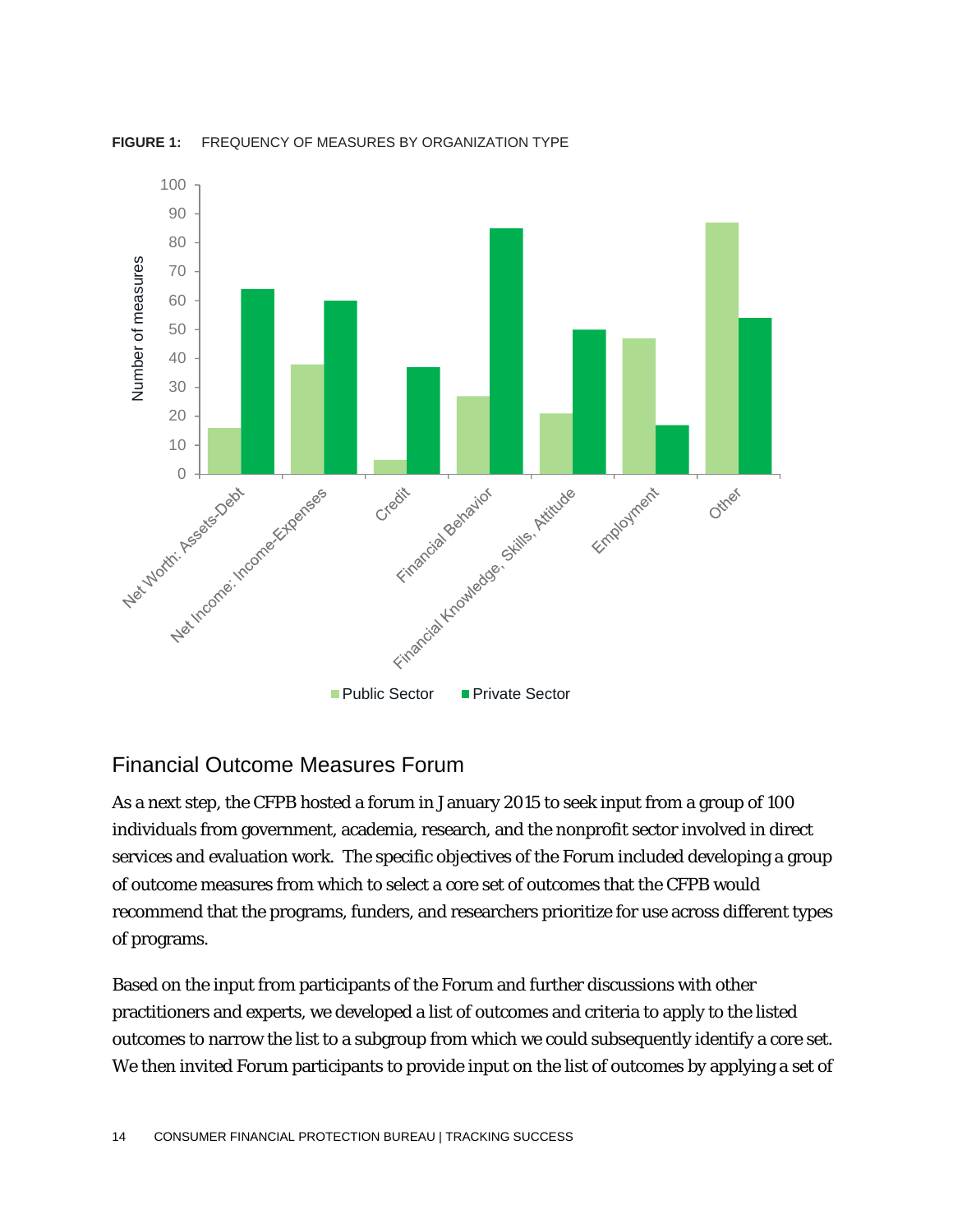criteria to help develop a subgroup of outcomes. Those who provided input assigned a value (1, 2, or 3) to each of the criteria as they applied it to the outcome, with 3 representing the strongest rating. For example, for an outcome such as a rainy day fund, the rater may have assigned a 3 for the criteria "easy to understand" because they believed it was an outcome that was very easy for people to understand. See Appendix C for the list of outcomes and the criteria.

The outcomes recommended to be measured that garnered the highest values include: having a rainy day fund, employment, regular savings, positive cash flow, clients' credit profile, and regular bill payment. After these, the next group of outcomes in the rankings addressed financial behaviors and attitudes. For example, completion of a short-term goal and having a goal or plan in place were followed by outcomes addressing attitudes such as feeling confident about, or in control of, one's finances. The outcome assigned the least number of points by the group of raters was the ability to access a certain amount of money in a certain period of time.

## 3.2 Developing an outcome classification framework

There are several different classification frameworks that could be applied to track and measure success in financial empowerment programs. For example, financial outcomes could be based on balance sheet results, e.g., amount saved or debts reduced, or could be oriented more towards behaviors, e.g., tracking the regularity of saving. Participants at the Forum identified some balance sheet or financial status items, such as a having a positive cash flow and rainy day fund. Other frameworks may focus more on measures that assess financial attitudes around money and financial decisionmaking. These classification frameworks are important to help guide programs in determining any changes in their clients' financial situations, whether such framework relies on objective outcomes, e.g., clients' credit scores, or self-reported attitudes around their financial situation, or both.

Focusing on money management behaviors may be highly relevant in the context of assessing the success of financial empowerment programs. Outcomes in money management and decision making may eventually lead an individual to experience higher levels of financial well-being. For example, rather than focusing on reducing the amount of an individual's debt, outcome measures associated with bill payment might reflect the extent to which the individual is able to and does actively manage money, including bill and debt payments. This may be more predictive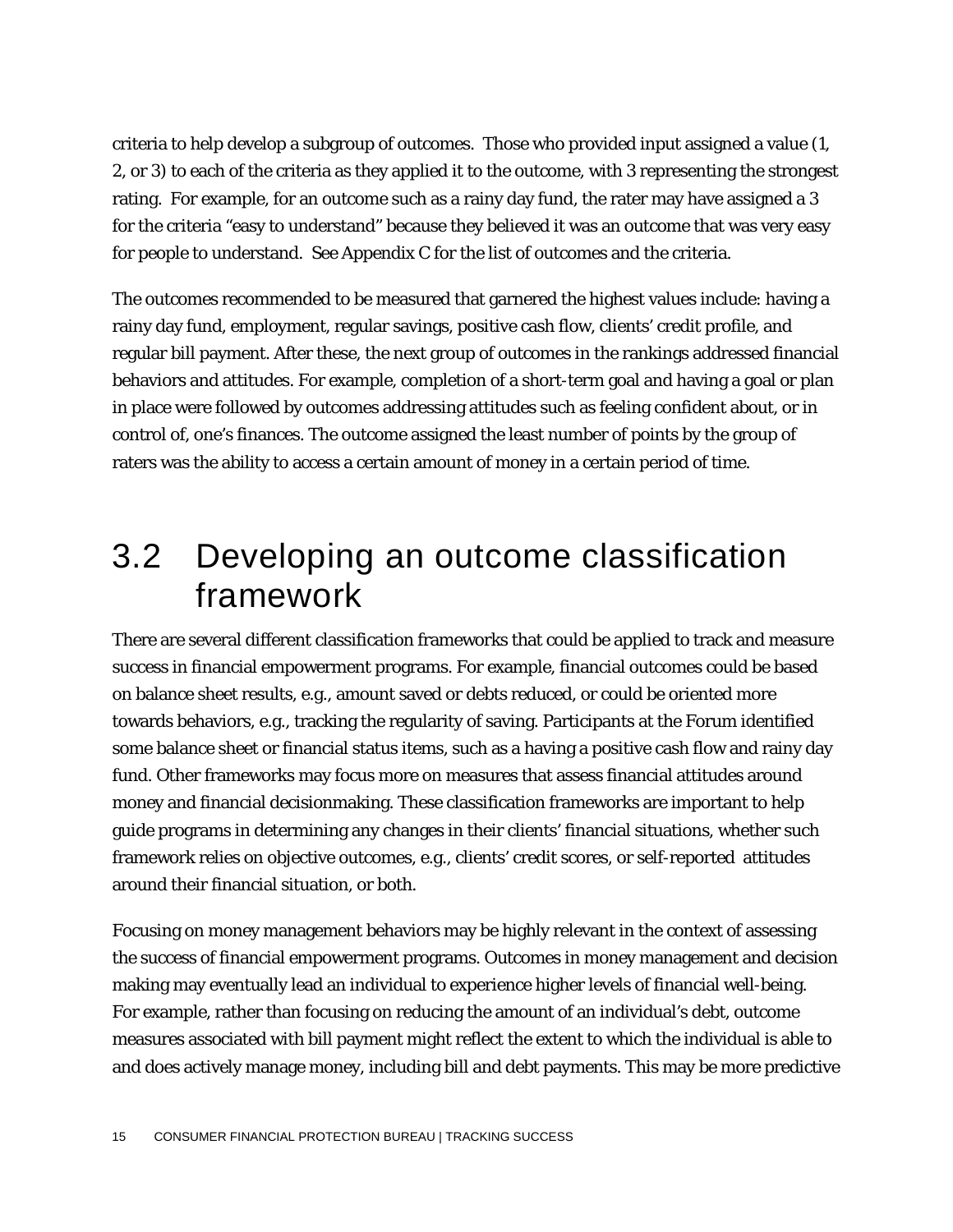of the individual's success because it involves an ongoing set of behaviors. An increase in debt, on the other hand, may signal either progress toward a financial goal such as homeownership, or it may signal trouble, depending on the level of the debt relative to income and other debt, and on the purpose of the debt.

Based on the literature review, scan of the field, feedback from Forum participants and discussions with experts, the CFPB's Office of Financial Empowerment developed a framework to categorize financial outcomes relevant to a broad range of programs that provide financial empowerment as a stand-alone program or as a component of which is integrated with the delivery of other types of human services.

The framework the CFPB chose focuses on money management behaviors. While a consumer's financial balance sheet and status, e.g., income, assets, debt levels, are relevant, the framework is based on the theory that financial behaviors associated with managing money serve as drivers of improved financial outcomes. The framework focuses on actions that consumers can engage in to take control of their financial lives, and associated objective and subjective outcomes, including their overall financial well-being.

## 3.3 The CFPB Financial Well-Being Scale

As discussed earlier, the ultimate measure of success for financial literacy, capability, and empowerment efforts should be improved individual financial well-being. Therefore, in order to provide practitioners and researchers with a standard, reliable, and broadly available way to measure individual financial well-being, the CFPB led a rigorous research effort to develop a consumer-driven definition of financial well-being, and then identified a set of questions–a "scale"–to measure financial well-being. The CFPB found that financial well-being includes the following elements:6

<u>.</u>

<sup>6</sup> *See supra* note 2 and accompanying text for more detailed information on the definition of financial well-being, how it was created, and what factors support it.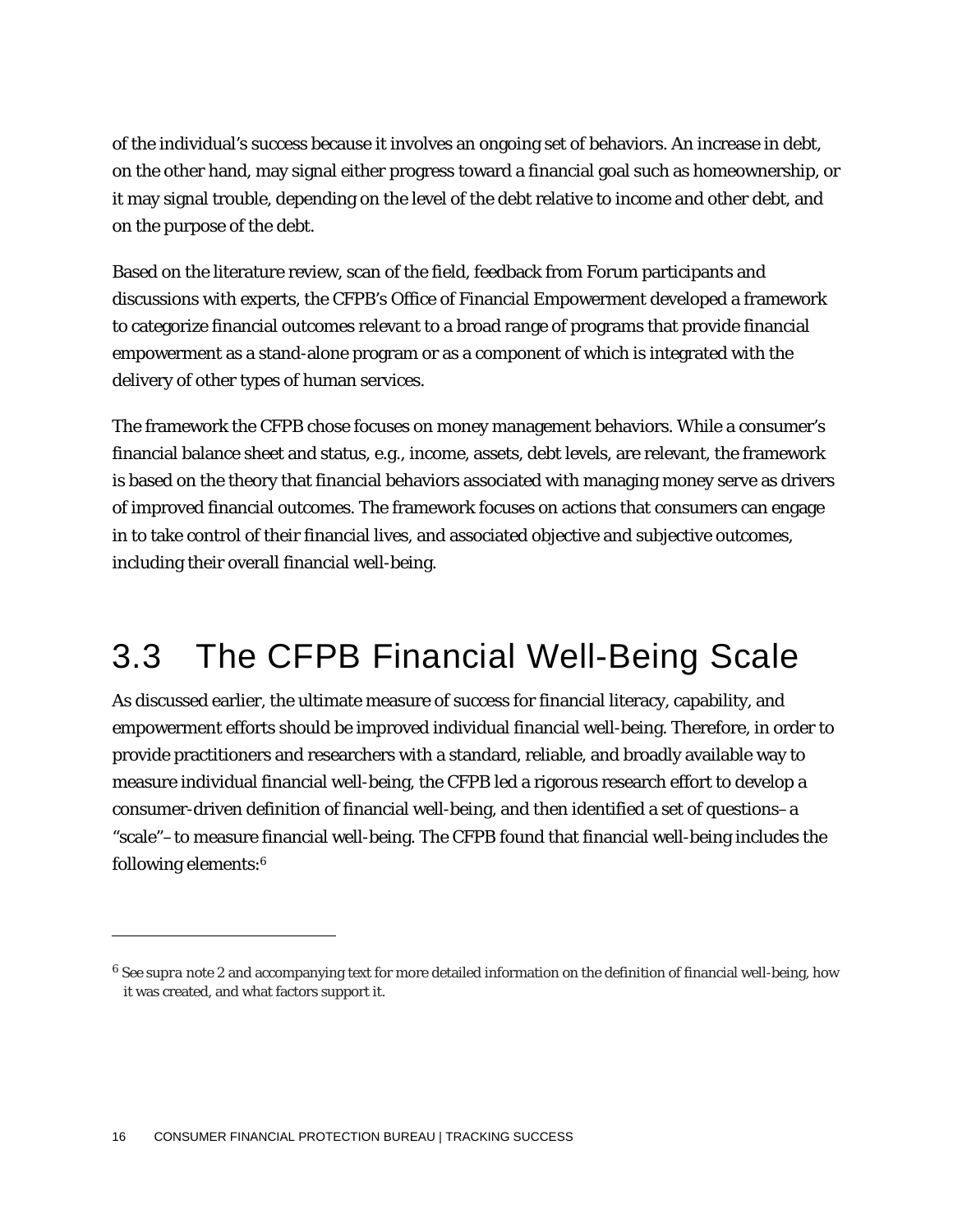- Having control over one's finances in terms of being able to pay bills on time, not having unmanageable debt, and being able to make ends meet. This can be thought of as financial security, in the present.
- Having a financial "cushion" against unexpected expenses and emergencies. Factors that increase consumers' capacity to absorb a financial shock included having savings, health insurance, and good credit, and being able to rely on friends and family for financial assistance. This can be thought of as financial security, for the future.
- Having financial goals and being on track to meet those financial goals. This also made people feel like they were in good shape financially. Examples of such goals include paying off one's student loans within a certain number of years or saving a particular amount towards one's retirement. This can be thought of as financial freedom of choice, for the future.
- **Being able to make choices that allow one to enjoy life was also shown by the research to** be an essential ingredient in financial well-being. These choices might include taking a vacation, enjoying a meal out now and then, going back to school to pursue a degree, or working less to spend more time with family. This can be thought of as financial freedom of choice, in the present.

With the support of a number of experts using state-of-the-art methods, the CFPB then developed a 10-item scale<sup>7</sup> to measure individual financial well-being, based on the four part definition of financial security and financial freedom of choice now and in the future, and conducted extensive testing on the scale to ensure its quality and reliability.8 The scale questions and response options are provided in Table 2, below.

<u>.</u>

<sup>&</sup>lt;sup>7</sup> The standard version of the scale contains 10 questions. The CFPB also developed a 5-item version that covers the same issues in a more succinct manner, but trades off some sensitivity in measurement. For the scales and a guide to using them, see *Measuring financial well-being: A guide to using the CFPB Financial Well-Being Scale*, Consumer Financial Protection Bureau (December 2015) *available at* http://www.consumerfinance.gov/dataresearch/research-reports/financial-well-being-scale/

<sup>8</sup> The statistical analysis used to develop the scale and scoring procedures was conducted by Vector Psychometric Group using Item Response Theory methods. *Id.* at 6.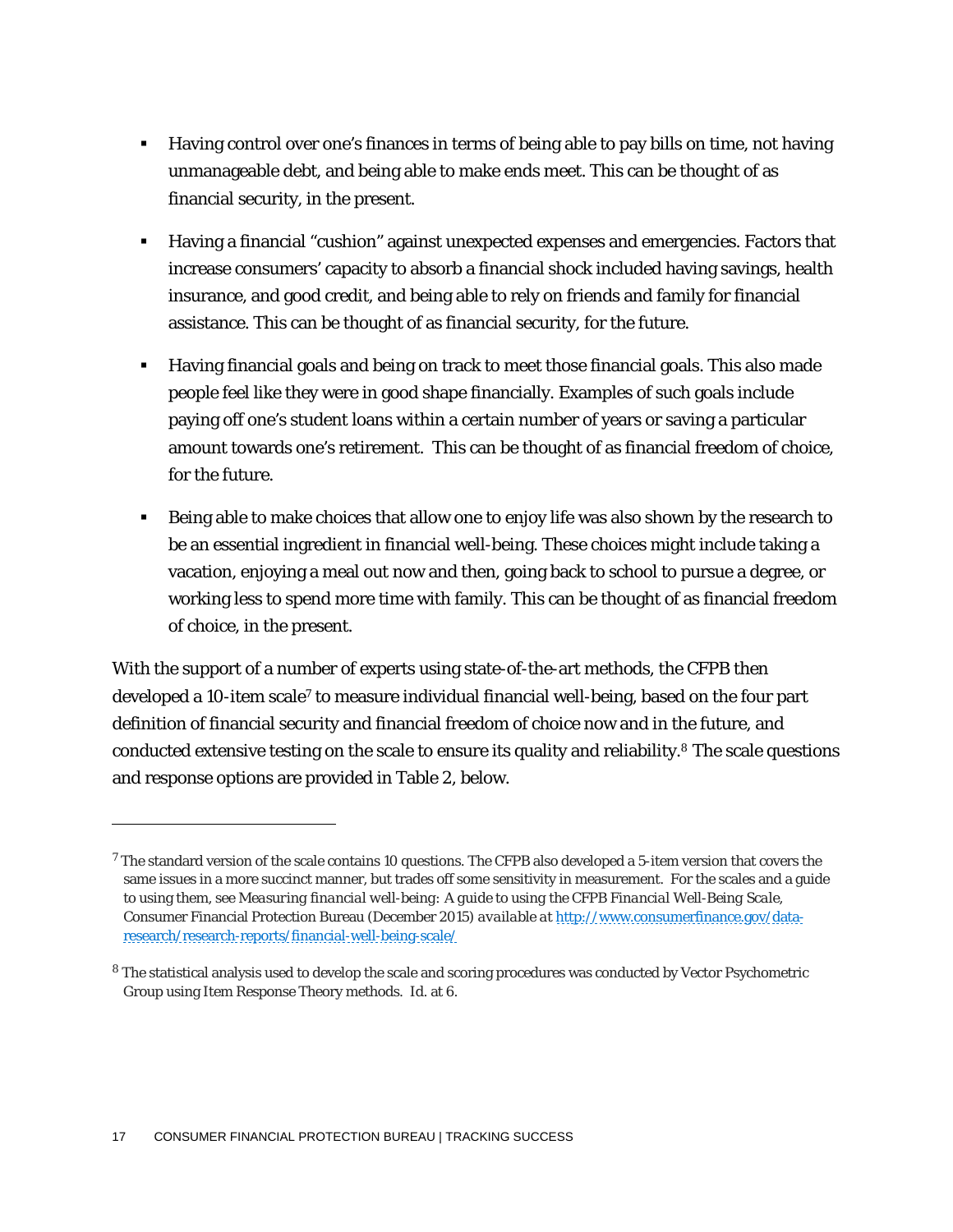#### **TABLE 2:** CFPB FINANCIAL WELL-BEING SCALE

| <b>Questions</b>                                                                                                                                                                                                                                                                                                                                                                                             | <b>Response Options</b>                                                                                                                              |
|--------------------------------------------------------------------------------------------------------------------------------------------------------------------------------------------------------------------------------------------------------------------------------------------------------------------------------------------------------------------------------------------------------------|------------------------------------------------------------------------------------------------------------------------------------------------------|
| How well does this statement describe you or your situation?<br>I could handle a major unexpected expense<br>I am securing my financial future<br>Because of my money situation, I feel like I will never have the things I<br>want in life<br>I can enjoy life because of the way I'm managing my money<br>I am just getting by financially<br>I am concerned that the money I have or will save won't last | Describes me<br>completely<br>Describes me very<br>well<br>Describes me<br>somewhat<br>Describes me very<br>little<br>Does not describe<br>me at all |
| How often does this statement apply to you?<br>Giving a gift for a wedding, birthday or other occasion would put a strain<br>on my finances for the month<br>I have money left over at the end of the month<br>I am behind with my finances<br>My finances control my life                                                                                                                                   | Always<br>Often<br>Sometimes<br>Rarely<br><b>Never</b>                                                                                               |

Response values to the 10 items can be combined to produce one numerical score between 0 and 100. For more information about the scale and how to use the scoring worksheet, please see the user guide at http://www.consumerfinance.gov/data-research/research-reports/financial-wellbeing-scale/

The CFPB Financial Well-Being Scale can be used in a variety of ways, including:

- **Initial assessment:** The scale can be used to assess a person's financial well-being at intake. In addition, reviewing individual questions that make up the scale with a person that you serve could also help guide a conversation about their financial situation, both strengths and needs, in terms that resonate with and motivate consumers.
- **Tracking individual progress:** The scale can be used to track changes in an individual's financial well-being over time. While not providing the same quantifiable measure of progress as a financial well-being score, changes in answers to individual items may provide additional, more nuanced insights into how individuals are experiencing their financial situation over time. Such changes may highlight an individual's progress in taking more control over money management, or building stronger protections against financial shocks.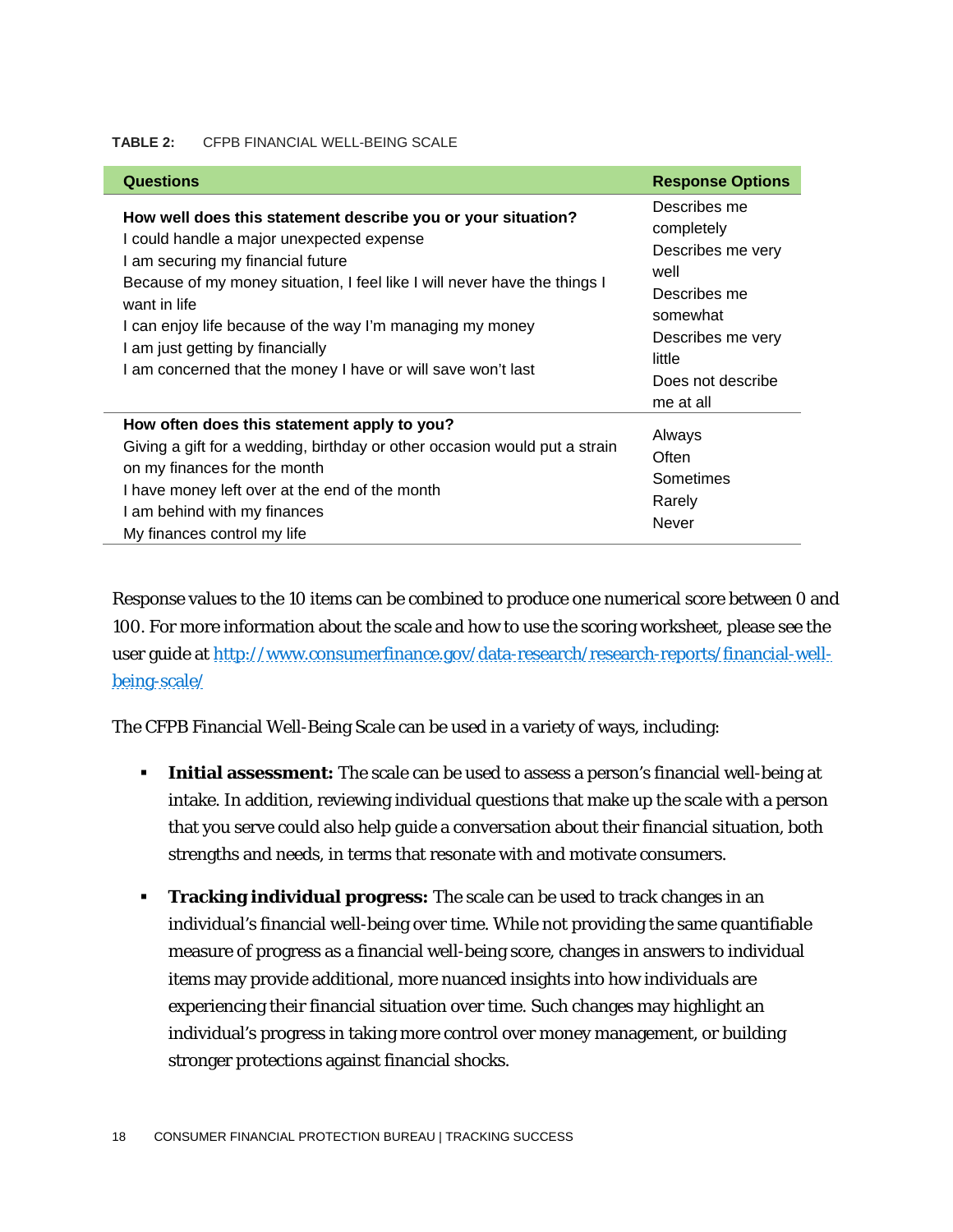**Assessing program outcomes:** The CFPB Financial Well-Being Scale provides a tool to measure the extent to which programs are improving the financial well-being of the individuals that they serve. The scale could be used as part of reports on the effectiveness of programs and services, such as financial education and capability programs. It can also be used to compare different populations in one program—for example, how a particular intervention differentially affects different people—or to compare changes in financial well-being across programs.

The CFPB Financial Well-Being Scale was created to supplement program performance measurement tools and data collection procedures that programs already have in place to identify, track, and measure an individual's progress. Analysis of the scale's items as they compare to other relevant financial measures shows that the CFPB Financial Well-Being Scale scores are strongly correlated with a number of self-reported, objective financial indicators such as having emergency savings and experiences with material hardship. However, the scale is not a substitute for these indicators, or for other direct measures of an individual's intermediate outcomes relevant to a given program's specific goals such as improved money management habits or debt reduction.

The CFPB Financial Well-Being Scale adds the following to existing measures of program performance:

- A holistic outcome metric that reflects success in consumers' own terms and allows for variation in individual preferences and goals.
- A rigorous and simple way to measure important but traditionally hard to quantify success factors like feelings of empowerment, confidence and satisfaction.
- A measure that can be used as a common metric across very different types of financial capability programs and approaches, as well as across people and over time.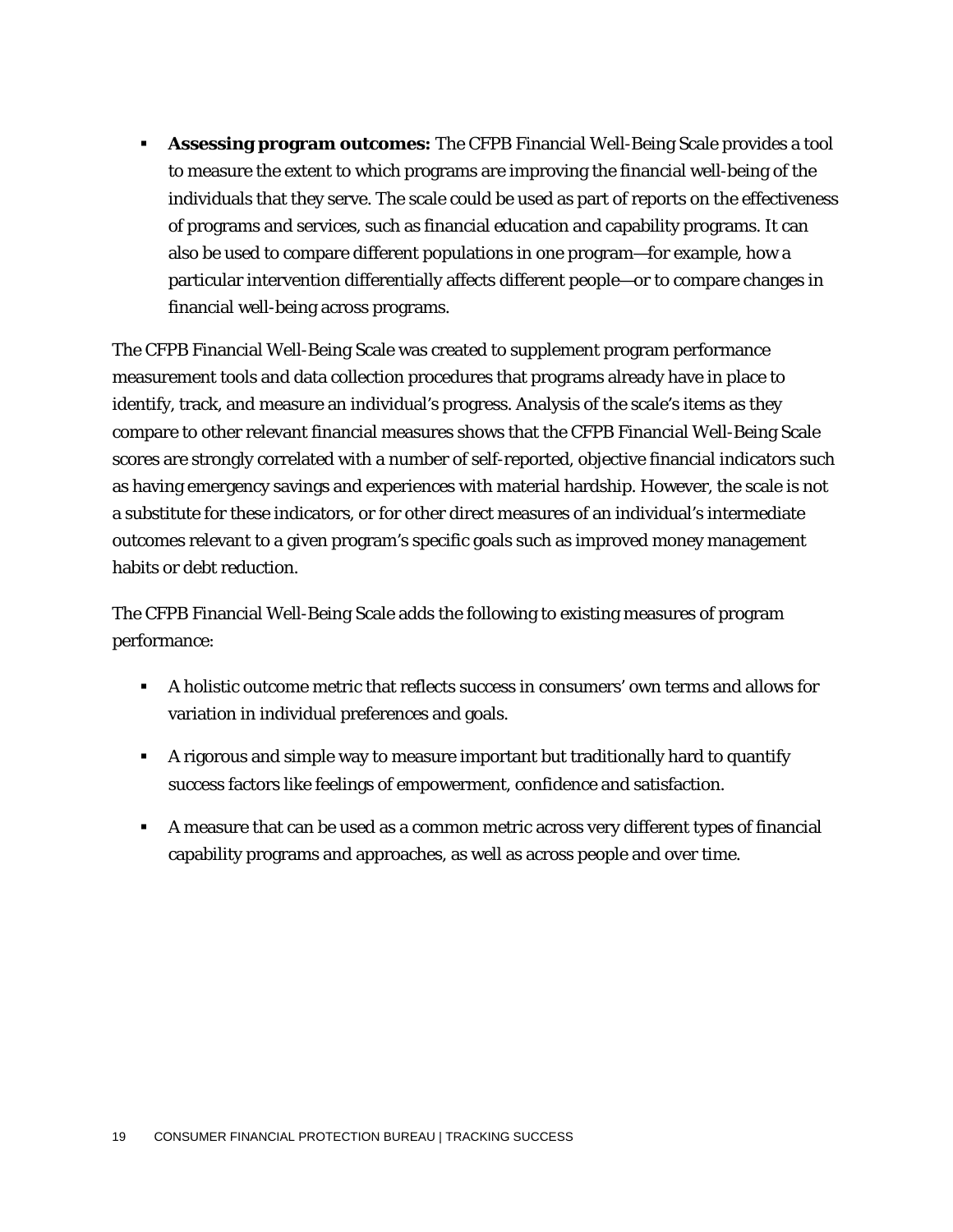# 4. Core set of outcomes

## 4.1 Description of a core set of five financial outcomes

The core set describes a set of financial outcome categories for programs to use. As stated previously, while a full standardization of measures, data collection processes, and requirements might be ideal from the perspective of measuring collective impact, due to various challenges we recommend a core set of five *outcome categories*. Programs can then identify specific ways to measure these outcomes.

Programs may choose to use all five categories in the core set of outcomes or a few of them. They should choose specific outcome *measures* within the categories that are appropriate to the needs and goals of the specific program. Specific outcome measures and indicators are available from various sources, including some referred to in the examples below.9

The following are the five outcomes that comprise the core set of outcomes that the CFPB recommends for financial empowerment programs, funders, and program evaluators to measure. Under each one is an explanation of what the outcome is designed to measure, why the outcome is recommended, and some examples of measures or indicators used by programs

<u>.</u>

<sup>9</sup> Prosper Canada developed a registry of indicators, including those in the CFPB's financial well-being scale, as part of its *Financial Literacy Evaluation Tool* http://outcomeeval.org/cbasearch. The registry is available at http://www.indicatorregistry.net/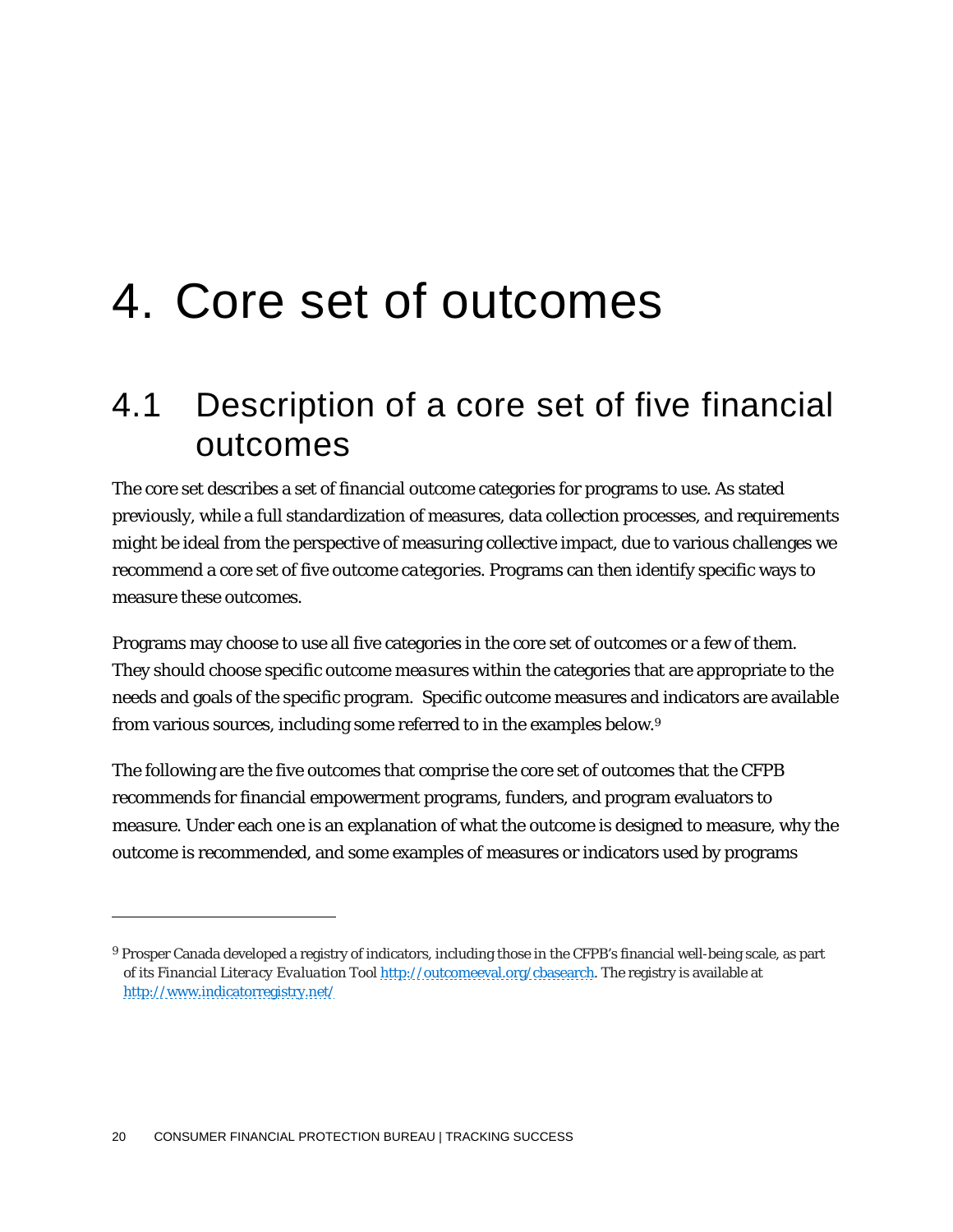related to the outcome. There is also a table of the outcomes and suggested types of measures or indicators that programs could use to track the particular outcome. With the exception of the CFPB Financial Well-Being Scale, the suggested types of measures have been drawn from various survey questions or administrative measures used by programs or evaluators. The examples given do not mean that every example of an indicator of the outcome should be used together. The examples also do not constitute a scale.

## Core Outcome One - Planning and goal setting

What: Measures related to identifying a financial goal, completion of a goal, or having a plan in place to achieve goal.

Why: This is often the first step towards taking control of one's finances and changing behaviors. Planning and goal setting have been linked to improved financial outcomes.<sup>10</sup>

Examples of measures used in the field:

- Do you currently have a personal budget, spending plan, or financial plan?<sup>11</sup>
- How confident are you in your ability to achieve a financial goal you set for yourself today?12

## Core Outcome Two - Savings

What: Measures that focus on the behavior of saving, either automatically, regularly or both. This outcome could be used with or without measures of the amount saved.

 $\overline{a}$ 

<sup>10</sup> *See. e.g.,* The Center for Financial Services Innovation's (CFSI), *Understanding and Improving Consumer Financial Health in America* (March 2015) at 20. Those surveyed who said they plan ahead to make sure they have the money to make large, irregular expenses are 10 times more likely to be financially healthy than those who say they do not or cannot plan ahead.

<sup>11</sup> Center for Financial Security, University of Wisconsin-Madison, *Financial Capability Scale* developed for financial coaching programs *available at* http://fyi.uwex.edu/financialcoaching/measures/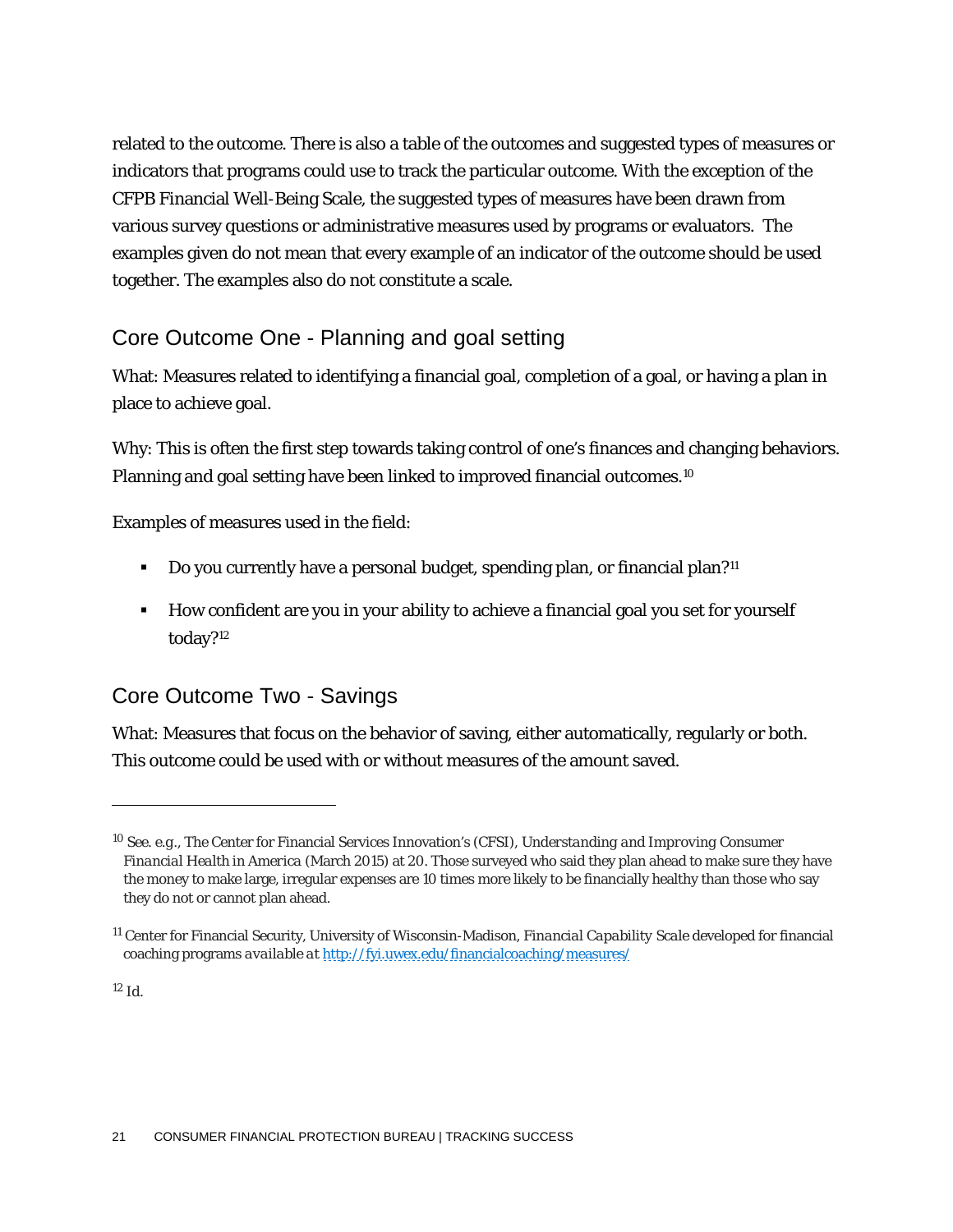Why: Savings behaviors, including making savings automatic, relate to being able to plan for future goals and absorb financial shocks. In addition to saving for life events, many financial empowerment programs focus on savings as a mechanism to address unexpected expenses or to cover expenses when there are changes in income levels.

Examples of measures used in the field:

- Savings Behavior How often and where. One outcome evaluation resource provides a five question measure developed for assessing savings behavior.13
- Increase savings by at least 2 percent of net income (for those who are already saving)<sup>14</sup>
- Establish and maintain a monthly savings habit for three consecutive months (for those not yet saving)15

## Core Outcome Three - Bill payment

What: This outcome is related to behavior associated with bill payment. This includes measures associated with paying bills on time, including measuring the number of, or change in the number of, late fees.

Why: Paying bills on time or in a consistent, planned manner demonstrates money management skills. Late payments on credit cards or other bills have been associated with adverse effects on credit scores.

<sup>15</sup> *Id*.

 $\overline{a}$ 

 $13$  The five-question measure is included in the category of "savings behavior" in the Success Measures, Neighborworks America, *Financial Capability Indicators and Tools for adults*, at 12 *available at* www.successmeasures.org/fctools.

<sup>14</sup> Cities for Financial Empowerment Fund, as described in a customer case study by Social Solutions *available at* http://www.socialsolutions.com/wp-content/uploads/pdf/Cities-for-Financial-Empowerment-Fund-US-CS.pdf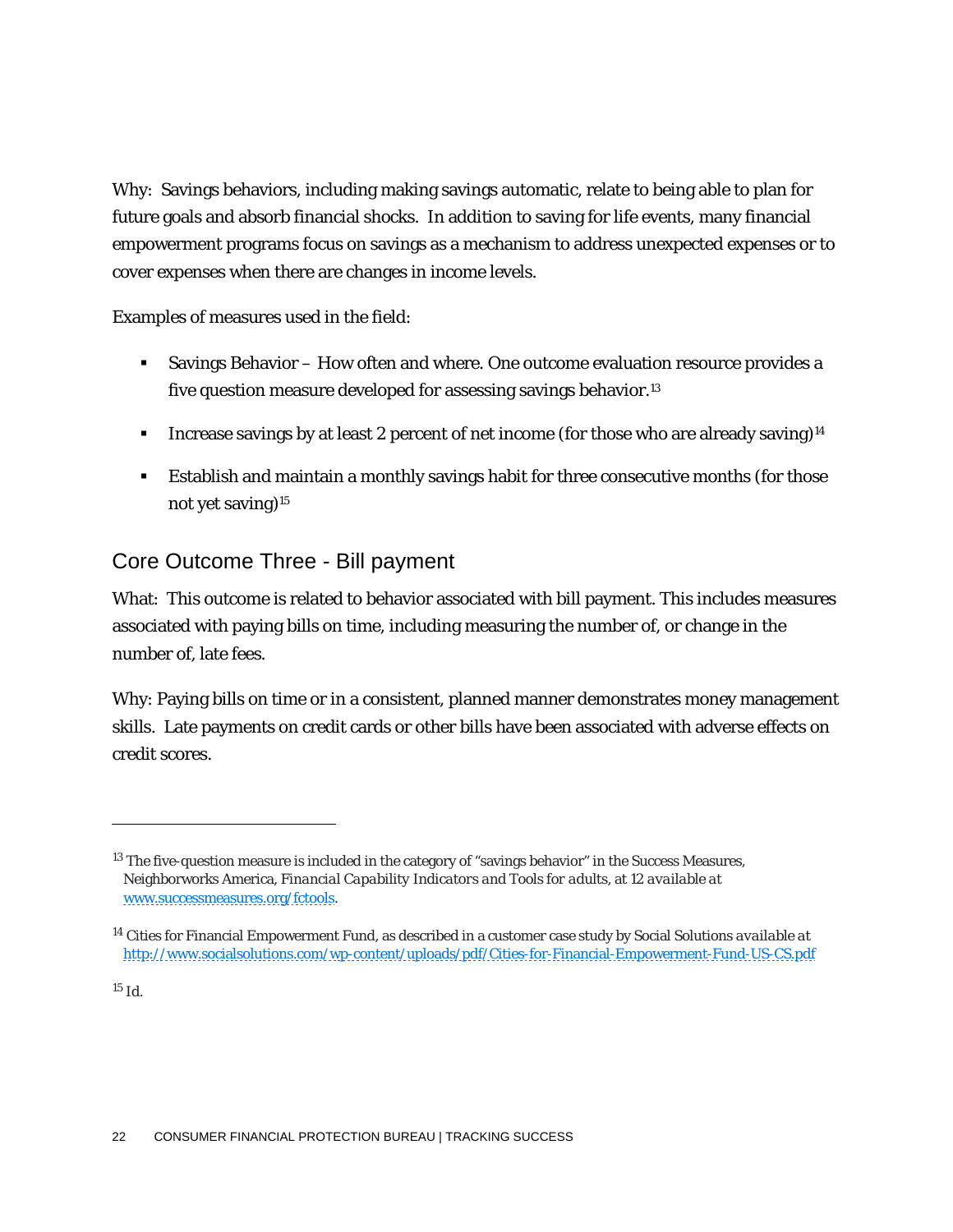Examples of measures used in the field:

 $\blacksquare$  "I pay my bills on time."<sup>16</sup>

 $\overline{a}$ 

- **Percent of bills that are paid on time and in full.**<sup>17</sup>
- In the last two months, have you been charged a late fee on a loan or bill?<sup>18</sup>

## Core Outcome Four - Credit profile

What: The person's credit behavior, including as it influences their credit report and credit history.

Why: A credit history is relevant to many financial and life goals – purchasing or financing a home or auto – and better credit histories or scores are associated with access to lower rates for credit. For some consumers, this could be a simple measure of accessing their credit report annually or their credit score. For those consumers whose credit conduct leads to national consumer reporting agencies treating those as "invisible" or unscorable because of insufficient credit history, programs may need to use alternative sources of data to track this outcome, or measure behavior related to building credit such as moving from unscorable to scorable.19 Measures related to credit profiles can be self-reported or based on administrative data, such as a payee's records of late payments or a credit bureau's data regarding late payments shown in a

<sup>16</sup> Compass Family Self Sufficiency (FSS), *Compass Financial Stability and Savings Program Pilot Evaluation: Second Year Report (*April 2013) Table G, financial practices, at 60 *available at* https://iasp.brandeis.edu/pdfs/2013/Compass%20FSS%20Report%20Year%202.pdf

<sup>17</sup> The Center for Financial Services Innovation's (CFSI) *Eight Ways to Measure Financial Health available at* http://cfsinnovation.org/research/executive-summary-eight-ways-to-measure-financial-health/ uses a framework that includes eight indicators designed to assess four components of financial health - spend, plan, save and borrow. "Pay bills on time and in full," percent of bills that are paid on time and in full is one of the eight indicators.

<sup>18</sup> Center for Financial Security, *supra* note 11, *Financial Capability Scale*.

<sup>19</sup> For more information on credit invisibles, see Consumer Financial Protection Bureau, *Data Point: Credit Invisibles,*  (May 2015) *available at* http://files.consumerfinance.gov/f/201505\_cfpb\_data-point-credit-invisibles.pdf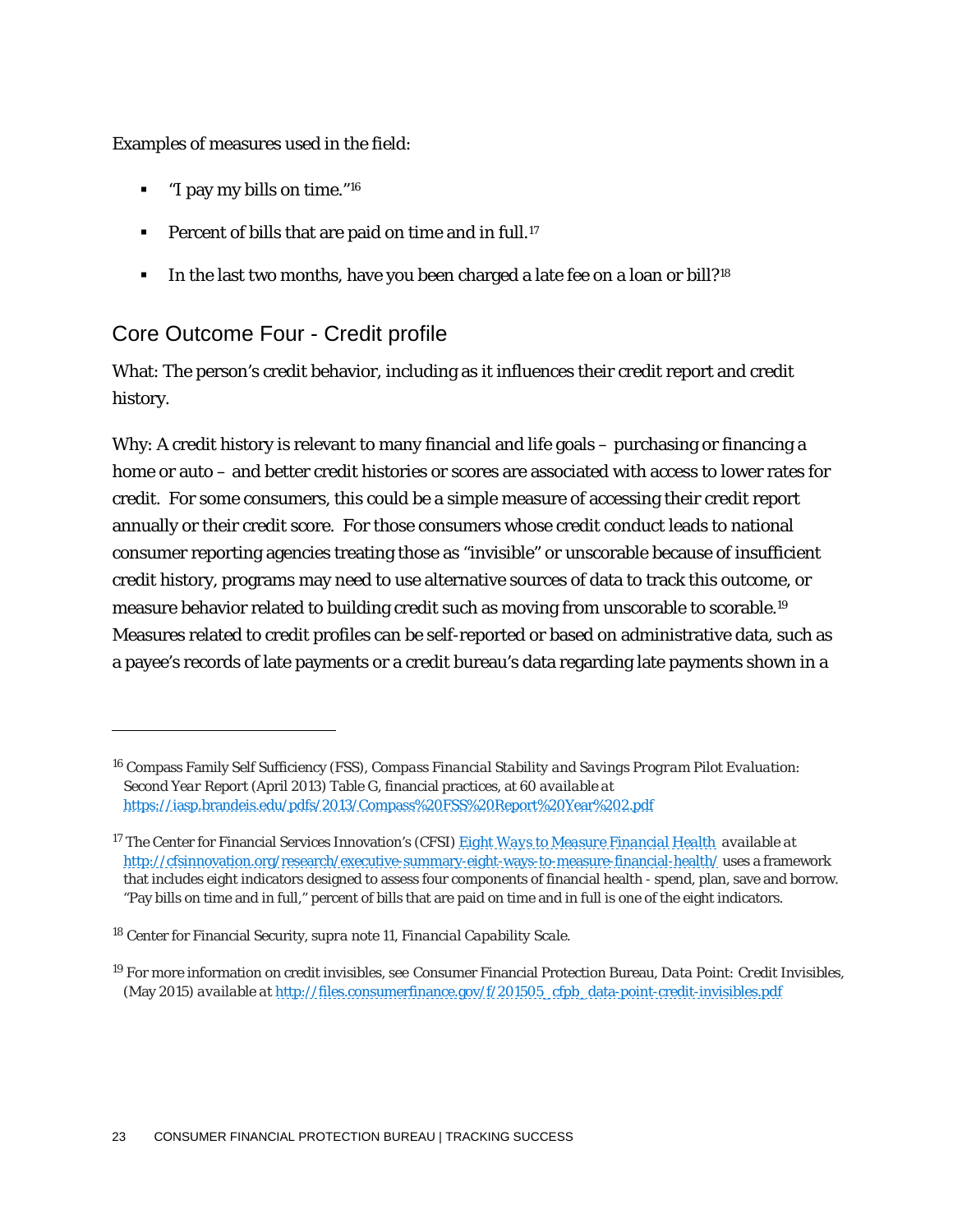credit report. These different kinds of measures will vary in their objectivity and subjectivity depending on the source of the data (e.g., a survey answered by consumers or a credit report obtained from a credit bureau).

Examples of measures used in the field:

- Increased credit score (outcome), the number or percent who improve credit scores and the number or percent who have credit score above 650 (outcome measures)<sup>20</sup>
- Whether one has looked at his/her credit report and knows his/her credit score (series of questions related to credit report and score)<sup>21</sup>
- How would you rate your current credit record?<sup>22</sup>

## Core Outcome Five - Financial well-being

What: Financial well-being is an ultimate goal of financial education and empowerment for all consumers. The CFPB's previously developed scale is based on a consumer-centric definition of financial well-being and is grounded in research and extensive statistical testing. This scale measures the extent to which someone's financial situation and the financial capability that they have developed provide them with security and freedom of choice.

Why: The CFPB Financial Well-Being Scale addresses the holistic financial state (being able to experience financial security and freedom of choice in the present, and being on track to have them in the future) that many of the programs strive in one way or another to help people to achieve. See Section 3.3 and Appendix D for more information about the scale.

 $\overline{a}$ 

<sup>20</sup> Working Families Success Network*, Common Participant Outcomes*, , *available at* http://workingfamiliessuccess.com/wp-content/uploads/2013/10/WFSN-Common-Participant-Outcomes-10913- FINAL.pdf

<sup>21</sup> Success Measures, *supra* note 13, under classification of "financial behaviors," outcomes related to measures included in "category of building and managing credit," *Financial Capability Indicators and Tools for adults* at 12.

<sup>22</sup> Center for Financial Security, *supra* note 11, *Financial Capability Scale*.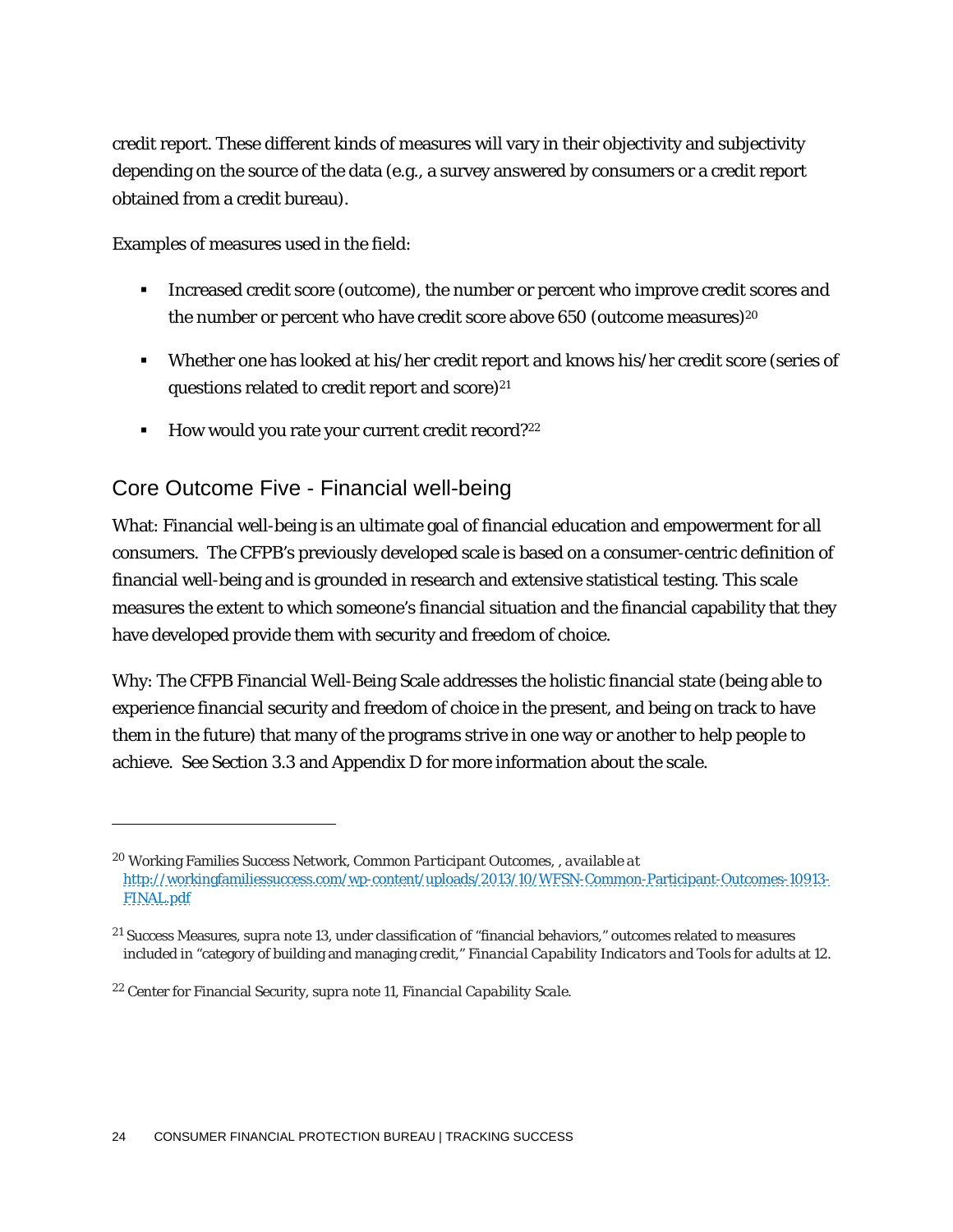## 4.2 The core set: table

|                                                      | <b>Core One</b><br><b>Planning and</b><br>goals                       | <b>Core Two</b><br><b>Savings</b>                                                              | <b>Core Three</b><br><b>Bill payment</b>                                 | <b>Core Four</b><br><b>Credit profile</b>                                                                                                                                                        | <b>Core Five</b><br><b>Financial</b><br>well-being                                                 |
|------------------------------------------------------|-----------------------------------------------------------------------|------------------------------------------------------------------------------------------------|--------------------------------------------------------------------------|--------------------------------------------------------------------------------------------------------------------------------------------------------------------------------------------------|----------------------------------------------------------------------------------------------------|
| Description                                          | Setting up a<br>plan or goal                                          | Having<br>savings or<br>habit                                                                  | Improvement in<br>bill paying                                            | Improvement in<br>credit profile; thin<br>file /no score to<br>demonstrated<br>credit history                                                                                                    | Individual's<br>sense of<br>financial<br>security and<br>freedom of<br>choice                      |
|                                                      | Plan in place                                                         | Regularity of<br>savings                                                                       |                                                                          | Fewer late<br>payments/number<br>of delinquent                                                                                                                                                   |                                                                                                    |
|                                                      | Goal in place                                                         | Automaticity<br>of saving                                                                      | On-time bill<br>payment                                                  | payments                                                                                                                                                                                         | <b>CFPB</b><br><b>Financial Well-</b>                                                              |
| Options for<br>indicators<br>(not exclusive<br>list) | Plan execution<br>Goal<br>achieved<br>Active use of<br>plan or budget | Setting up<br>rainy day or<br>emergency<br>fund<br>Percent of<br>income<br>saved<br>Retirement | Fewer late fees<br>How person<br>prioritizes if<br>insufficient<br>funds | Increase in credit<br>score or credit<br>quality tier<br>Alternative data<br>reported, e.g., utility<br>bills (incl. for thin or<br>no file consumers)<br>"Becoming visible"<br>- gaining credit | <b>Being Scale</b><br>10 item<br>(standard)<br>version<br>or<br>5 item<br>(abbreviated)<br>version |
|                                                      |                                                                       | included<br>Self-reported                                                                      | Self-, or staff-                                                         | history                                                                                                                                                                                          |                                                                                                    |
| Source                                               | Self-or staff -<br>reported                                           | or account<br>status                                                                           | reported or<br>credit report                                             | Credit report and/or<br>credit score                                                                                                                                                             | Self-reported                                                                                      |
| Level                                                | Household or<br>individual                                            | Household or<br>individual                                                                     | Household or<br>individual                                               | Individual                                                                                                                                                                                       | Individual                                                                                         |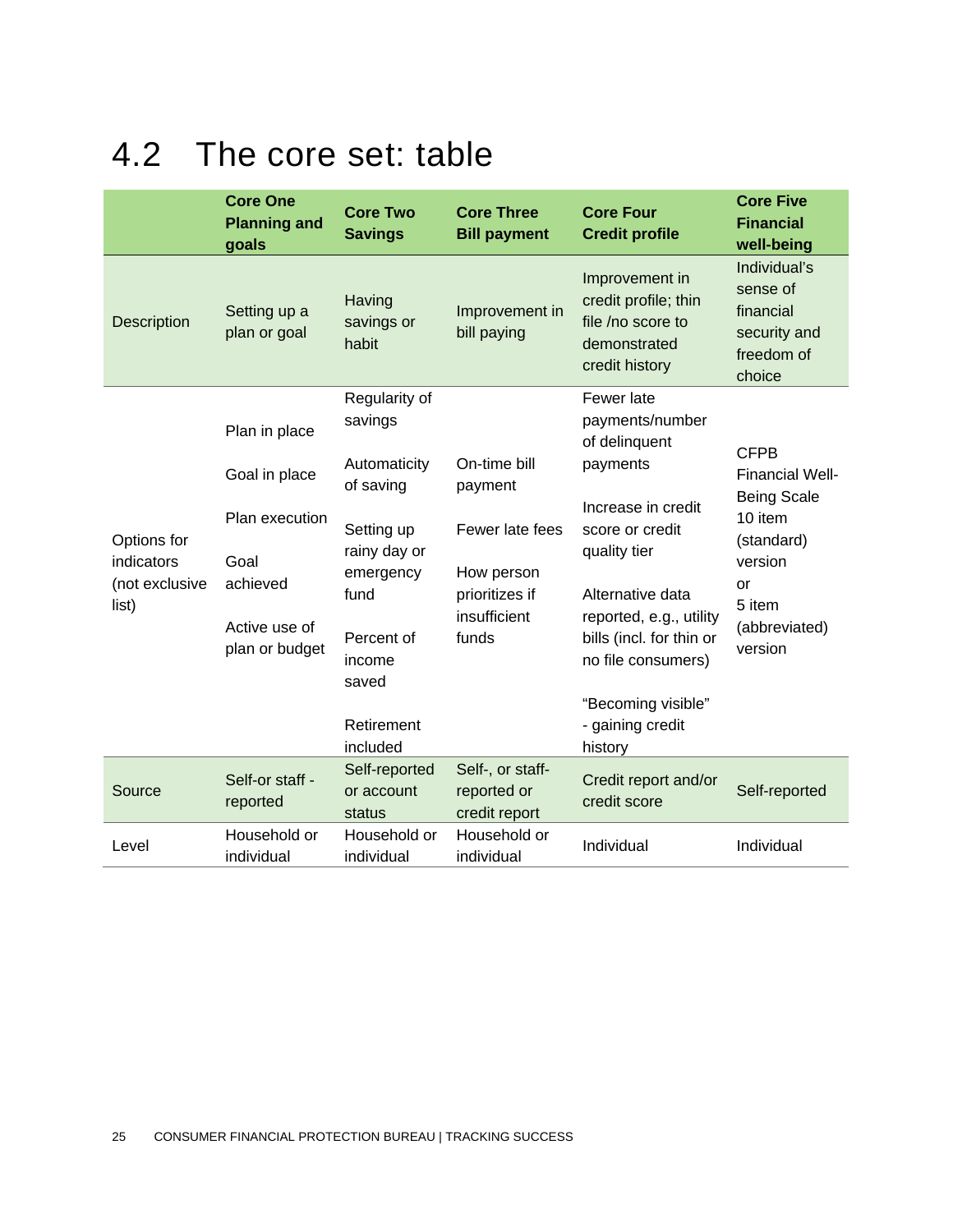# 5. Using the core set – factors to consider

Organizations and programs can use the entire core set or as many of the five outcomes as are consistent with their program goals. Within the five categories of outcomes, programs would still choose or develop the measures and indicators they want to use to measure within each category. It is helpful to apply criteria in deciding how to measure or which indicator to choose or develop within the core set of outcomes. The list below is a distillation of the input we received about how to think about developing measurement approaches for these or other outcomes to be measured. A full list of the criteria that were proposed at the Forum is included in Appendix C.

- **Feasible to collect:** The measure is possible for a program to collect given current resources. For example, it can be collected via existing administrative data or is available from other third party data that can be regularly accessed. The measure can be selfreported from a survey or by similar means. If the measure already is or could easily be collected during the normal course of business for a program, then feasibility is very high. Most importantly any data collection efforts should have a minimal burden on the people served.
- **Easily understandable:** The measure is easily understandable for the program participants, staff, and other stakeholders. If a program goal is to increase savings for participants, for example, then an outcome measure that tracks how often the person saves makes sense and is easy to understand.
- **Plausible to detect change:** The measure plausibly allows for a detectable change over a reasonable program time horizon. For example, a "20 to 30 point change in credit score" used as measure for a program that only sees people twice in two weeks may not be a useful measure because it is likely not to detect change during such a short service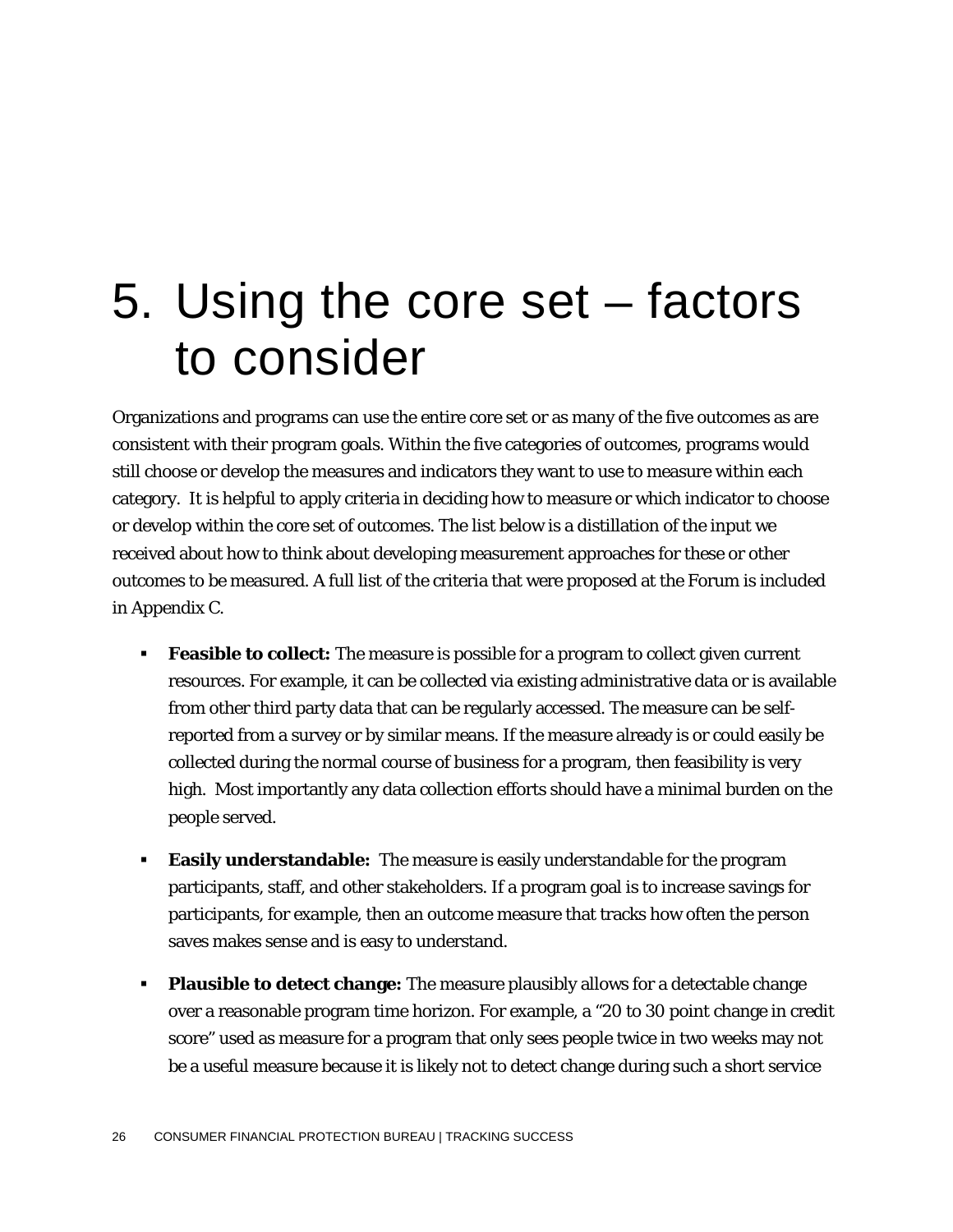period.

- **Relatable to other program measures**: The core set of financial outcomes is meant to augment, not displace, current program outcomes. Any measures chosen should be related to current program outcome goals, so that they measure what it is trying to achieve through the program. The extent to which the core set can assist in demonstrating a positive effect on other program outcomes will help programs "tell the story" of success. For example, a transitional housing program that chooses to track a measure related to setting up a budget might find that after participants started to set up budgets, they secured permanent housing more quickly.
- **Compelling:** The degree to which the measure involves an issue that people care about and that makes the case for the value of the program with decision makers and funders. For example, if a lack of credit history is an issue for the population served, then a scorable credit history may be a more appropriate outcome measure than an increase in a credit score.

These are not all of the criteria or factors a program may consider when choosing which financial outcome measures or indicators to use. The measures and indicators included in the table are by no means exhaustive or relevant for all programs. Each program must determine which measure or indicator would best serve their purposes. But by creating this framework of outcome categories and identifying a recommended core set for use across a wide variety of programs, the CFPB hopes it will help the growing and diverse field of financial empowerment measure and demonstrate success across a range of programs using common categories of outcomes.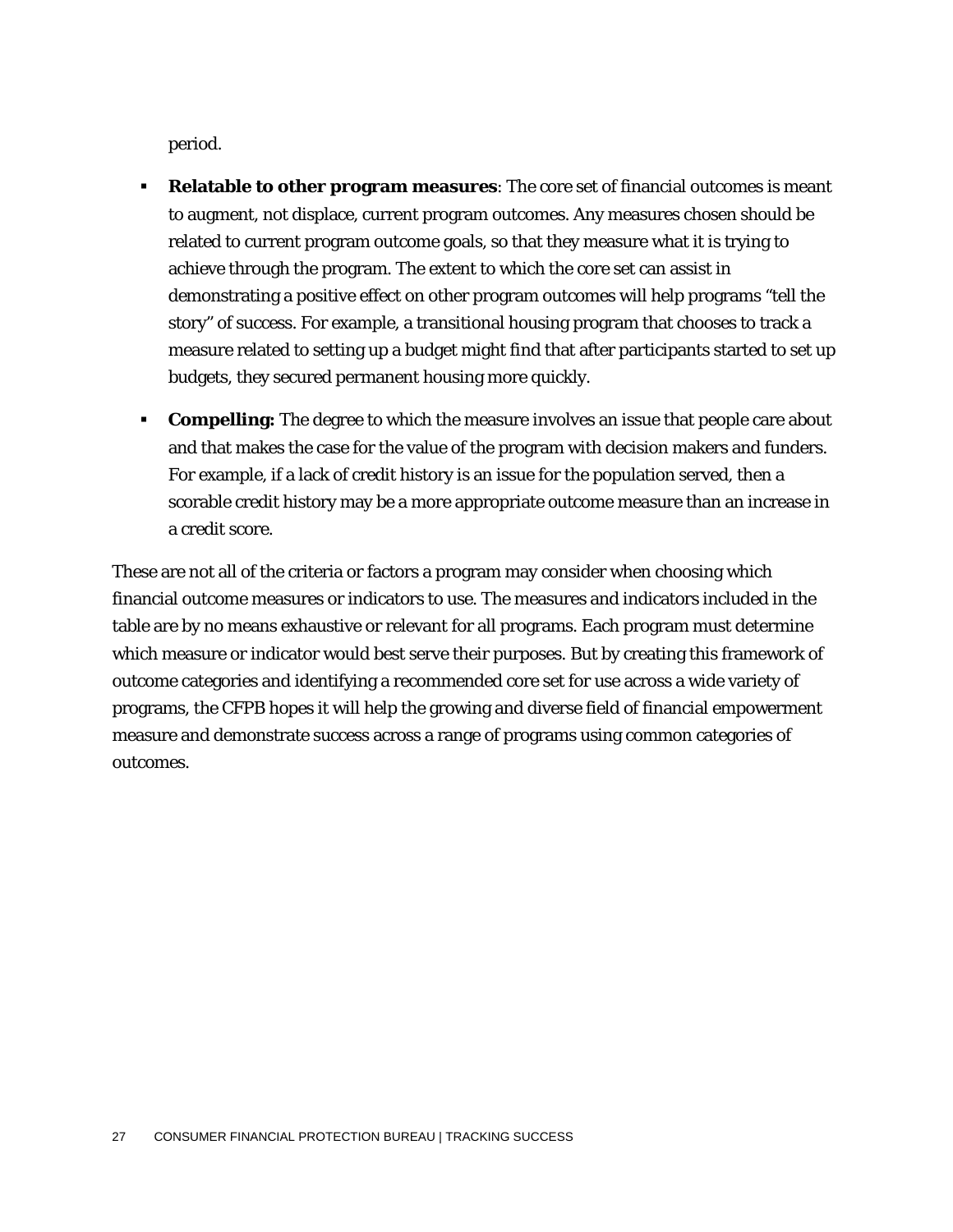## APPENDIX A:

 $\overline{a}$ 

# Literature scan bibliography

The CFPB provided a literature review of research that included summaries of eight studies as background to inform the discussion at the CFPB's Financial Outcome Measures Forum held on January 15, 2015. The following bibliography,<sup>23</sup> with reports (links updated) through December 2014, is from that literature scan.

- Anders, Jessica, Sarah Graddy, Margaret Grieve, and Deborah Visser. *Measuring Outcomes of Financial Capability Programs: Success Measures and Tools for Practitioners.* Washington, DC: NeighborWorks America, 2011 *available at* http://www.successmeasures.org/sites/all/files/FinancialCapabilityOnlineFinalOct2011. pdf.
- Birkenmaier, Julie, Margaret Sherraden, and Jami Curley, eds. *Financial Capability and Asset Development: Research, Education, Policy, and Practice*. New York: Oxford University Press, 2013.
- Rita Bowen, United Way Worldwide*, Financial Stability Through Integrated Service Delivery: Highlights from the United Way System* (Alexandria, VA; United Way, 2011) *available at* http://unway.3cdn.net/a6b53e050d6a0507f4\_y0m6yx1rg.pdf.

<sup>&</sup>lt;sup>23</sup> This bibiography includes links or references to third-party resources or content that organizations and others may find helpful. The Bureau does not control or guarantee the accuracy of this outside information. The inclusion of links or references to third-party sites does not necessarily reflect the Bureau's endorsement of the third-party, the views expressed on the outside site, or products or services offered on the outside site. The Bureau has not vetted these third-parties, their content, or any products or services they may offer. There may be other studies or resources that are not listed that may also be useful references for organizations and others.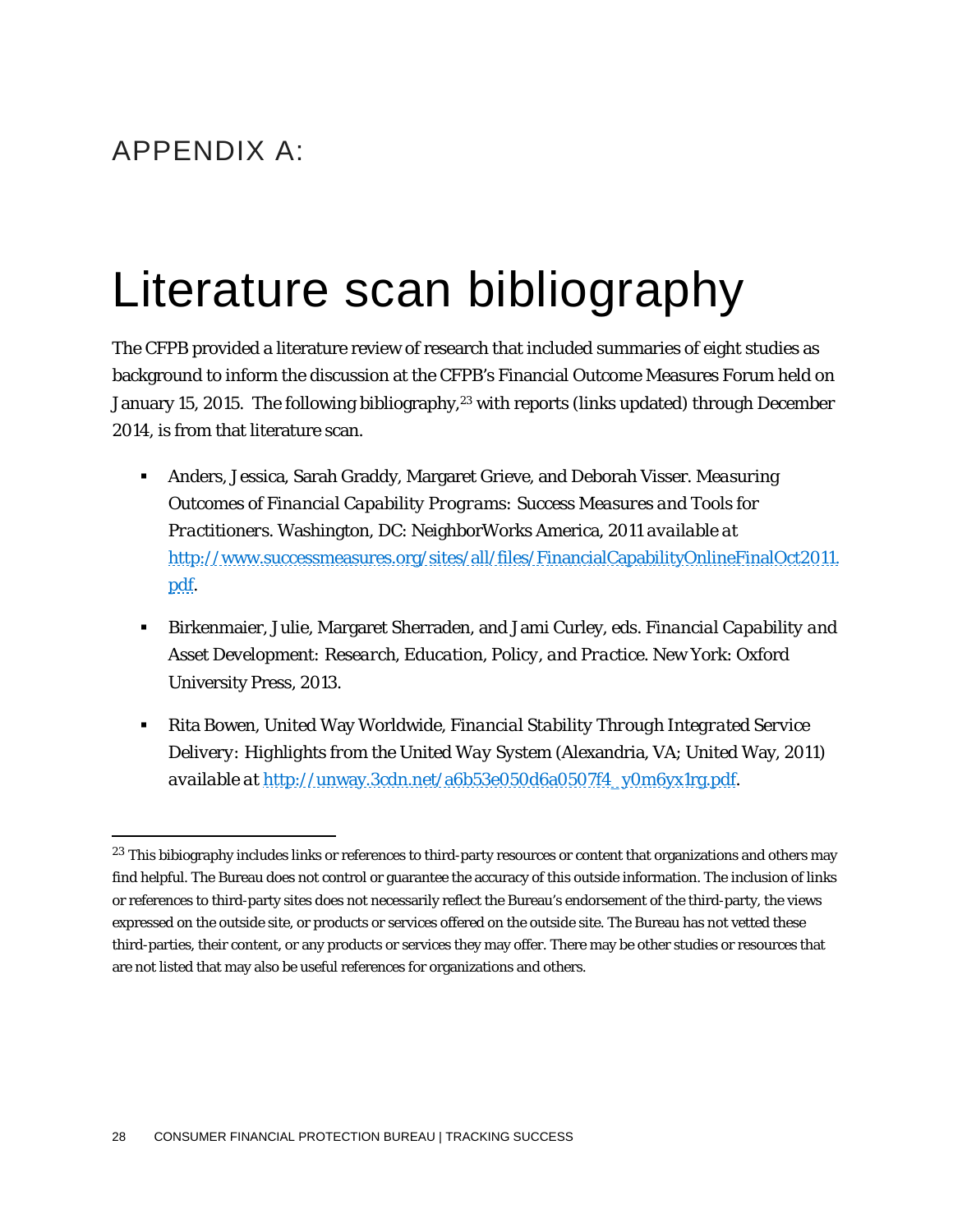- Braunstein, Sandra, and Carolyn Welch. "Financial Literacy: An Overview of Practice, Research, and Policy." *Federal Reserve Bulletin* 88, no. 11 (November 2002): 445–57.
- Burnett, Kimberly, Michelle Woodford, Bulbul Kaul, and Anne St. George. *Pathways to Financial Success: Findings of the Financial Progress Study of Center for Working Families Participants*. Cambridge, MA: Abt Associates, (December 2010) *available at* http://cwfcommunitycollege.weebly.com/uploads/1/5/8/9/15899006/financial\_progre ss\_brief\_final\_dec\_2010.pdf
- Center for Social Development. *Asset Building: Increasing Capacity for Performance Measurement and Effects*. St. Louis, MO: Washington University in St. Louis, September 2004 *available at* https://csd.wustl.edu/Publications/Documents/RR04- AssetBuilding\_IncreasingCapacity.pdf.
- Chang, Yunhee, and Angela C. Lyons. "Are Financial Education Programs Meeting the Needs of Financially Disadvantaged Consumers?" *Journal of Personal Finance* 7, no. 2 (September 2008): 84–109. http://papers.ssrn.com/sol3/papers.cfm?abstract\_id=985652
- Clancy, Margaret, Michal Grinstein-Weiss, and Mark Schreiner. *Financial Education and Savings Outcomes in Individual Development Accounts*. St. Louis: Washington University, Center for Social Development, June 2001 *available at* http://microfinance.com/English/Papers/IDAs\_Financial\_Education.pdf.
- Collins, J. Michael, Rochelle N. Gorey, Maximilian D. Schmeiser, Chris A. Baker, Diana Ziegler. *Asset Building Indicators Measures: Analysis and Recommendations*. Madison, WI: PolicyLab Consulting Group, May 2010 *available at* http://fyi.uwex.edu/financialseries/files/2010/07/assets\_may2010.pdf
- Collins, J. Michael, and Karen Murrell. Using a Financial Coaching Approach to Help Low-Income Families Achieve Economic Success: Challenges and Opportunities for the Field. New York: Local Initiatives Support Corporation, July 2010 available at http://fyi.uwex.edu/financialcoaching/files/2010/07/Using-a-Financial-Coaching-Approach1.pdf.
- Collins, J. Michael, and Collin O'Rourke. *Finding a Yardstick: Field Testing Outcome Measures for Community-Based Financial Coaching and Capability Programs*. University of Wisconsin-Madison, Center for Financial Security, August 2013 available at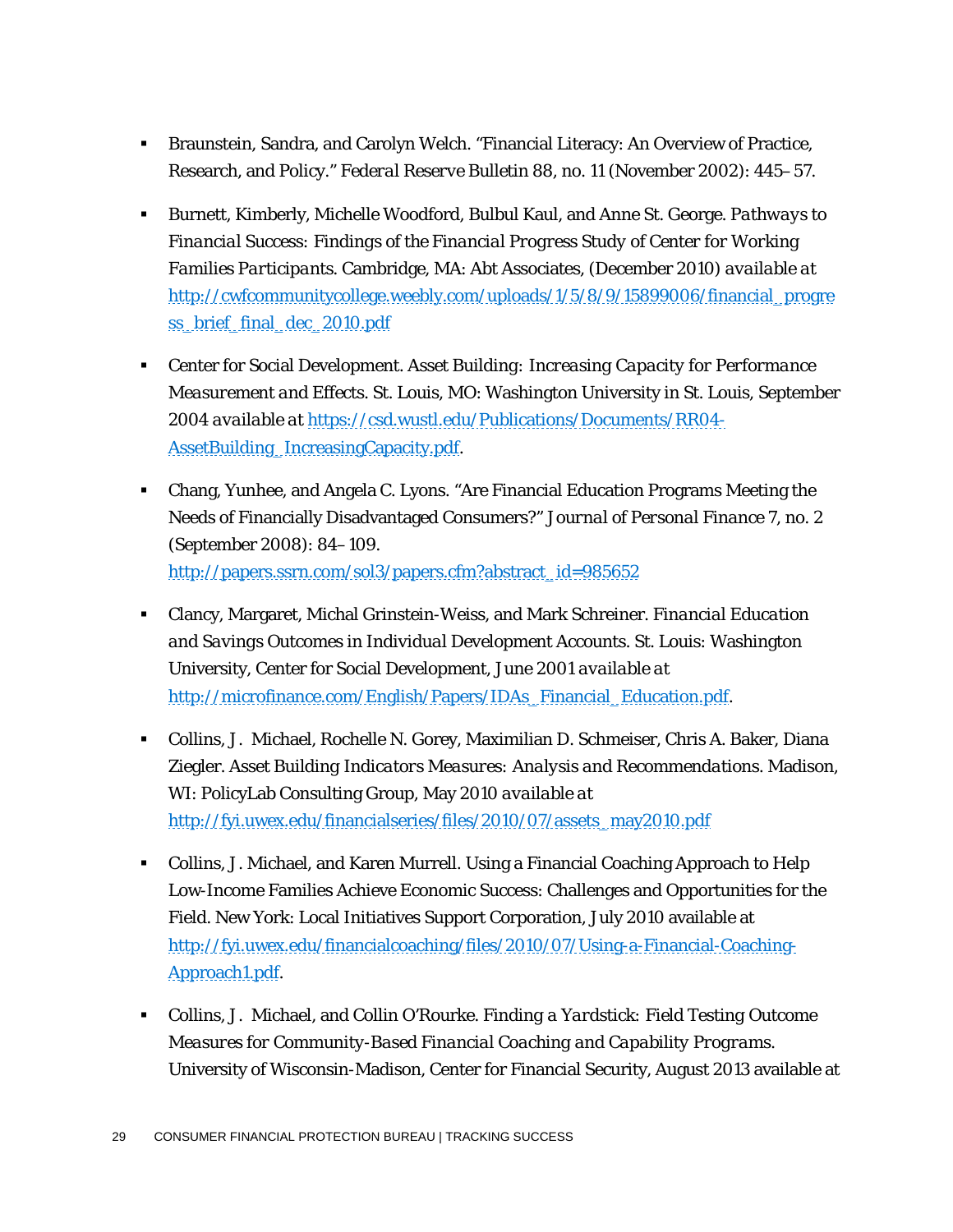http://fyi.uwex.edu/financialcoaching/files/2013/07/Report\_Final.pdf .

- Collins, J. Michael, and Collin M. O'Rourke. *Still Holding Out Promise: A Review of Financial Literacy Education and Financial Counseling Studies*. Networks Financial Institute Working Paper 2012-WP-02, June 21, 2012. http://papers.ssrn.com/sol3/papers.cfm?abstract\_id=2088863
- Fox, Jonathan J., and Suzanne Bartholomae. "Financial Education and Program Evaluation." In *Handbook of Consumer Finance Research*, edited by Jing Jian Xiao, 47– 68. New York: Springer, 2008.
- Fox, Jonathan J., Suzanne Bartholomae, and Jinkook Lee. "Building the Case for Financial Education," *Journal of Consumer Affairs* 39, no. 1 (summer 2005): 195–214 *available at* http://onlinelibrary.wiley.com/doi/10.1111/j.1745- 6606.2005.00009.x/abstract
- Grinstead, Mary L., Teresa Mauldin, Joseph J. Sabia, Joan Koonce, and Lance Palmer. "Saving for Success: Financial Education and Savings Goal Achievement in Individual Development Accounts." *Journal of Financial Counseling and Planning* 22, no. 2 (2011): 28–40 *available at* http://files.eric.ed.gov/fulltext/EJ952959.pdf
- Hathaway, Ian, and Sameer Khatiwada. *Do Financial Education Programs Work?* Working Paper 08-03. Federal Reserve Bank of Cleveland, April 2008 *available at* http://files.eric.ed.gov/fulltext/ED505617.pdf.
- Hirad, Abdighani, and Peter M. Zorn. A Little Knowledge Is a Good Thing: Empirical Evidence of the Effectiveness of Pre-Purchase Homeownership Counseling. Cambridge, MA: Harvard University, Joint Center for Housing Studies, August 2001 available at http://www.jchs.harvard.edu/sites/jchs.harvard.edu/files/liho01-4.pdf .
- Jacobs, Francine H. "The Five-Tiered Approach to Evaluation: Context and Implementation." In *Evaluating Family Programs*, edited by Heather B. Weiss and Francine H. Jacobs, 37–68. New Brunswick, NJ: AldineTransaction, 2008.
- Kaul, Bulbul, Kimberly Burnett, and Anne St. George. *Pathways to Success: Service Pathways Analysis for the Center for Working Families Participants*. Cambridge, MA, prepared for the Annie E. Casey Foundation by Abt Associates, March 2011 *available at* http://www.google.com/url?sa=t&rct=j&q=&esrc=s&frm=1&source=web&cd=1&ved=0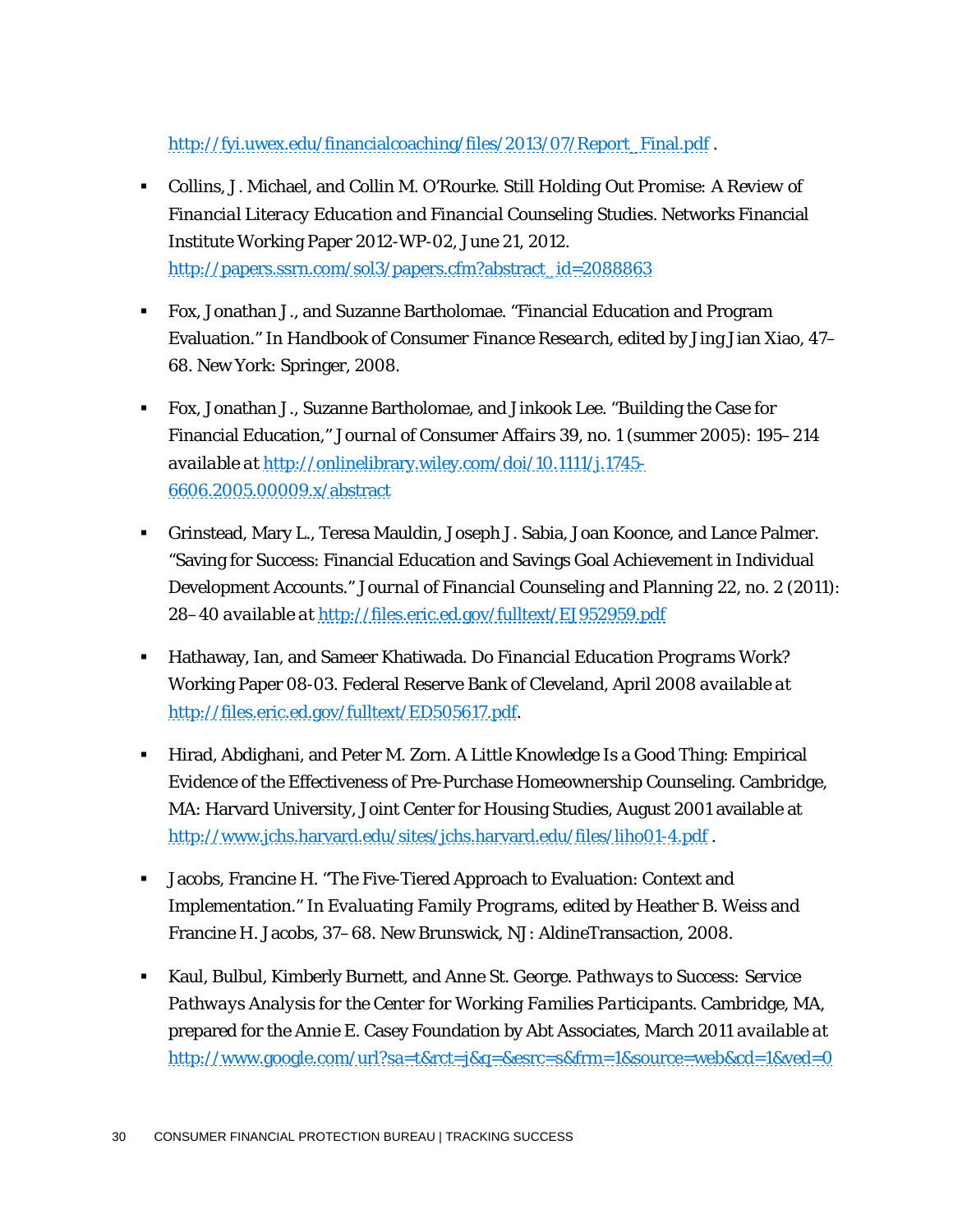CCAQFjAA&url=http%3A%2F%2Fachievingthedream.org%2Fsystem%2Ffiles\_force%2F resources%2Fservice\_pathways\_research\_brief\_march\_2011.pdf%3Fdownload%3D1&e i=WtCRVOj6Bc2qyATFr4GwAw&usg=AFQjCNEs.

- Kimbrel, Delia. *Compass Financial Stability and Savings Program Pilot Evaluation: Second Year Report*. Waltham, MA: Brandeis University, Institute on Assets and Social Policy, April 2013 *available at* http://iasp.brandeis.edu/pdfs/2013/Compass%20FSS%20Report%20Year%202.pdf
- Lapp, William M. *Behavioral Models for Prosperity: A Statistical Assessment of Savings and Behavioral Change.* San Francisco: Earned Assets Resource Network (EARN), November 2010 *available at* https://www.earn.org/wpcontent/uploads/2015/03/5\_-\_Behavioral\_Models\_for\_Prosperity- \_A\_Statistical\_Assessment\_of\_Savings\_and\_Behavioral\_Change-1.pdf
- Lown, Jean M. "Development and Validation of a Financial Self-Efficacy Scale." *Journal of Financial Counseling and Planning* 22, no. 2 (2011): 54-63. https://www.afcpe.org/assets/pdf/vol\_22\_issue\_2\_lown.pdf.
- Lyons, Angela C. "Financial Education and Program Evaluation: Challenges and Potentials for Financial Professionals," *Journal of Personal Finance* 4, no. 4 (2005): 56– 68.
- Lyons, Angela C., Jeanne Hogarth, Jane Schuchardt, Tim Smith, and Maude Toussaint-Comeau. "Evaluating Outcomes of Personal Financial Education." *Consumer Interests Annual* 49 (2003) *available at* https://www.frbatlanta.org/filelegacydocs/Financial%20Education\_Georgia%20 Summit\_2003.doc.
- Lyons, Angela C., and Urvi Neelakantan. "Potential and Pitfalls of Applying Theory to the Practice of Financial Education." *Journal of Consumer Affairs* 42, no. 1 (2008): 106–12.
- Lyons, Angela C., Lance Palmer, Koralalage Jayaratne, and Erik Scherpf. "Are We Making the Grade? A National Overview of Financial Education and Program Evaluation." *Journal of Consumer Affairs* 40, no. 2 (2006): 208–35. http://onlinelibrary.wiley.com/doi/10.1111/j.1745-6606.2006.00056.x/pdf.
- Lyons, Angela C., and Eric Scherpf. An Evaluation of the FDIC's Financial Literacy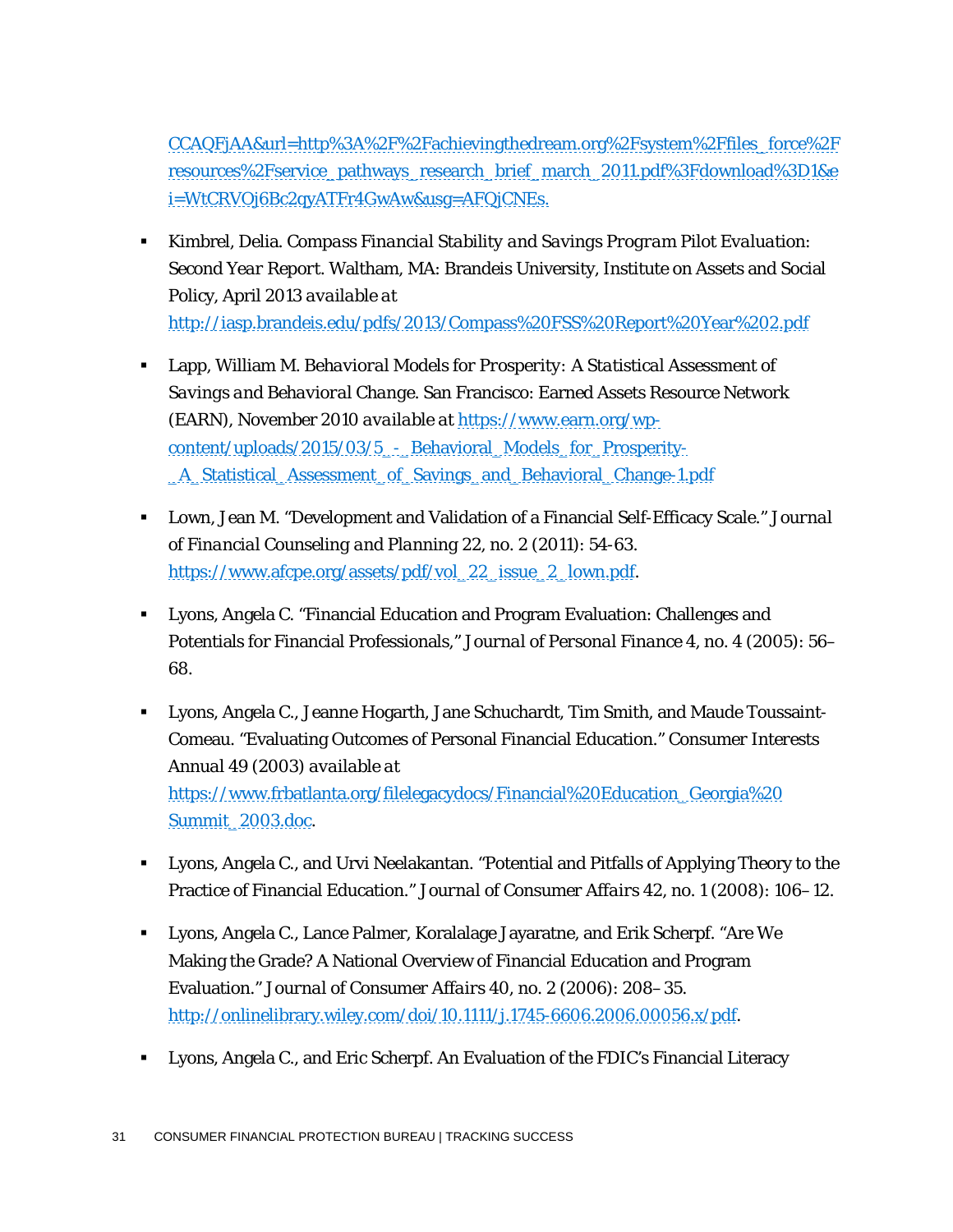Program Money Smart. University of Illinois at Urbana-Champaign, May 2003 available at

http://www.cefe.illinois.edu/research/reports/An%20Evaluation%20of%20FDIC%20M oney%20Smart\_052003.pdf.

- Mills, Gregory, Ken Lam, Donna DeMarco, Christopher Rodger, and Bulbul Kaul. *Assets for Independence Act Evaluation Impact Study: Final Report*. Washington, DC: Administration for Children and Families, U.S. Department of Health and Human Services, February 22, 2008. http://www.acf.hhs.gov/programs/opre/resource/assetsfor-independence-act-evaluation-impact-study-final-report.
- National Endowment for Financial Education. *Financial Education Evaluation Manual*. Denver: NEFE, updated September 2016 *available at* http://toolkit.nefe.org/Portals/0/Toolkit-Manual.pdf.
- NeighborWorks America and the Citi Foundation. *Scaling Financial Coaching: Critical Lessons and Effective Practices*. Washington, DC, May 2013 *available at* http://www.neighborworks.org/Documents/HomeandFinance\_Docs/FinancialSecurity \_Docs/FinancialCoaching\_Docs/Executive-Summary.
- New York City. Department of Consumer Affairs. Office of Financial Empowerment. Municipal Financial Empowerment: A Supervitamin for Public Programs. *Strategy #2: Professionalizing the Field of Financial Education and Counseling*. August 2012 *available at* https://www1.nyc.gov/site/dca/partners/research.page
- New York City. Department of Consumer Affairs. Office of Financial Empowerment. *New York City Financial Empowerment Conference: Showcasing Partner Innovations in the Field.* October 2013 *available at* https://www1.nyc.gov/site/dca/partners/research.page.
- Nuñez, Stephen, Embry Owen and James Riccio. *Building Evidence to Promote Financial Inclusion*. New York: MDRC, March 2014 *available at* http://www.mdrc.org/sites/default/files/building\_evidence\_to\_promote\_financial\_incl usion.pdf
- Orozco, Manuel, Nancy Castillo, and Landen Romei. *Toward Financial Independence: Financial Literacy for Remittance Senders and Recipients*. Washington, DC: Inter-American Dialogue, 2010 *available at*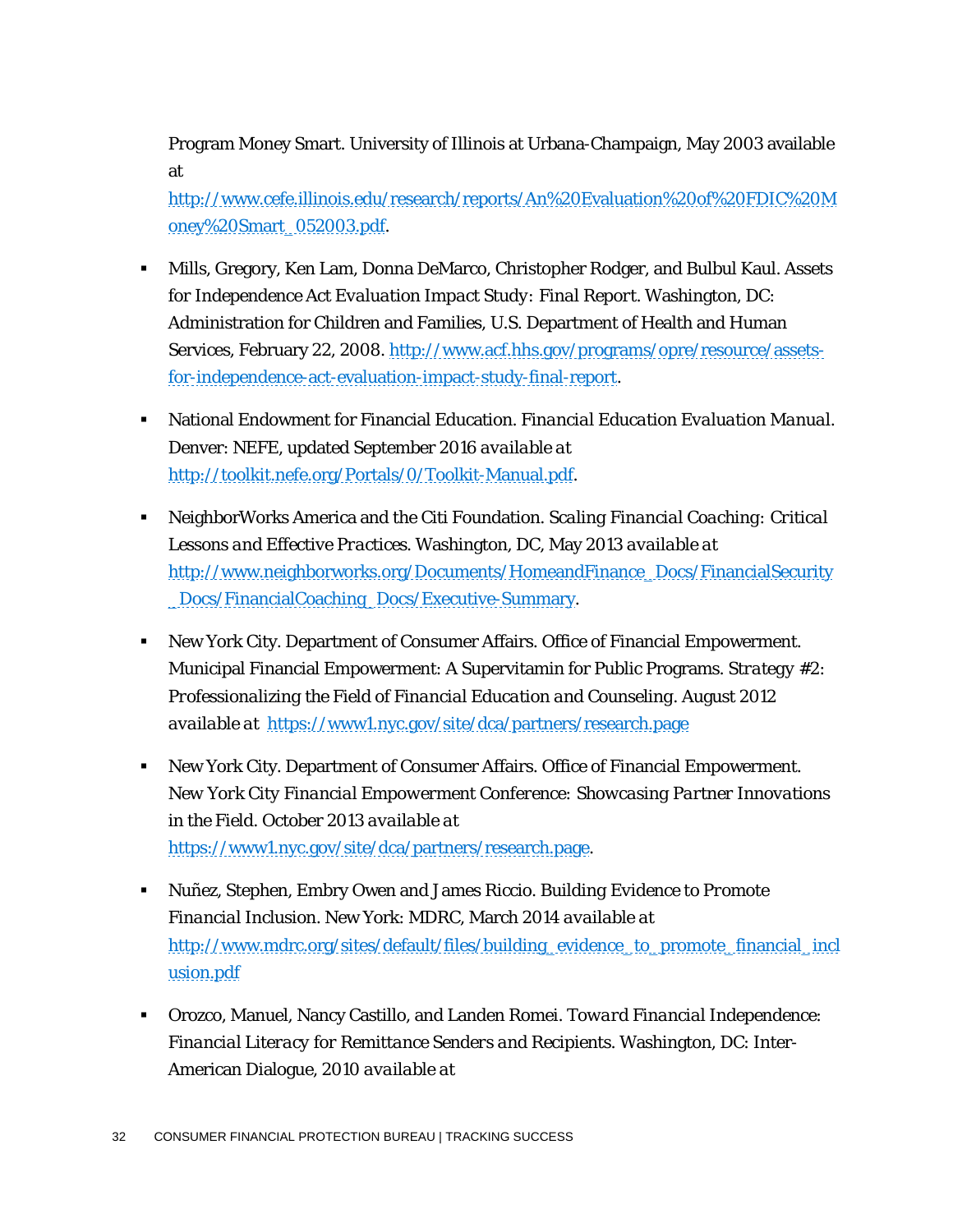http://archive.thedialogue.org/PublicationFiles/Financial%20literacy%20paper%206% 2013%2010%20FINAL.pdf

 Perotti, Valeria, Siegfried Zottel, Giuseppe Iarossi and Adedayo Bolaji-Adio. Making Sense of Financial Capability Surveys Around the World: A Review of Existing Financial Capability and Literacy Measurement Instruments. Washington, DC: World Bank, February 2013 *available at*

http://responsiblefinance.worldbank.org/~/media/GIAWB/FL/Documents/Misc/Finan cial-Capability-Review.pdf

- Prawitz, Aimee D., E. Thomas Garman, Benoit Sorhaindo, Barbara O'Neill, Jinhee Kim, and Patricia Drentea. "The Incharge Financial Distress/Financial Well-Being Scale: Establishing Validity and Reliability." *Proceedings of the Association for Financial Counseling and Planning Education*, San Antonio, November 16–17, 2006, 77–89 *available at* https://pfeef.org/wp-content/uploads/2016/09/Establishing-Validity-and-Reliability-Proceedings.pdf.
- Remund, David L. "Financial Literacy Explicated: The Case for a Clearer Definition in an Increasingly Complex Economy." *Journal of Consumer Affairs* 44, no. 2 (2010): 276–94 *available at* http://onlinelibrary.wiley.com/doi/10.1111/j.1745-6606.2010.01169.x/pdf .
- Reyes, Belinda, Elías López, Sarah Philips, and Kurt Schroeder. *Building Credit for the Underbanked: Social Lending as a Tool for Credit Improvement*. San Francisco: César E. Chávez Institute, June 2013 *available at* http://missionassetfund.org/wpcontent/uploads/Eval-short-web-FINAL.pdf.
- Ruskin, Lisa, and Nga Chiem. *Implementing Evaluation in Financial Coaching: an Exploratory Case Study*. San Francisco, Earned Assets Resource Network (EARN), September 2013 *available at* https://www.earn.org/wpcontent/uploads/2015/06/130920\_EARN\_Financial\_Coaching\_Evaluation\_Case\_Stud y\_vF.pdf.
- Sebstad, Jennefer, Monique Cohen, and Kathleen Stack. Assessing the Outcomes of Financial Education: Working Paper #3. Washington, DC: Microfinance Opportunities, 2006 *available at* https://webcache.googleusercontent.com/
- Sherraden, Margaret Sherrard. *Financial Capability: What is it and How Can it be Created?* CSD Working Paper No. 10-17. Washington University in St. Louis, Center for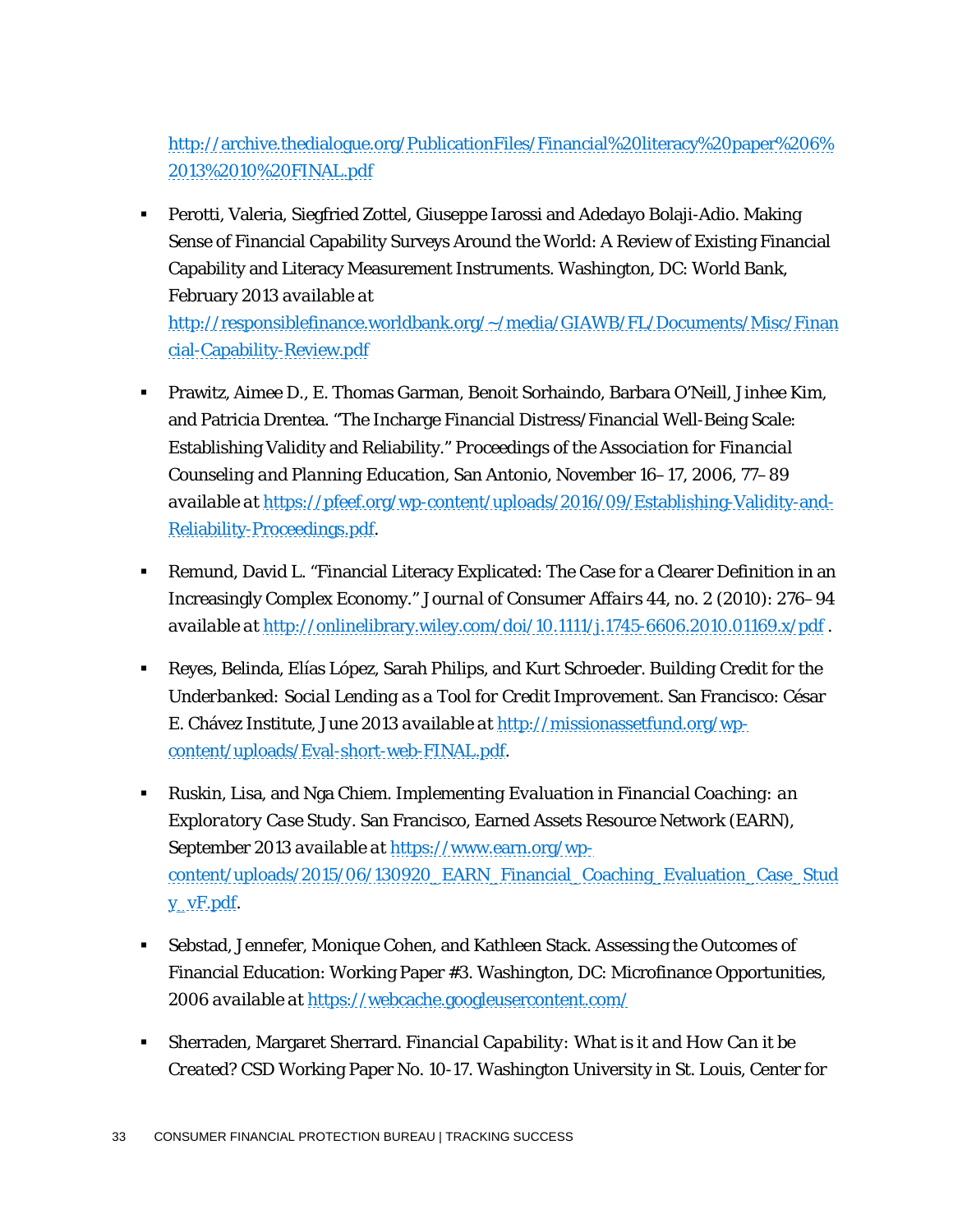### Social Development, 2010 *available at* http://csd.wustl.edu/Publications/Documents/WP10-17.pdf.

- Shockey, Susan S., and Sharon B. Seiling. "Moving into Action: Application of the Transtheoretical Model of Behavior Change to Financial Education." *Financial Counseling and Planning* 15, no. 1 (2004): 41–52 *available at* https://afcpe.org/assets/pdf/vol1515.pdf
- Schuchartdt, Jane, Sherman D. Hanna, Tahira K. Hira, Angela C. Lyons, Lance Palmer, and Jing Jian Xiao. "Financial Literacy and Education Research Priorities." *Journal of Financial Counseling and Planning* 20, no. 1 (2009): 85–95 *available at* https://www.afcpe.org/assets/pdf/schuchardt\_hanna\_hira\_lyons\_palmer\_xiao.pdf
- United States. Consumer Financial Protection Bureau. *Empowering Low Income and Economically Vulnerable Consumers: Report on a National Convening*. Washington, DC, October 2013 *available at* http://files.consumerfinance.gov/f/201311\_cfpb\_report\_empowering-economicallyvulnerable-consumers.pdf.
- United States. Consumer Financial Protection Bureau. *Feedback from the Financial Education Field*. Washington, DC, May 2013 *available at* http://files.consumerfinance.gov/f/201305\_cfpb\_OFE-request-for-informationreport.pdf
- United States. Executive Office of the President. *President's Advisory Council on Financial Capability: Final Report*. Washington, DC, January 29, 2013 *available at*  https://www.treasury.gov/resource-center/financialeducation/Documents/PACFC%20final%20report%20revised%2022513%20(8)\_R.pdf.
- United States. Federal Deposit Insurance Corporation. A Longitudinal Evaluation of the Intermediate-term Impact of the Money Smart Financial Education Curriculum Upon Consumers' Behavior and Confidence. Washington, DC, April 2007 *available at* https://www.fdic.gov/consumers/consumer/moneysmart/pubs/ms070424.pdf.
- United States. Government Accountability Office. *The Federal Government's Role in Improving Financial Literacy*. Washington, DC, November 2004. http://www.gao.gov/assets/210/202486.pdf.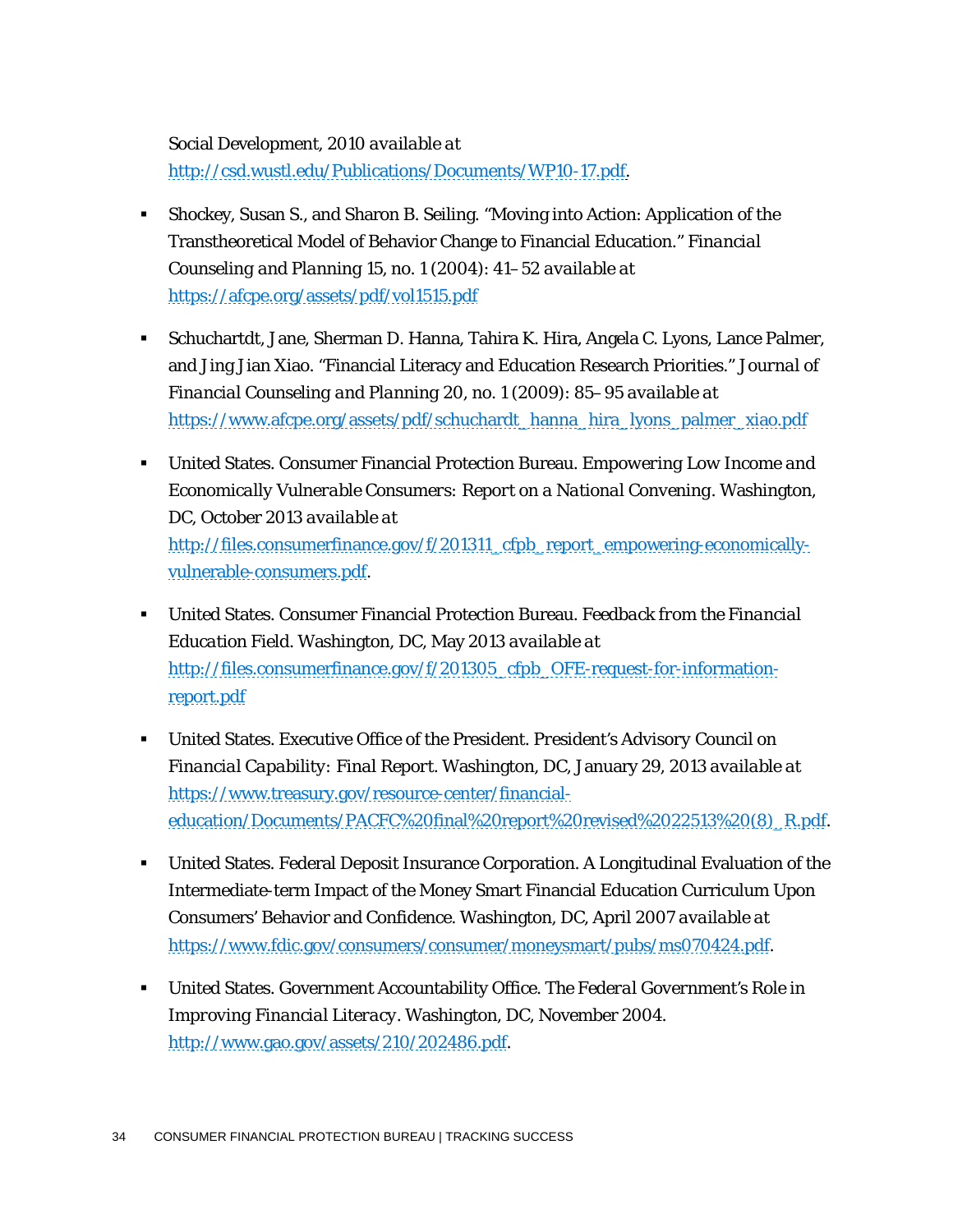- United States. Government Accountability Office. *Financial Literacy: A Federal Certification Process for Providers Would Pose Challenges*. Washington, DC, June 2011. http://www.gao.gov/products/GAO-11-614.
- United Way of Greater Richmond and Petersburg. *A Guide to Developing an Outcome Logic Model and Measurement Plan*. June 2015 *available at* http://www.yourunitedway.org/wp-content/uploads/2015/12/UWGRP-Guide-to-Outcomes-and-Logic-Models-6-8-15.pdf
- United Way of Toronto. *The Development of an Evaluation Framework for the Financial Literacy Service Sector*. Toronto, Ontario, February 2012 *available at* https://www.yumpu.com/en/document/view/24315474/financial-literacy-evaluationreport-united-way-toronto.
- Vitt, Lois A., Sharon Danes, Jeanne Hogarth, Barbara O'Neill, John Tatom, and William Walstad. *Evaluation and Measurement of Learner Outcomes in Financial Education*. Denver: National Endowment for Financial Education, 2010 *available at* http://www.nefe.org/what-we-provide/primary-research/the-quarter-century-project-25-years-of-research.aspx.
- Weinstein, Michael M. *Measuring Success: How Robin Hood Estimates the Impact of Grants*. New York: Robin Hood Foundation, February 27, 2009 *available at* https://www.robinhood.org/sites/default/files/2009\_Metrics\_Book.pdf .
- Xiao, Jing Jian. "Applying Behavior Theories to Financial Behavior." In *Handbook of Consumer Finance Research*, edited by Jing Jian Xiao, 69–81. New York: Springer, 2008.
- Zhan, Min, Steven G. Anderson, and Jeff Scott. "Improving Financial Capacity Among Low-Income Immigrants." In *Financial Capability and Asset Development: Research, Education, Policy, and Practice*, edited by Julie Birkenmaier, Margaret Sherraden, and Jami Curley, 156–73. New York: Oxford University Press, 2013.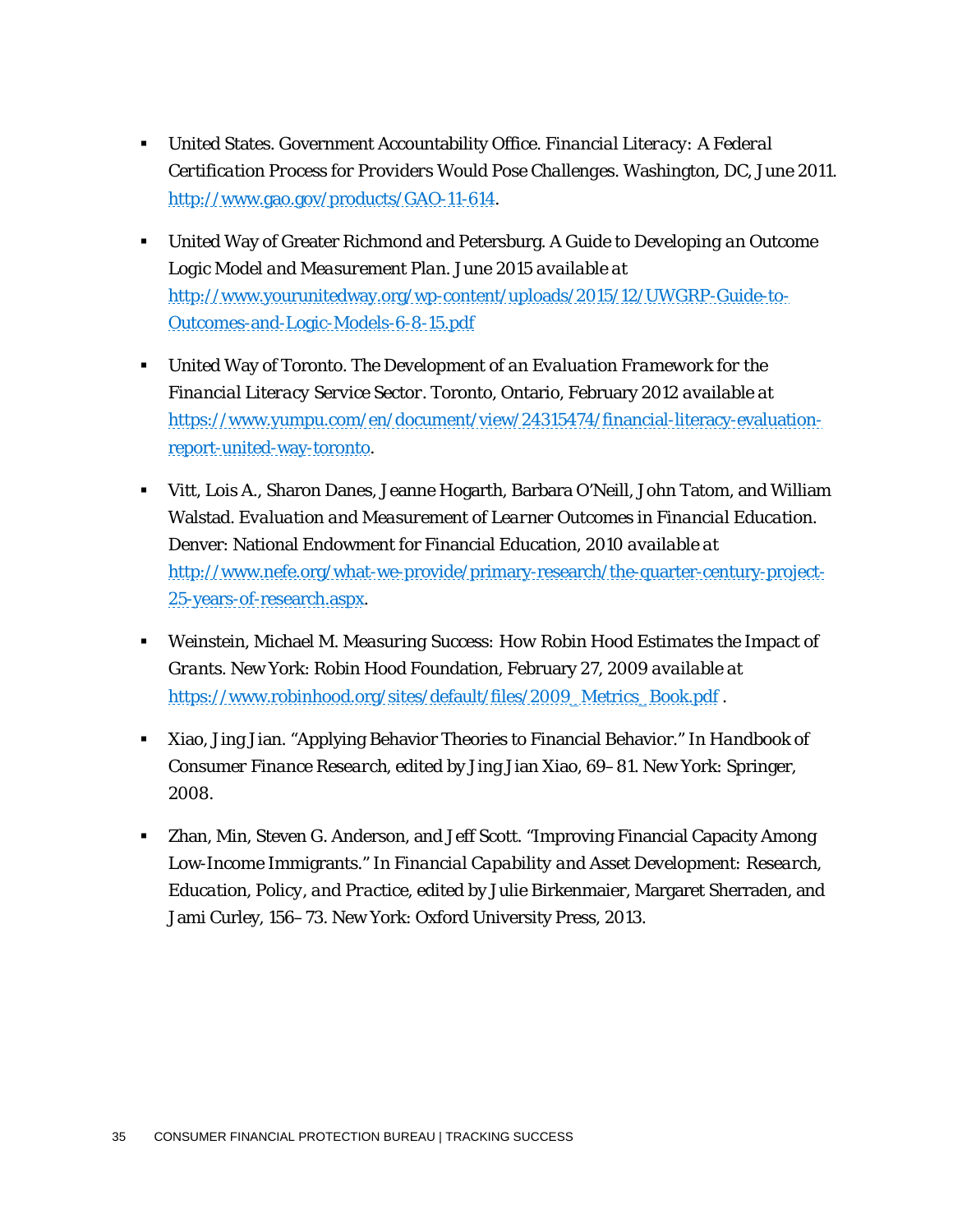## APPENDIX B:

# Publicly available outcome measures used by responding programs

The chart shows totals from the collected sample from public and private sector, non-profit program measures that chose to respond to our inquiry. Each measure was assigned a category with three levels of information.

| <b>Sum of value measures</b>             | <b>Organization</b><br>type<br><b>Public sector</b> | <b>Organization</b><br>type<br><b>Private sector</b> |
|------------------------------------------|-----------------------------------------------------|------------------------------------------------------|
| Net Worth: Assets - Debt                 | 16                                                  | 64                                                   |
| <b>Net Worth</b>                         | 0                                                   | 3                                                    |
| Net Worth                                | 0                                                   | 3                                                    |
| <b>Assets</b>                            | 10                                                  | 37                                                   |
| Assets                                   | 4                                                   | 6                                                    |
| Car Value                                | 0                                                   | 3                                                    |
| Financial Securities, incl<br>retirement | 0                                                   | 4                                                    |
| Home Value                               | 0                                                   | 2                                                    |
| Savings                                  | 6                                                   | 22                                                   |
| <b>Debt</b>                              | 6                                                   | 24                                                   |
| Auto Loan                                | 0                                                   | 3                                                    |

#### **TABLE 3:** PROGRAM OUTCOME MEASURES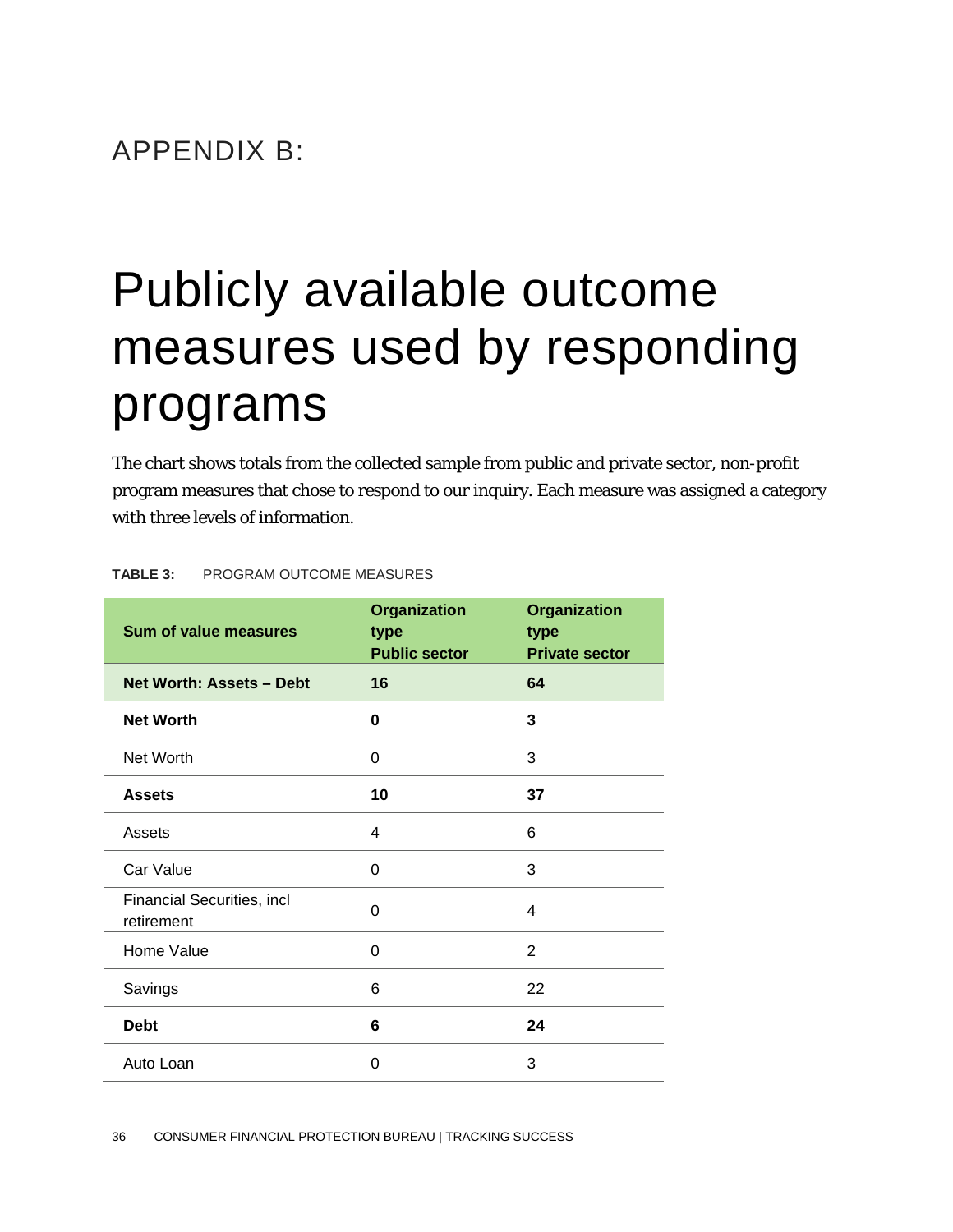| <b>Sum of value measures</b>                  | <b>Organization</b><br>type<br><b>Public sector</b> | <b>Organization</b><br>type<br><b>Private sector</b> |
|-----------------------------------------------|-----------------------------------------------------|------------------------------------------------------|
| <b>Credit Card</b>                            | $\pmb{0}$                                           | 3                                                    |
| Debt                                          | 6                                                   | 13                                                   |
| Mortgage                                      | 0                                                   | 3                                                    |
| <b>Student Loan</b>                           | 0                                                   | $\overline{2}$                                       |
| Net Income: Income -<br><b>Expenses</b>       | 38                                                  | 60                                                   |
| Income                                        | 34                                                  | 38                                                   |
| <b>Benefits</b>                               | $\,6$                                               | $\overline{7}$                                       |
| Income Preservation                           | 3                                                   | 5                                                    |
| Self-employment                               | $\boldsymbol{0}$                                    | $\overline{4}$                                       |
| Wage                                          | 25                                                  | 22                                                   |
| <b>Expenses</b>                               | 3                                                   | 22                                                   |
| <b>Child Care</b>                             | $\pmb{0}$                                           | 3                                                    |
| Debt Payment                                  | 1                                                   | 6                                                    |
| Expenses                                      | 1                                                   | 4                                                    |
| Housing                                       | 1                                                   | 6                                                    |
| Remittances                                   | $\mathbf 0$                                         | 1                                                    |
| Transportation                                | 0                                                   | $\overline{\mathbf{c}}$                              |
| Net Income: Income -<br><b>Expenses Other</b> | 1                                                   | 0                                                    |
| Other                                         | 1                                                   | 0                                                    |
| <b>Credit</b>                                 | 5                                                   | 37                                                   |
| <b>Credit Profile</b>                         | 5                                                   | 37                                                   |
| <b>Credit Report Status</b>                   | 4                                                   | 17                                                   |
| Score                                         | 1                                                   | 20                                                   |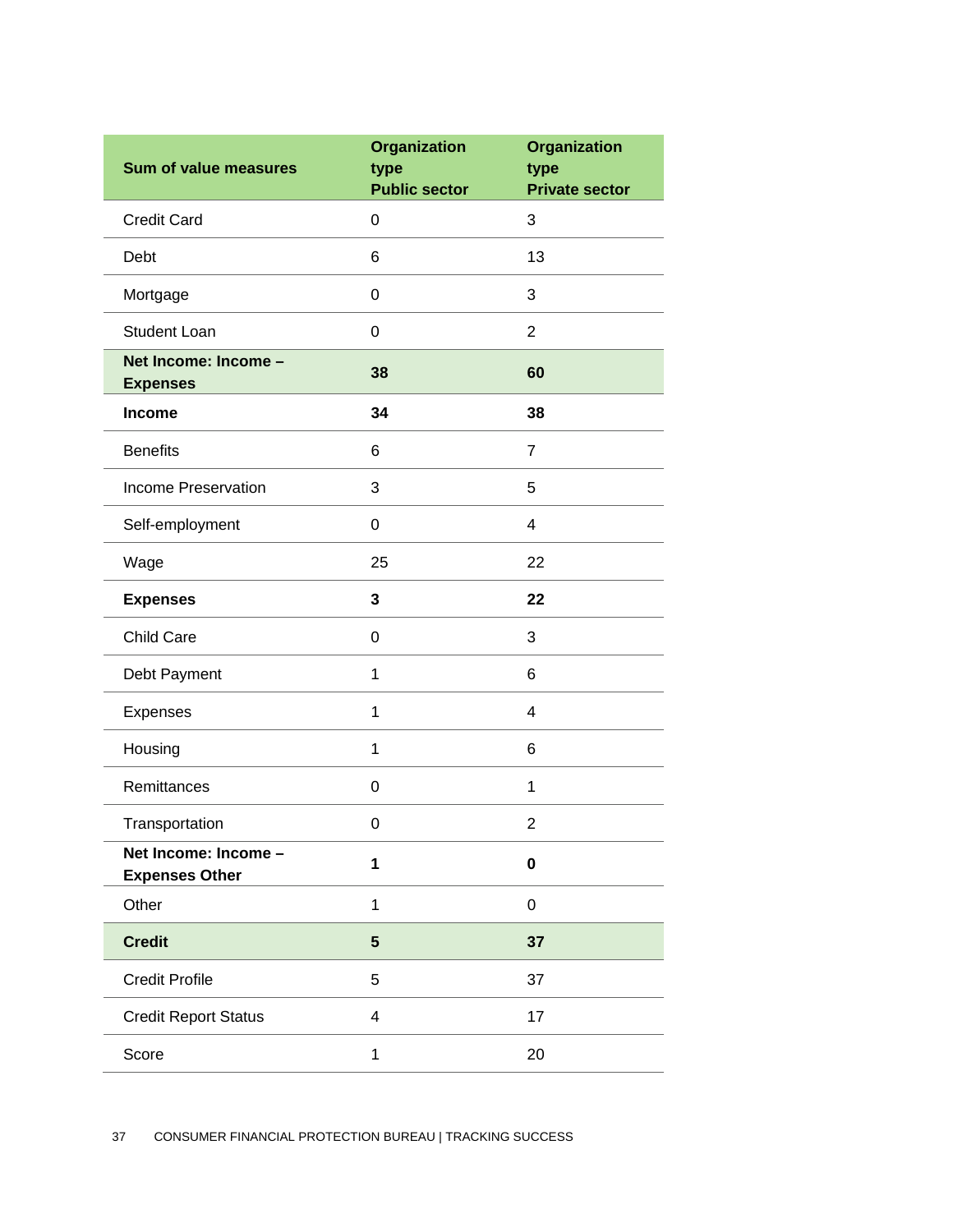| <b>Sum of value measures</b>                           | <b>Organization</b><br>type<br><b>Public sector</b> | <b>Organization</b><br>type<br><b>Private sector</b> |
|--------------------------------------------------------|-----------------------------------------------------|------------------------------------------------------|
| <b>Financial Behavior</b>                              | 27                                                  | 85                                                   |
| <b>Bill Payment</b>                                    | 2                                                   | 11                                                   |
| <b>Goal Setting/Planning</b>                           | 3                                                   | 5                                                    |
| Money Management                                       | $\overline{7}$                                      | 11                                                   |
| Other                                                  | $\overline{2}$                                      | 1                                                    |
| <b>Product Use</b>                                     | 11                                                  | 44                                                   |
| Savings Behavior                                       | 2                                                   | 13                                                   |
| <b>Financial Knowledge, Skills,</b><br><b>Attitude</b> | 21                                                  | 50                                                   |
| Concern                                                | $\mathbf 1$                                         | $\mathbf 1$                                          |
| Confidence                                             | 1                                                   | $\overline{2}$                                       |
| Literacy                                               | 14                                                  | 41                                                   |
| Resiliency                                             | 5                                                   | 0                                                    |
| Security                                               | 0                                                   | 6                                                    |
| <b>Employment</b>                                      | 47                                                  | 17                                                   |
| 12 Months Continuous<br>Employment                     | 1                                                   | 0                                                    |
| <b>Employer Participation</b>                          | $\overline{2}$                                      | 0                                                    |
| Job Counseling                                         | 5                                                   | $\mathbf{1}$                                         |
| Other                                                  | 39                                                  | 16                                                   |
| Other                                                  | 87                                                  | 54                                                   |
| <b>Program Related and</b><br>Demographic              | 81                                                  | 53                                                   |
| Assessment                                             | 11                                                  | 0                                                    |
| Education                                              | 14                                                  | 8                                                    |
| Enrollment                                             | 11                                                  | 1                                                    |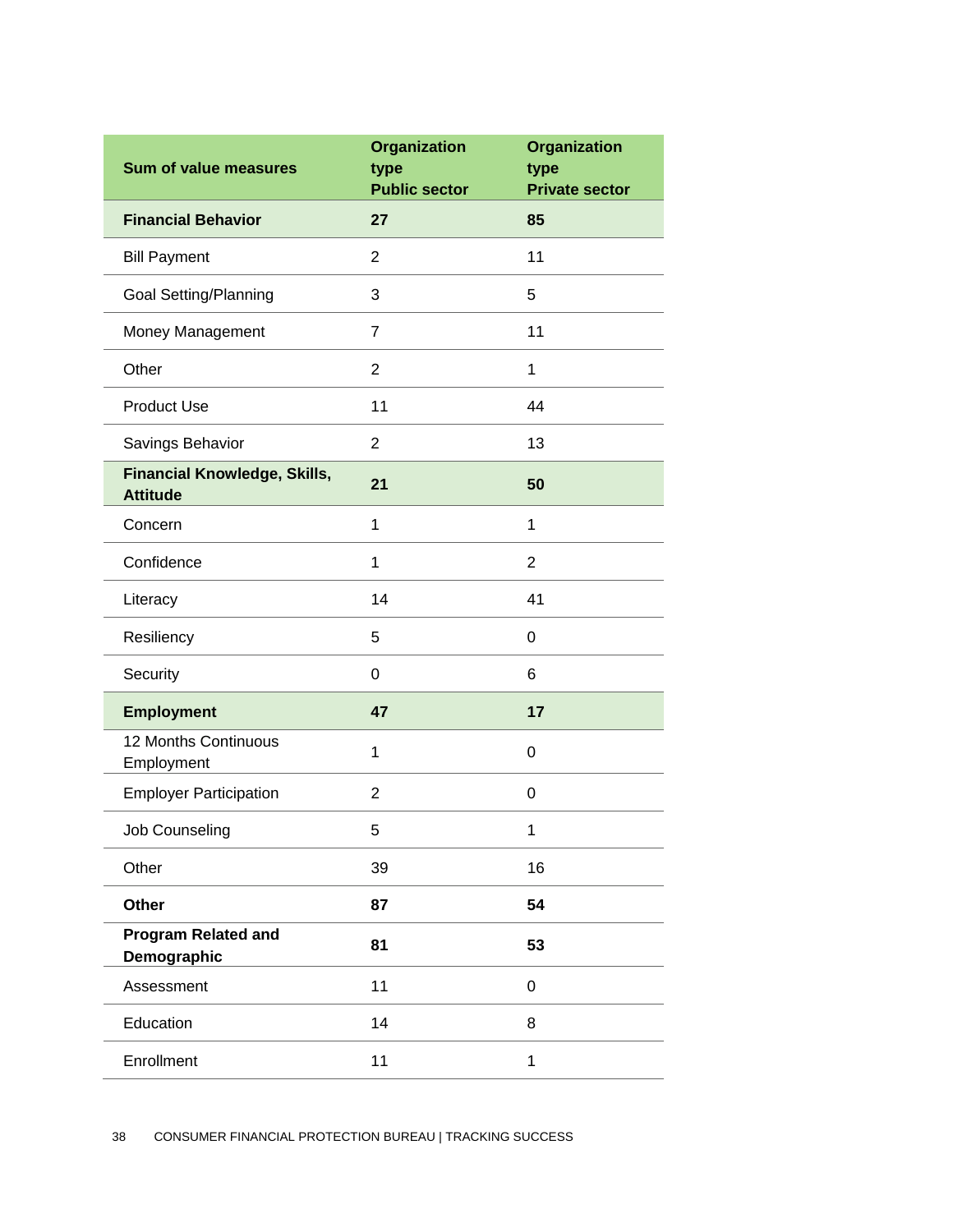| Sum of value measures                                        | Organization<br>type<br><b>Public sector</b> | Organization<br>type<br><b>Private sector</b> |
|--------------------------------------------------------------|----------------------------------------------|-----------------------------------------------|
| Household                                                    | 7                                            | 34                                            |
| Other                                                        | 9                                            | 4                                             |
| <b>Program Completion</b>                                    | 13                                           | 3                                             |
| Recidivism (orgs. that work with<br>previously incarcerated) | 15                                           | 1                                             |
| Services Rec'd                                               | 1                                            | 2                                             |
| <b>Other</b>                                                 | 6                                            | 1                                             |
| Other                                                        | 6                                            |                                               |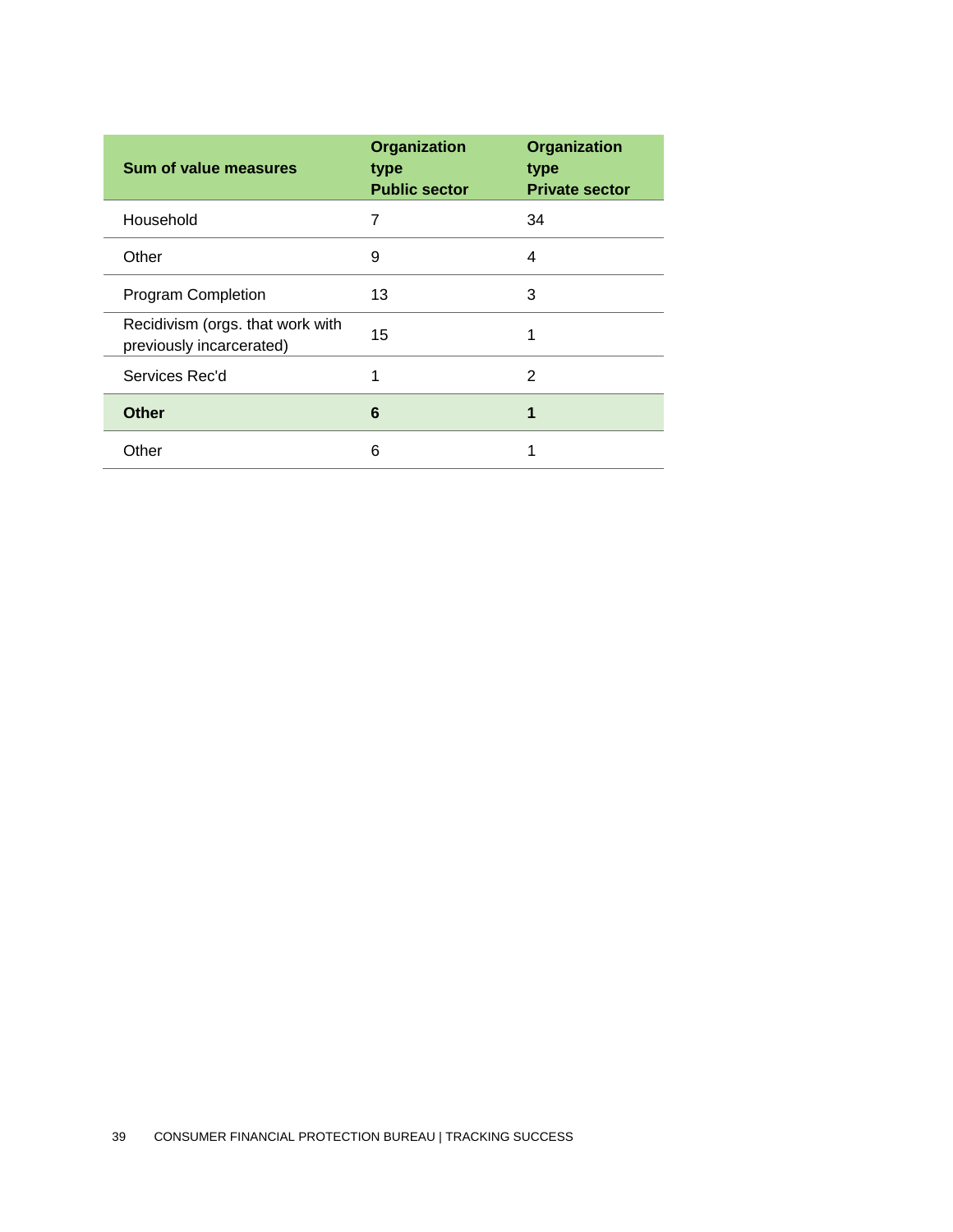## APPENDIX C:

# Larger group of outcomes and criteria used to identify the core set

**List of outcomes**: Based on the feedback from the Forum as well as the research and discussions with experts, the CFPB identified the following financial outcome measures to inform the development of the CFPB's core set. Please note: The CFPB is not suggesting that programs use any or all these outcomes or criteria, only that these were the outcomes in use in the field or offered by participants in the field, which the CFPB used to help inform the identification of the core set of outcomes described in the body of this report.

1. Positive Cash Flow: This would measure the extent to which a person is able to cover expenses with income (resources coming in).

2. Regular bill payment: This relates to whether a person is making on-time bill payments or is missing payments or making late payments.

3. Regular savings: This can be automated or any form of consistent and regular savings practice.

4. Managing debt: Ability to manage debt by paying, refinancing, participating in debt management plan, etc.

5. Material hardship: This assesses whether a person is having a hardship, e.g., cannot pay significant or key expense, is at risk of eviction, etc.

6. Having a goal: Person has a goal related to his or her financial life.

7. Completion of short term goal: This assesses whether a person followed through and achieved a short term goal, e.g., saving \$50 in two months.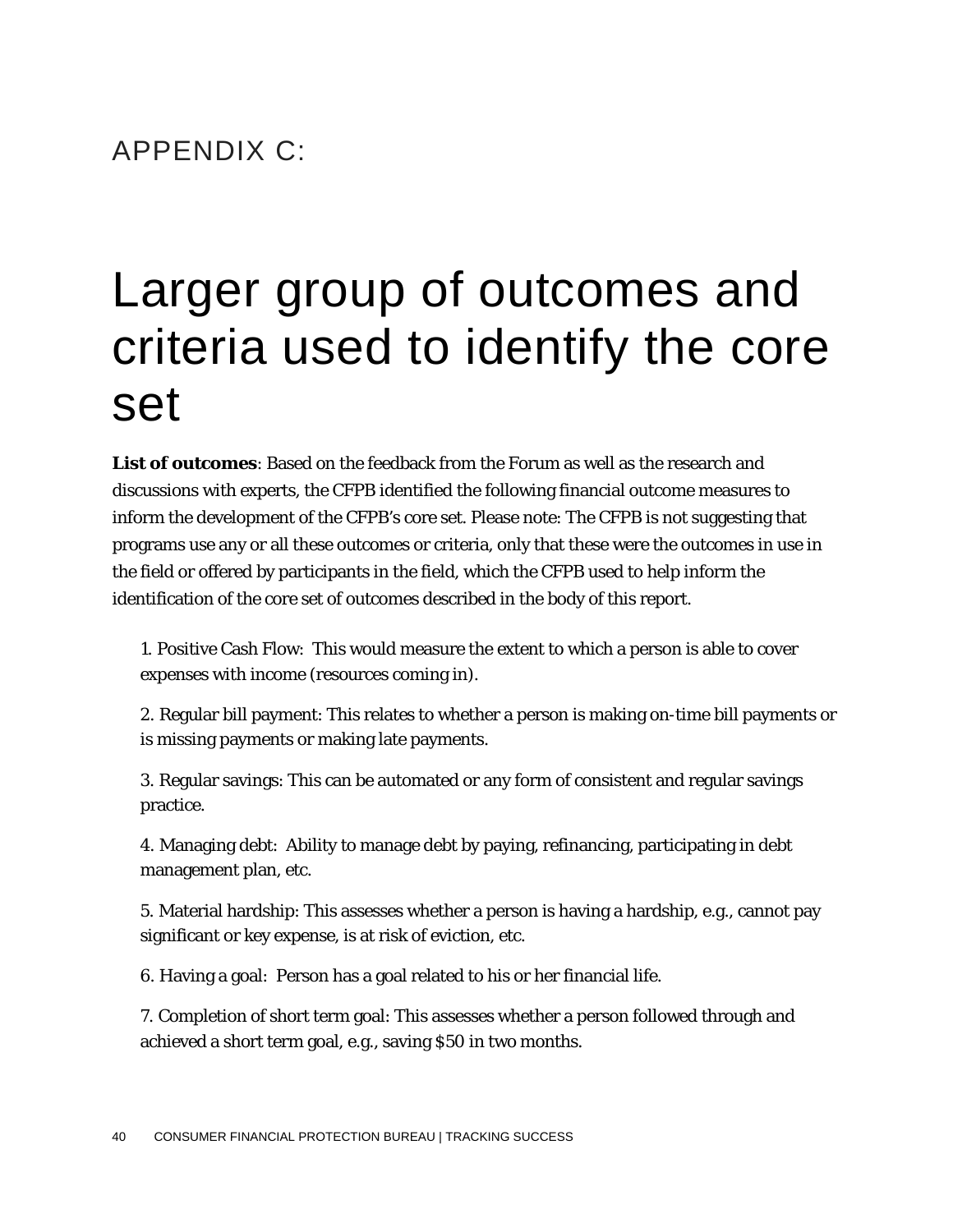8. Plan in place: This assesses whether a person has a plan in place to address his or her financial life or a component of financial life, e.g., saving \$25 a month for retirement, or putting \$10 extra per month to pay an outstanding debt or unpaid bill.

9. Self-reported confidence to meet a specific goal: This assesses how a person feels about his or her ability to meet a goal.

10. Confidence in handling unexpected expense: This assesses how confident a person feels about being able to address (e.g., get funds to cover) an unexpected expense.

11. Knowledge of where to go: This assesses a person's perception of their ability to get help, e.g., advice, information with a financial decision.

12. Confidence in overall financial decision-making: This assesses a person's confidence about making a financial decision.

13. Feeling in control of finances: This assesses whether a person feels he or she is in control over his or her finances.

14. Rainy Day or emergency fund: This assesses whether a person has a fund set aside for emergencies or other unexpected expenses.

15. Credit profile: This assesses a person's credit behavior and ability to access available credit.

16. Ability to access \$XX in YY days (amount/time varies): This assesses ability of a person to absorb expenses by accessing from some source a certain amount of money in a certain amount of time.

17. Insurance: This assesses whether a person has insurance, e.g., auto, renters, homeowners, medical, to help protect assets and absorb financial shocks, e.g., costs associated with car accidents.

18. No garnishment: This assesses whether a person's income is at risk or not all available to pay expenses.

19. Employment: Having a chance at a steady job supports financial stability and security.

**List of criteria**: As part of the work at the Forum, participants also developed a suggested list of criteria to evaluate suggested or potential outcomes for the core set. The CFPB further refined and developed definitions of the suggested criteria, and used the following list in the voting process. Those who chose to vote applied this list of criteria to the above-listed outcomes.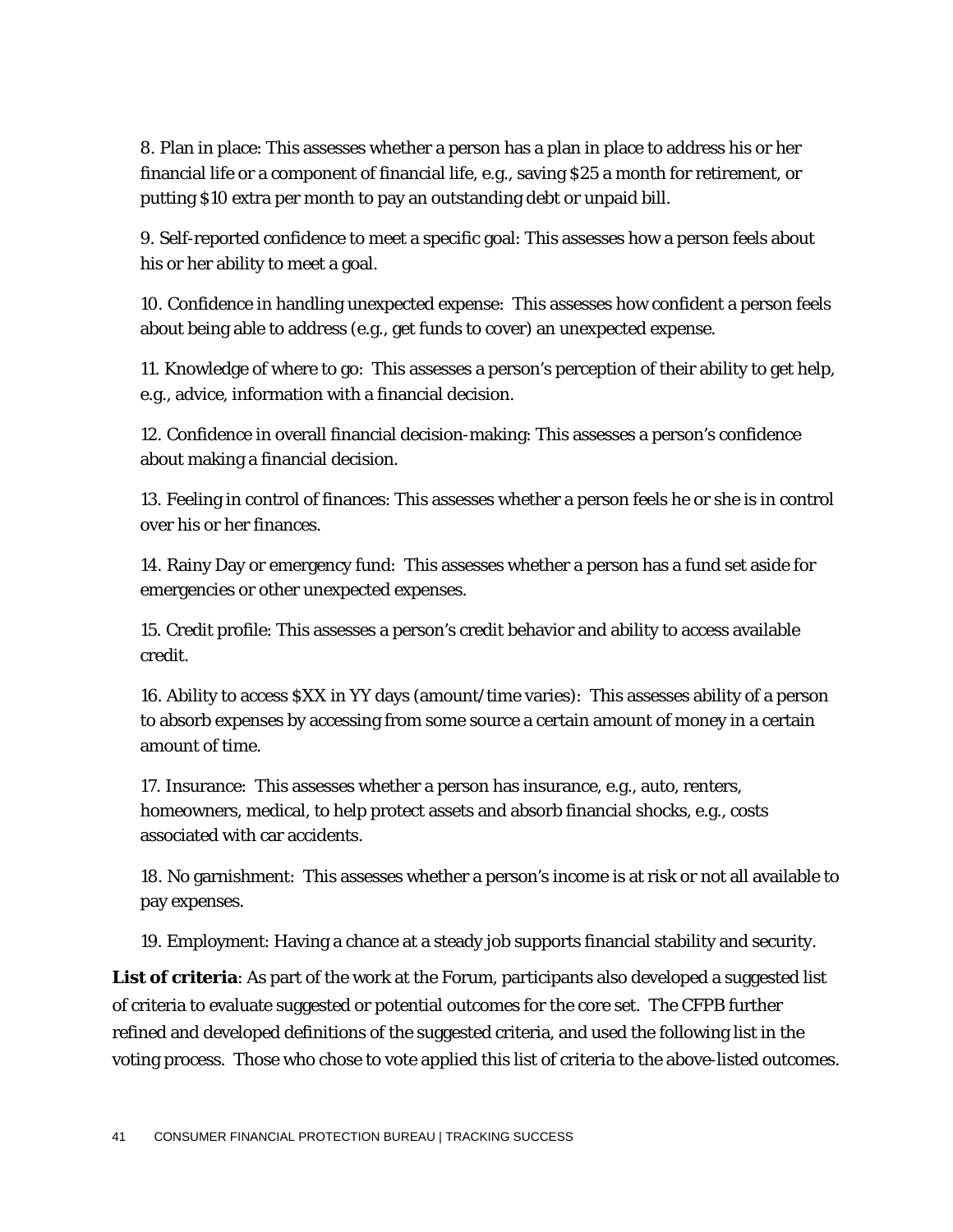The resulting ranked list helped the CFPB identify the core set.

1. Predictive: The measure's ability to forecast targeted behavior, action or outcome.

2. Feasible: Data or input for the measure is possible to collect in the field with current resources. For example, it can be collected via existing administrative data, it is available from other third party data, or it can be self-reported from a survey or other instrument. If the measure already is or could easily be collected during the normal course of business for a program, then feasibility is very high.

3. Cost burden: The cost to the organization to collect the information.

4. Client burden: How much it requires of the client in time or money. For example, would a survey take one-half hour of the client's time or would a client have to pay for a statement or other information as part of request.

5. Easily understandable: The measure is easily understandable for the program participants, staff, and other stakeholders.

6. Valid across programs: The measure can be used across various programs.

7. Valid across clients: The measure can be used and measures what it claims to measure across client populations (adult).

8. Accurate: The ability of a measure to be sensitive to the person's actual situation with little error or wide ranges of variation.

9. Detectable change: The measure allows for a detectable change over the reasonable program time horizon. For example, net worth used as a measure for a program that only sees people twice in two weeks may not be a useful measure because it is likely not to detect change during that time period.

10. Compelling: The degree to which the measure involves an issue that people care about and that makes the case for the value of the program with decision makers.

11. Collected in the normal course of business: The degree to which the measure is collected during the normal course of business.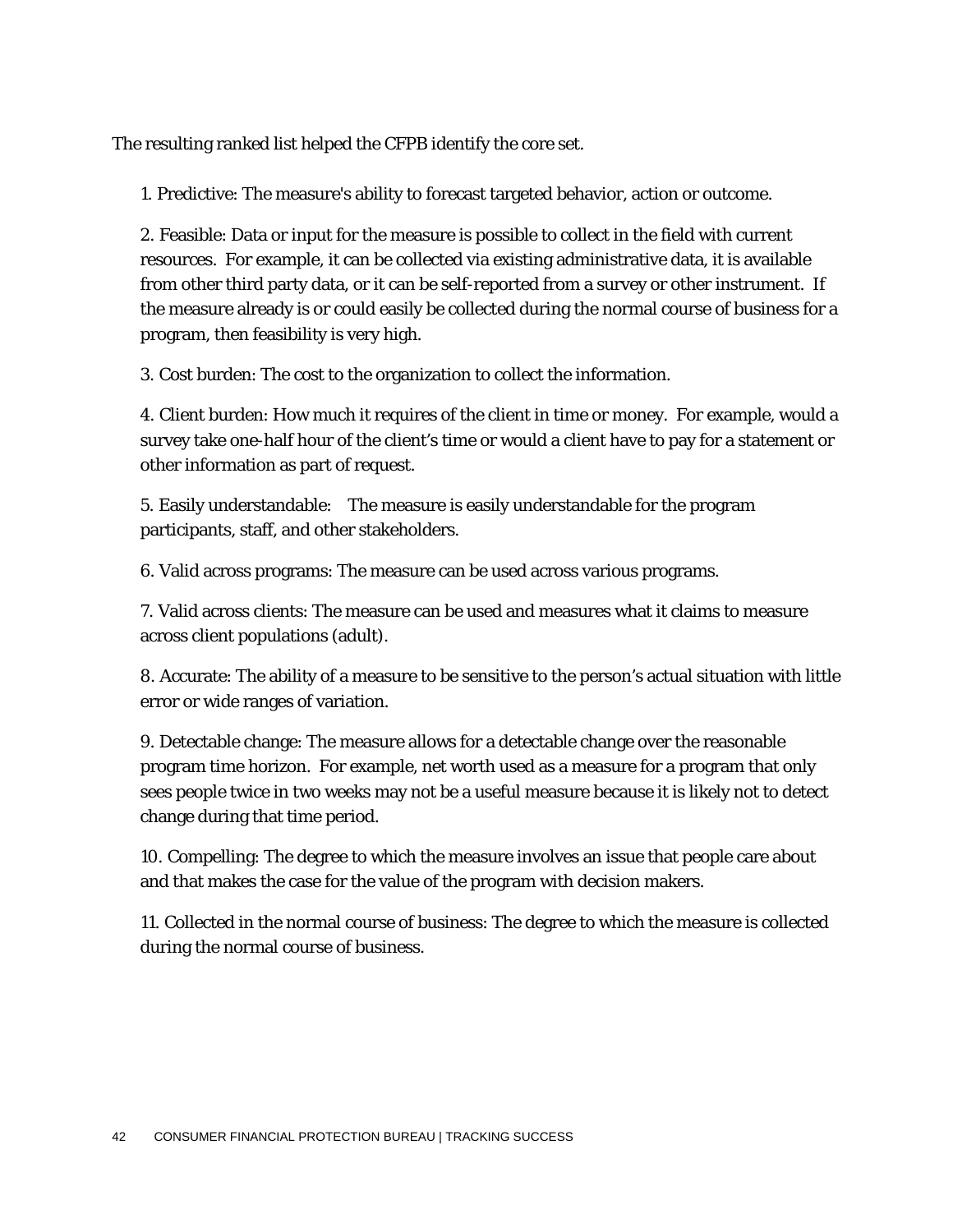APPENDIX D:

# CFPB financial well-being scale questionnaires and scoring worksheets

http://www.consumerfinance.gov/data-research/research-reports/financial-well-being-scale/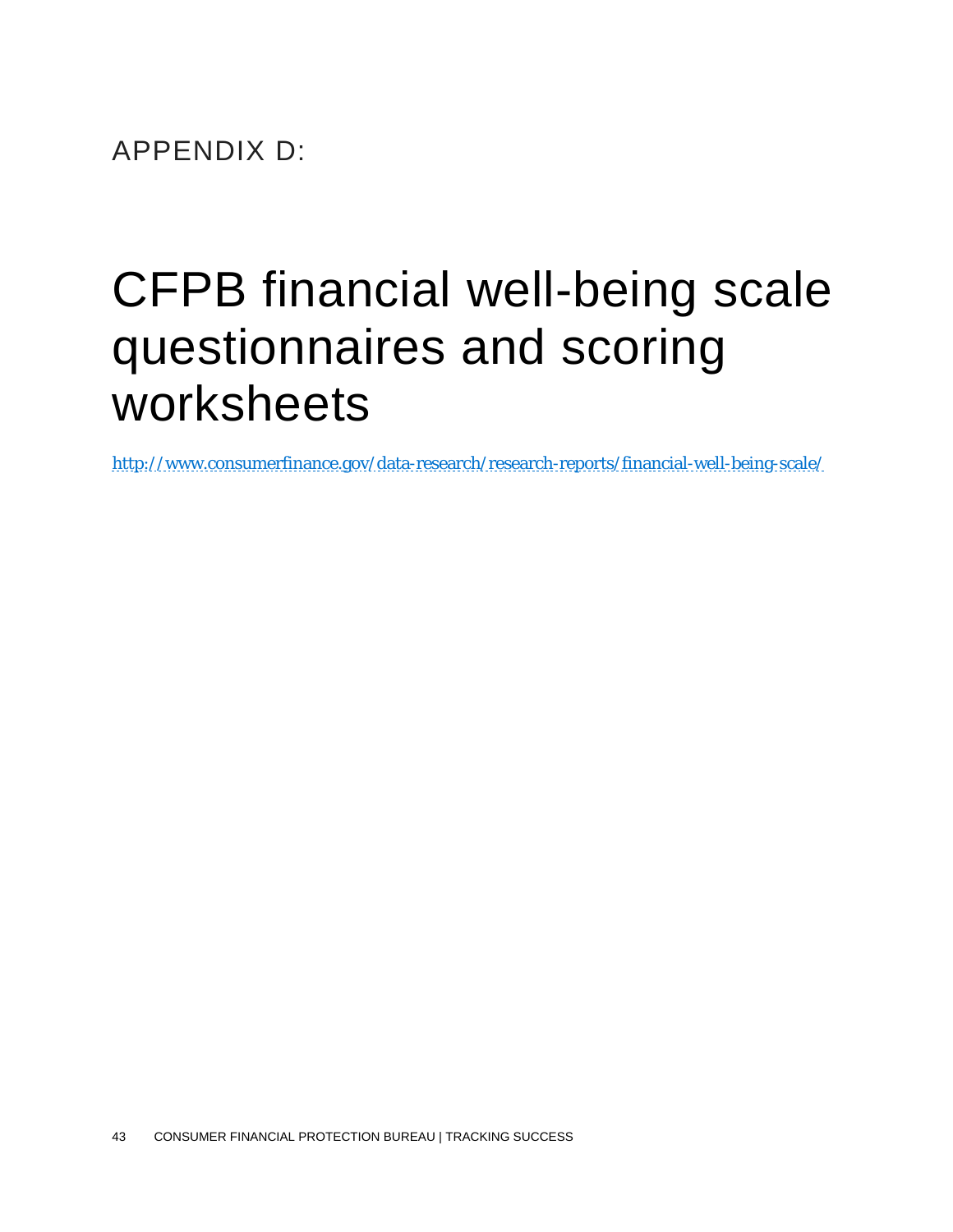#### **FIGURE 2:** STANDARD VERSION QUESTIONNAIRE AND SCORING WORKSHEET

#### CFPB FINANCIAL WELL-BEING SCALE  $\overline{\phantom{a}}$ Questionnaire

NAME OR NUMBER

Part 1: How well does this statement describe you or your situation?

| This statement describes me                                                                  |  | Completely Verywell Somewhat Verylittle Notatall |  |
|----------------------------------------------------------------------------------------------|--|--------------------------------------------------|--|
| 1. I could handle a major unexpected expense                                                 |  |                                                  |  |
| 2. I am securing my financial future                                                         |  |                                                  |  |
| 3. Because of my money situation, I feel like<br>I will never have the things I want in life |  |                                                  |  |
| 4. I can enjoy life because of the way<br>I'm managing my money                              |  |                                                  |  |
| 5. I am just getting by financially                                                          |  |                                                  |  |
| 6. I am concerned that the money I have<br>or will save won't last                           |  |                                                  |  |

#### Part 2: How often does this statement apply to you?

| This statement applies to me                                                                                     | Always                                                                 | Often  | Sometimes | Rarely | <b>Never</b> |  |
|------------------------------------------------------------------------------------------------------------------|------------------------------------------------------------------------|--------|-----------|--------|--------------|--|
| 7. Giving a gift for a wedding, birthday or other<br>occasion would put a strain on my finances<br>for the month |                                                                        |        |           |        |              |  |
| 8. I have money left over at the end of the month                                                                |                                                                        |        |           |        |              |  |
| 9. I am behind with my finances                                                                                  |                                                                        |        | П         |        |              |  |
| 10. My finances control my life                                                                                  |                                                                        |        |           |        |              |  |
| <b>Part 3:</b> Tell us about yourself.                                                                           |                                                                        |        |           |        |              |  |
| 11. How old are you?                                                                                             | $18 - 61$                                                              | $162+$ |           |        |              |  |
| 12. How did you take the questionnaire?                                                                          | $\Box$ I read the questions<br>$\Box$ Someone read the questions to me |        |           |        |              |  |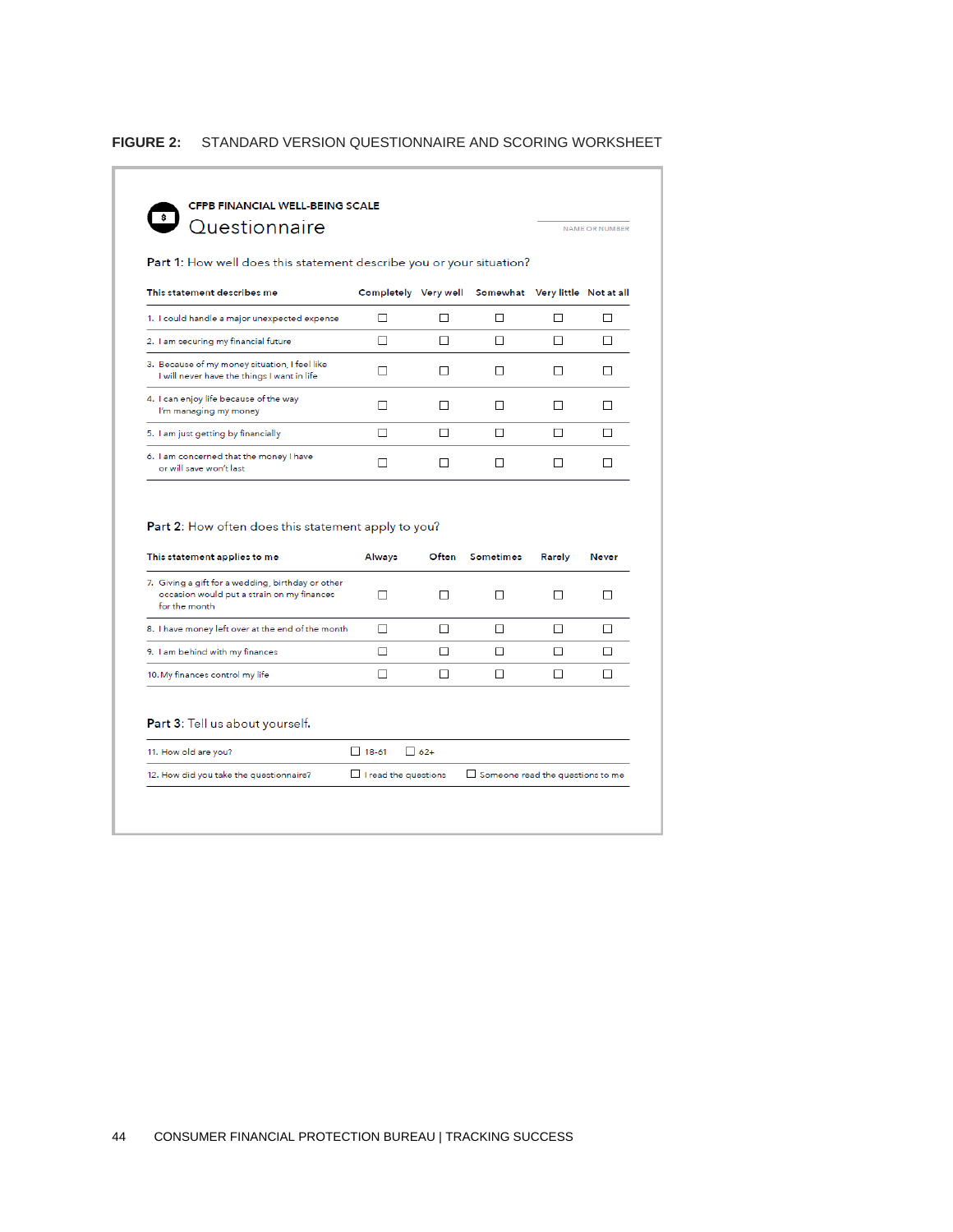

### CFPB FINANCIAL WELL-BEING SCALE Scoring worksheet

NAME OR NUMBER

1. Select the person's answers, record the response value in the right hand column and add up the total values for each part of the questionnaire.

| This statement describes me                                                                  |                       |   | Completely Very well Somewhat Very little Not at all |                |          | Response<br>value |
|----------------------------------------------------------------------------------------------|-----------------------|---|------------------------------------------------------|----------------|----------|-------------------|
| 1. I could handle a major unexpected expense                                                 |                       | 3 | $\overline{2}$                                       |                | $\Omega$ |                   |
| 2. I am securing my financial future                                                         |                       | 3 | $\overline{2}$                                       | 1              | $\circ$  |                   |
| 3. Because of my money situation, I feel like<br>I will never have the things I want in life | 0                     |   | $\overline{2}$                                       | 3              |          |                   |
| 4. I can enjoy life because of the way<br>I'm managing my money                              |                       | 3 |                                                      |                |          |                   |
| 5. I am just getting by financially                                                          | Ō                     |   | $\mathfrak{D}$                                       | 3              |          |                   |
| 6. I am concerned that the money I have<br>or will save won't last                           | 889<br>$\overline{0}$ |   | $\overline{2}$                                       | $\overline{3}$ |          |                   |
|                                                                                              |                       |   |                                                      |                |          |                   |

| This statement applies to me                                                                                     |          |                | Always Often Sometimes | Rarely | Never                 | Response<br>value |
|------------------------------------------------------------------------------------------------------------------|----------|----------------|------------------------|--------|-----------------------|-------------------|
| 7. Giving a gift for a wedding, birthday or other<br>occasion would put a strain on my finances<br>for the month | $\Omega$ | $\overline{1}$ | $\overline{2}$         | 3      | 4                     |                   |
| 8. I have money left over at the end of the month 4                                                              |          | 3              | $\overline{2}$         |        | 0                     |                   |
| 9. I am behind with my finances                                                                                  | $\Omega$ |                | $\overline{2}$         | 3      | 4                     |                   |
| 10. My finances control my life                                                                                  | $\Omega$ |                | $\mathfrak{D}$         | 3      | 4                     |                   |
|                                                                                                                  |          |                |                        |        | Part 2 subtotal:      |                   |
|                                                                                                                  |          |                |                        |        | Total response value: |                   |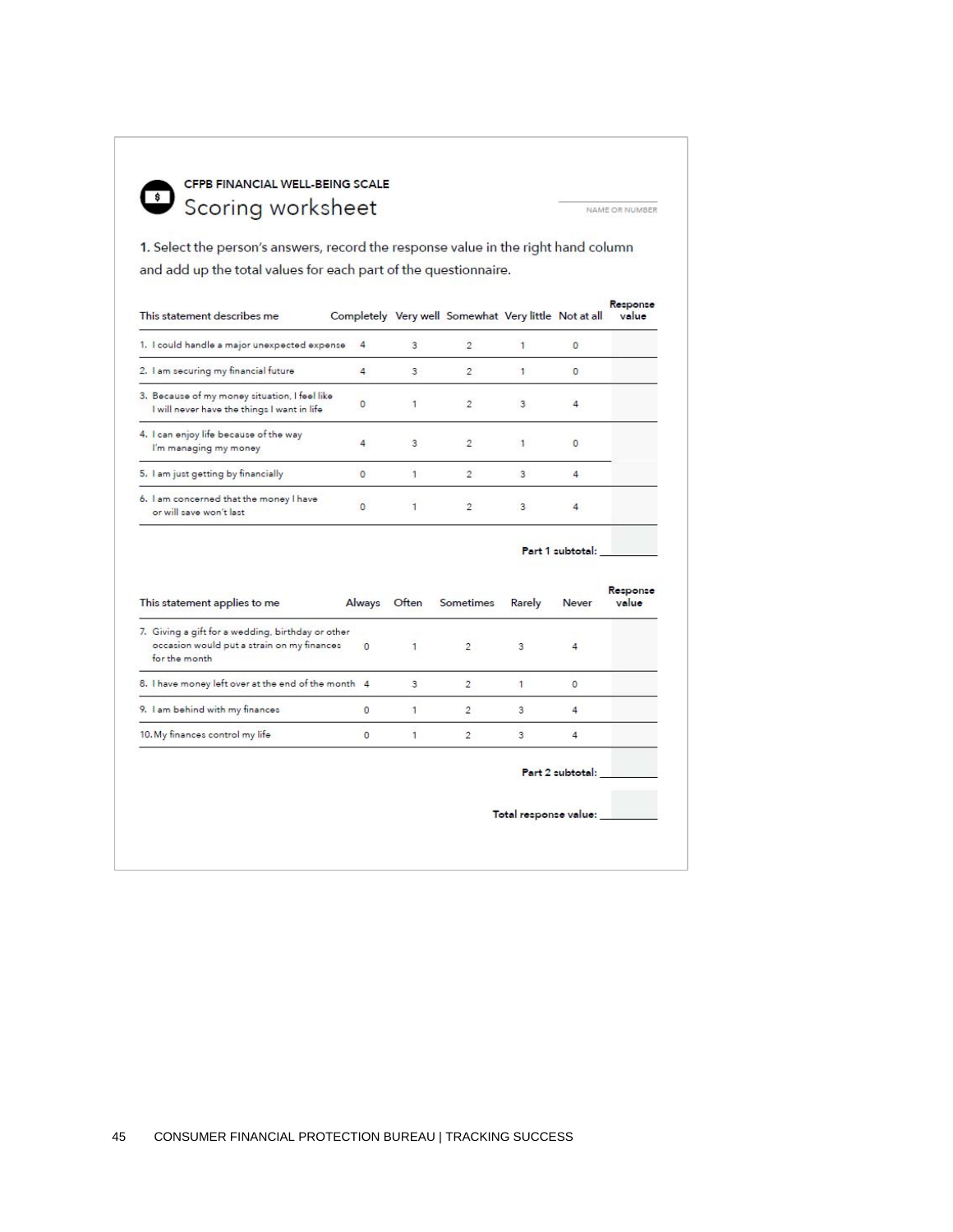| 2. Find the financial well-being score                           | Total<br>response<br>value |       | Questionnaire<br>self-<br>administered |       | Questionnaire<br>administered<br>by someone else |  |
|------------------------------------------------------------------|----------------------------|-------|----------------------------------------|-------|--------------------------------------------------|--|
| How old is the person?                                           |                            | 18-61 | $62+$                                  | 18-61 | $62+$                                            |  |
| $\Box$ 18-61<br>$\Box$ 62+                                       | 0                          | 14    | 14                                     | 16    | 18                                               |  |
|                                                                  | 1                          | 19    | 20                                     | 21    | 23                                               |  |
| How did the person take the questionnaire?                       | $\overline{c}$             | 22    | 24                                     | 24    | 26                                               |  |
| Self-administered                                                | 3                          | 25    | 26                                     | 27    | 28                                               |  |
| $\Box$ Administered by someone else                              | 4                          | 27    | 29                                     | 29    | 30                                               |  |
|                                                                  | 5                          | 29    | 31                                     | 31    | 32                                               |  |
| Because scores vary based on age and how                         | 6                          | 31    | 33                                     | 33    | 33                                               |  |
| the questionnaire was administered, you must                     | 7                          | 32    | 35                                     | 34    | 35                                               |  |
| convert the total response value to a financial                  | 8                          | 34    | 36                                     | 36    | 36                                               |  |
| well-being score.                                                | 9                          | 35    | 38                                     | 38    | 38                                               |  |
|                                                                  | 10                         | 37    | 39                                     | 39    | 39                                               |  |
| a. Find the row that corresponds to the total<br>response value. | 11                         | 38    | 41                                     | 40    | 40                                               |  |
|                                                                  | 12                         | 40    | 42                                     | 42    | 41                                               |  |
| b. Follow that row across to the column that                     | 13                         | 41    | 44                                     | 43    | 43                                               |  |
| corresponds to the person's age and how the                      | 14                         | 42    | 45                                     | 44    | 44                                               |  |
| questionnaire was administered.                                  | 15                         | 44    | 46                                     | 45    | 45                                               |  |
|                                                                  | 16                         | 45    | 48                                     | 47    | 46                                               |  |
| c. Record the final score.                                       | 17                         | 46    | 49                                     | 48    | 47                                               |  |
|                                                                  | 18                         | 47    | 50                                     | 49    | 48                                               |  |
|                                                                  | 19                         | 49    | 52                                     | 50    | 49                                               |  |
| Financial well-being score:                                      | 20                         | 50    | 53                                     | 52    | 50                                               |  |
|                                                                  | 21                         | 51    | 54                                     | 53    | 52                                               |  |
|                                                                  | 22                         | 52    | 56                                     | 54    | 53                                               |  |
|                                                                  | 23                         | 54    | 57                                     | 55    | 54                                               |  |
|                                                                  | 24                         | 55    | 58                                     | 57    | 55                                               |  |
|                                                                  | 25                         | 56    | 60                                     | 58    | 56                                               |  |
|                                                                  | 26                         | 58    | 61                                     | 59    | 57                                               |  |
|                                                                  | 27                         | 59    | 63                                     | 60    | 58                                               |  |
|                                                                  | 28                         | 60    | 64                                     | 62    | 60                                               |  |
|                                                                  | 29                         | 62    | 66                                     | 63    | 61                                               |  |
|                                                                  | 30                         | 63    | 67                                     | 65    | 62                                               |  |
|                                                                  | 31                         | 65    | 69                                     | 66    | 64                                               |  |
|                                                                  | 32                         | 66    | 71                                     | 68    | 65                                               |  |
|                                                                  | 33                         | 68    | 73                                     | 70    | 67                                               |  |
|                                                                  | 34                         | 69    | 75                                     | 71    | 68                                               |  |
|                                                                  | 35                         | 71    | 77                                     | 73    | 70                                               |  |
| Learn more at                                                    | 36                         | 73    | 79                                     | 76    | 72                                               |  |
| consumerfinance.gov/financial-well-being                         | 37                         | 75    | 82                                     | 78    | 75                                               |  |
|                                                                  | 38                         | 78    | 84                                     | 81    | 77                                               |  |
|                                                                  | 39                         | 81    | 88                                     | 85    | 81                                               |  |
| Consumer Financial<br>Protection Bureau                          | 40                         | 86    | 95                                     | 91    | 87                                               |  |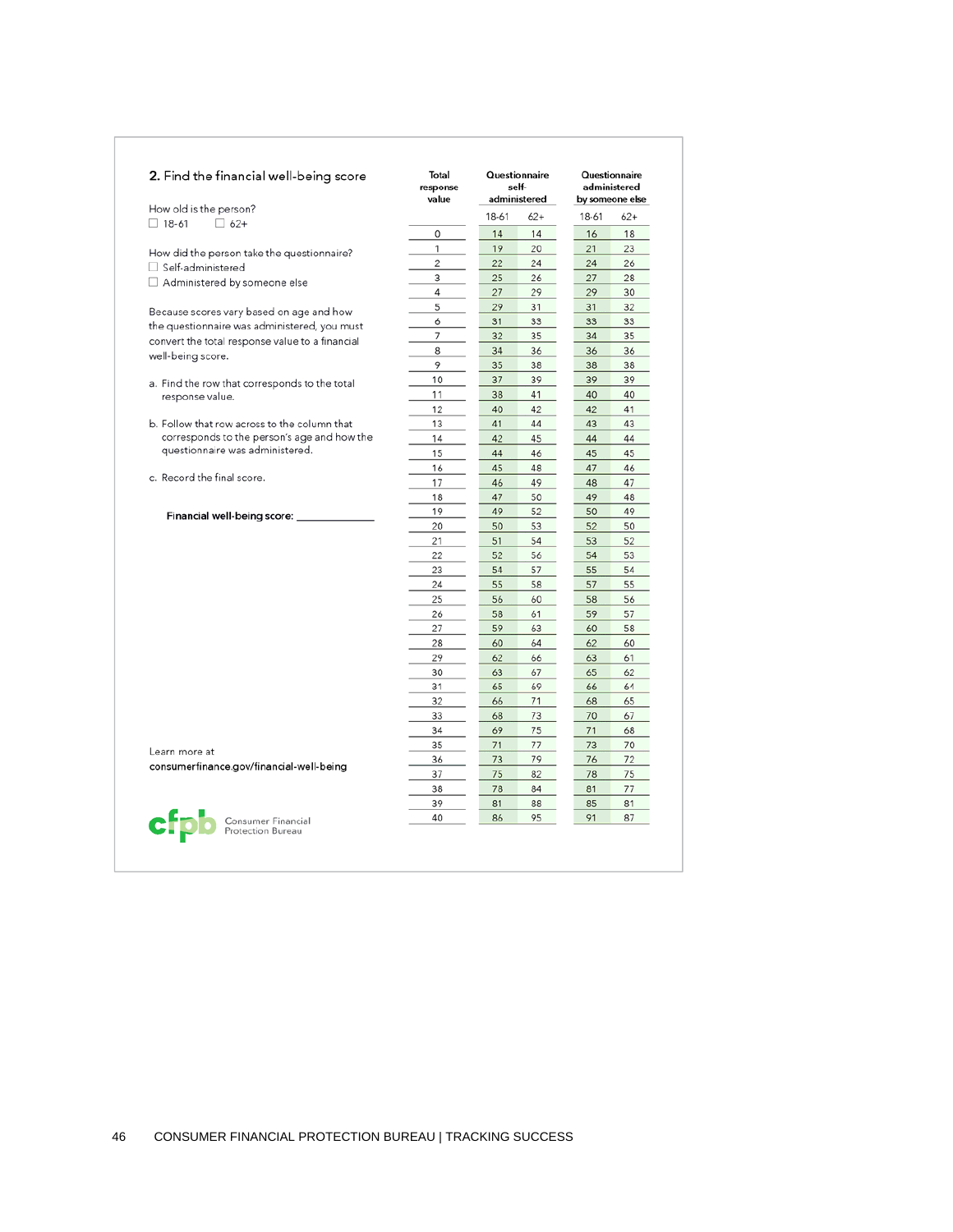#### **FIGURE 3:** ABBREVIATED VERSION QUESTIONNAIRE AND SCORING WORKSHEET

#### CFPB FINANCIAL WELL-BEING SCALE  $\bullet$ Questionnaire NAME OR NUMBER Part 1: How well does this statement describe you or your situation? Completely Very well Somewhat Very little Not at all This statement describes me 1. Because of my money situation, I feel like  $\Box$  $\Box$  $\Box$  $\Box$  $\Box$ I will never have the things I want in life  $\Box$  $\Box$  $\Box$  $\Box$  $\Box$ 2. I am just getting by financially 3. I am concerned that the money I have  $\Box$  $\Box$  $\Box$  $\Box$  $\Box$ or will save won't last Part 2: How often does this statement apply to you? This statement applies to me Always Often Sometimes Rarely Never  $\Box$  $\Box$  $\Box$  $\Box$  $\Box$ 4. I have money left over at the end of the month  $\Box$  $\Box$  $\Box$  $\Box$  $\Box$ 5. My finances control my life Part 3: Tell us about yourself.  $\Box$  62+  $\Box$  18-61 6. How old are you?  $\Box$  I read the questions  $\Box$  Someone read the questions to me 7. How did you take the questionnaire?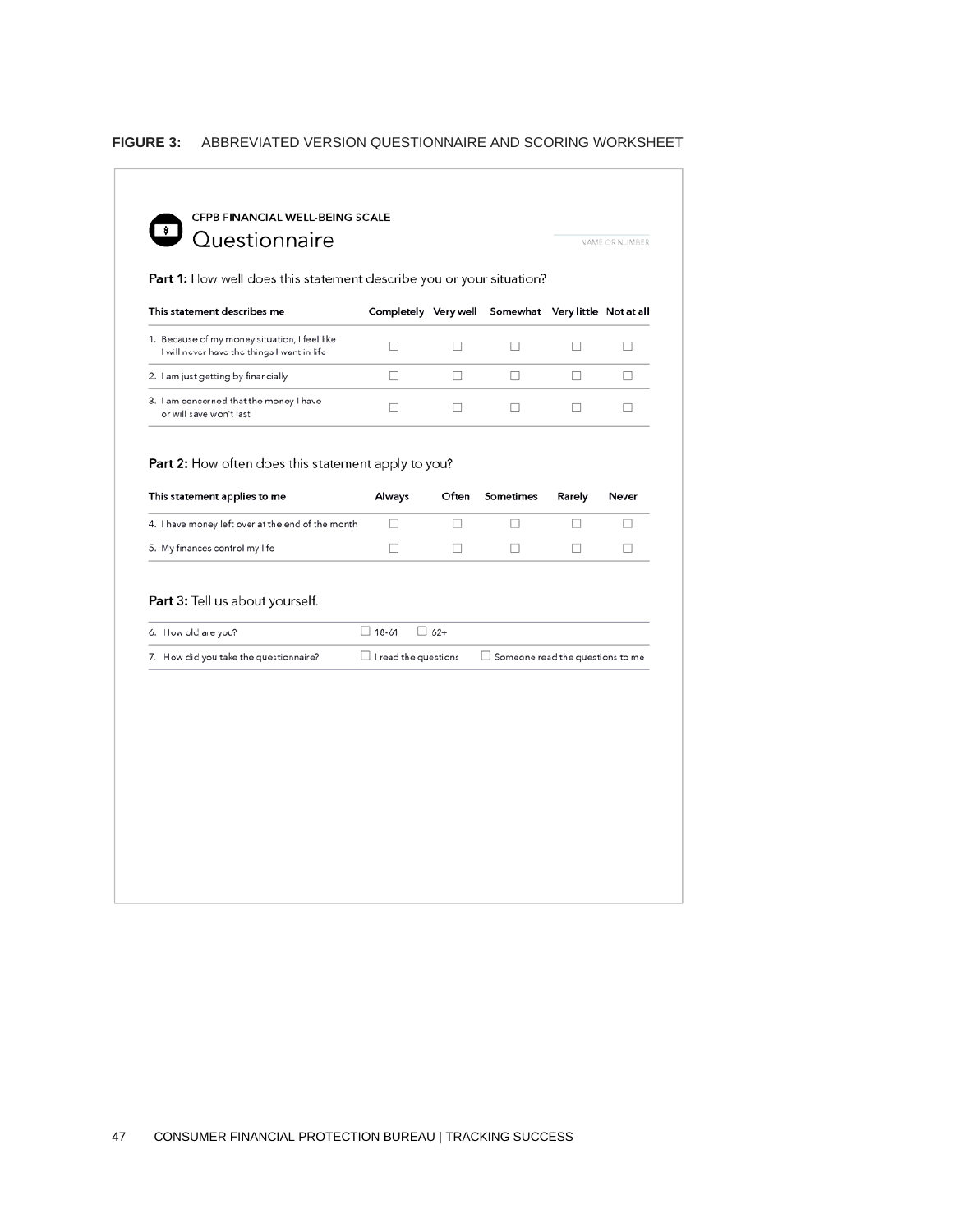

### CFPB FINANCIAL WELL-BEING SCALE Scoring worksheet

#### NAME OR NUMBER

1. Select the person's answers, record the response value in the right hand column and add up the total values for each part of the questionnaire.

|    | This statement describes me                                                                  | Completely Very well Somewhat Very little Not at all |                |   |   | Response<br>value |
|----|----------------------------------------------------------------------------------------------|------------------------------------------------------|----------------|---|---|-------------------|
|    | 1. Because of my money situation, I feel like<br>I will never have the things I want in life | 0                                                    | $\overline{2}$ | 3 | 4 |                   |
|    | 2. I am just getting by financially                                                          | 0                                                    |                | З | 4 |                   |
| 3. | am concerned that the money I have<br>or will save won't last                                | 0                                                    |                | 3 |   |                   |

|  |  | Part 1 subtotal: |  |
|--|--|------------------|--|
|--|--|------------------|--|

| This statement applies to me                        |          | Always Often Sometimes | Rarely | Never | Response<br>value |
|-----------------------------------------------------|----------|------------------------|--------|-------|-------------------|
| 4. I have money left over at the end of the month 4 |          |                        |        |       |                   |
| 5. My finances control my life                      | $\Omega$ |                        |        |       |                   |

Part 2 subtotal: \_\_

Total response value: \_\_\_\_\_